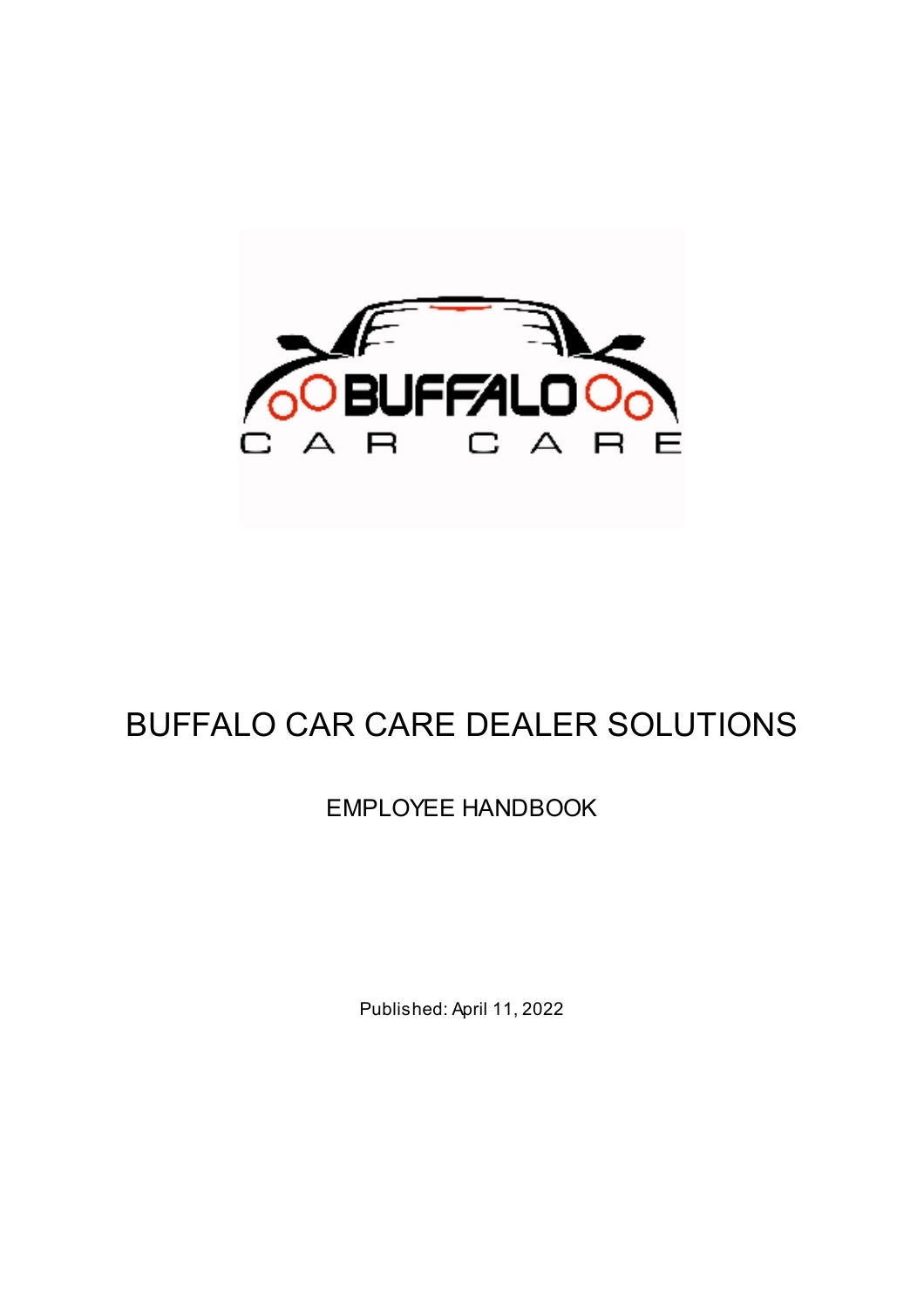# Table of Contents

| NO.                                             | <b>POLICY TITLE</b>                                    | <b>EFFECTIVE</b><br><b>DATE</b> |  |  |
|-------------------------------------------------|--------------------------------------------------------|---------------------------------|--|--|
| <b>1. INTRODUCTION</b>                          |                                                        |                                 |  |  |
| 1.1                                             | <b>Handbook Disclaimer</b>                             | 03-23-2021                      |  |  |
| 1.2                                             | Welcome Message                                        | 03-23-2021                      |  |  |
| 1.3                                             | <b>Changes in Policy</b>                               | 03-23-2021                      |  |  |
| 2. GENERAL EMPLOYMENT                           |                                                        |                                 |  |  |
| 2.1                                             | At-Will Employment                                     | 03-23-2021                      |  |  |
| 2.2                                             | <b>Immigration Law Compliance</b>                      | 03-23-2021                      |  |  |
| 2.3                                             | <b>Equal Employment Opportunity</b>                    | 03-23-2021                      |  |  |
| 2.4                                             | Equal Employment Opportunity (New York Employees)      | 03-23-2021                      |  |  |
| 2.5                                             | <b>Employee Grievances</b>                             | 03-23-2021                      |  |  |
| 2.6                                             | <b>Internal Communication</b>                          | 04-11-2022                      |  |  |
| 2.7                                             | Outside Employment                                     | 03-23-2021                      |  |  |
| 2.8                                             | Anti-Retaliation and Whistleblower Policy              | 03-23-2021                      |  |  |
| 2.9                                             | Reproductive Health Decisions (New York Employees)     | 03-23-2021                      |  |  |
| <b>3. EMPLOYMENT STATUS &amp; RECORDKEEPING</b> |                                                        |                                 |  |  |
| 3.1                                             | <b>Employment Classifications</b>                      | 03-23-2021                      |  |  |
| 3.2                                             | <b>Personnel Data Changes</b>                          | 03-23-2021                      |  |  |
| 3.3                                             | <b>Expense Reimbursement</b>                           | 03-23-2021                      |  |  |
| 3.4                                             | <b>Termination of Employment</b>                       | 03-23-2021                      |  |  |
| <b>4. WORKING CONDITIONS &amp; HOURS</b>        |                                                        |                                 |  |  |
| 4.1                                             | Company Hours                                          | 04-11-2022                      |  |  |
| 4.2                                             | <b>Emergency Closing</b>                               | 03-23-2021                      |  |  |
| 4.3                                             | Parking                                                | 03-23-2021                      |  |  |
| 4.4                                             | <b>Workplace Safety</b>                                | 03-23-2021                      |  |  |
| 4.5                                             | Security                                               | 03-23-2021                      |  |  |
| 4.6                                             | <b>Meal &amp; Break Periods</b>                        | 03-23-2021                      |  |  |
| 4.7                                             | Meal Periods (New York Employees)                      | 03-23-2021                      |  |  |
| 4.8                                             | <b>Break Time for Nursing Mothers</b>                  | 03-23-2021                      |  |  |
| 4.9                                             | Break Time for Nursing Mothers (New York<br>Employees) | 03-23-2021                      |  |  |
|                                                 | <b>5. EMPLOYEE BENEFITS</b>                            |                                 |  |  |
| 5.1                                             | <b>Health Insurance</b>                                | 03-23-2021                      |  |  |
| 5.2                                             | <b>Health Insurance Continuation</b>                   | 03-23-2021                      |  |  |
| 5.3                                             | <b>Military Leave</b>                                  | 03-23-2021                      |  |  |
| 5.4                                             | Family Military Leave (New York Employees)             | 03-23-2021                      |  |  |
| 5.5                                             | Jury Duty                                              | 03-23-2021                      |  |  |
| 5.6                                             | Jury Duty Leave (New York Employees)                   | 03-23-2021                      |  |  |
| 5.7                                             | <b>Workers' Compensation</b>                           | 03-23-2021                      |  |  |
| 5.8                                             | Blood Donation Leave (New York Employees)              | 03-23-2021                      |  |  |
| 5.9                                             | Bone Marrow Donation Leave (New York Employees)        | 03-23-2021                      |  |  |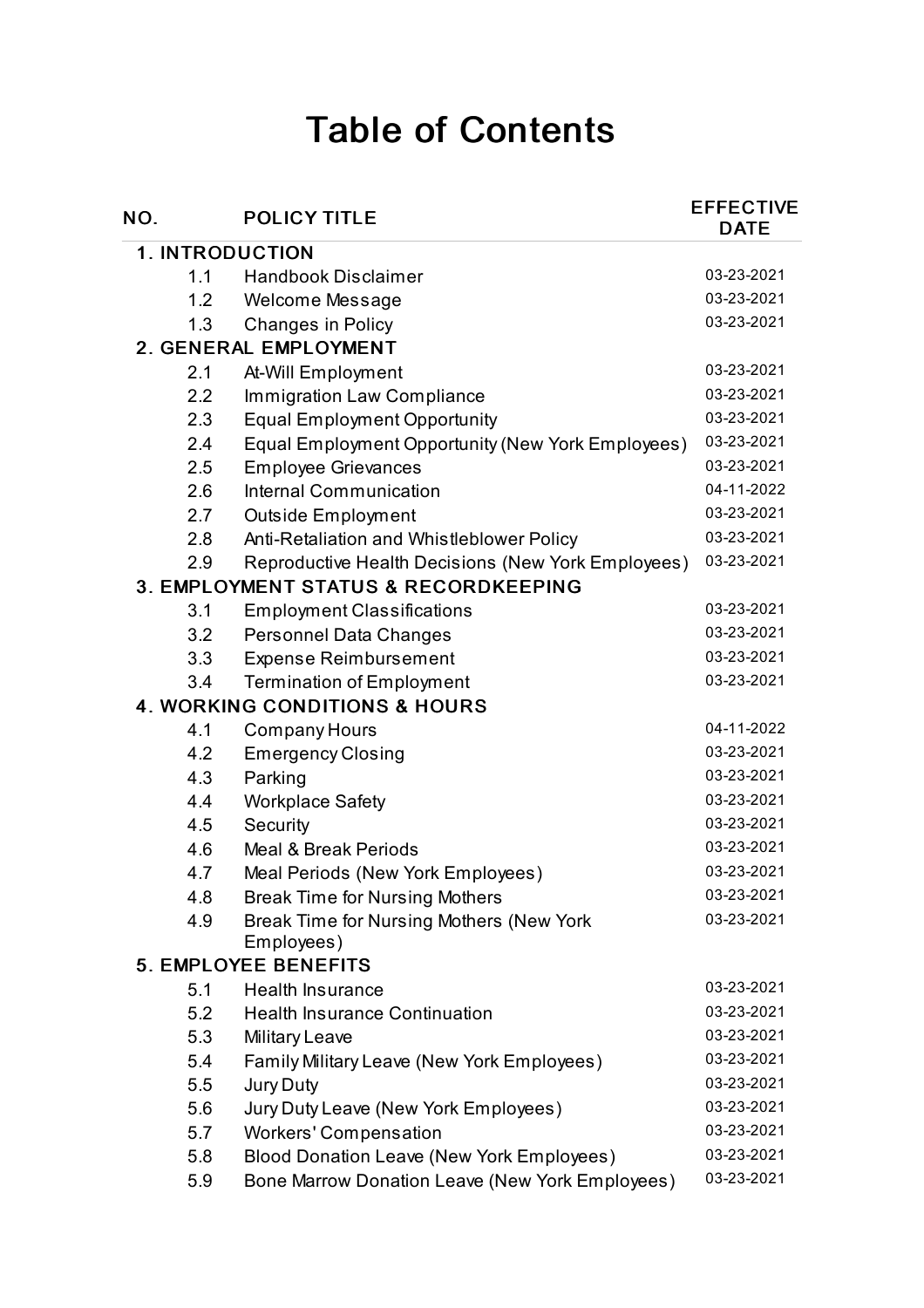| 5.10 | Crime Victims Leave (New York Employees)                                                   | 03-23-2021 |
|------|--------------------------------------------------------------------------------------------|------------|
| 5.11 | Voting Leave (New York Employees)                                                          | 03-23-2021 |
| 5.12 | Disability Benefits (New York Employees)                                                   | 03-23-2021 |
| 5.13 | Volunteer Emergency Response Leave (New York<br>Employees)                                 | 03-23-2021 |
| 5.14 | <b>Pregnancy Accommodation Policy (New York</b><br>Employees)                              | 03-23-2021 |
| 5.15 | Paid Family Leave (New York Employees)                                                     | 03-23-2021 |
| 5.16 | Paid Sick Leave (New York Employees)                                                       | 03-23-2021 |
|      | <b>6. EMPLOYEE CONDUCT</b>                                                                 |            |
| 6.1  | <b>Standards of Conduct</b>                                                                | 03-23-2021 |
| 6.2  | <b>Disciplinary Action</b>                                                                 | 03-23-2021 |
| 6.3  | Confidentiality                                                                            | 03-23-2021 |
| 6.4  | Personal Appearance                                                                        | 03-23-2021 |
| 6.5  | <b>Workplace Violence</b>                                                                  | 03-23-2021 |
| 6.6  | Drug & Alcohol Use                                                                         | 03-23-2021 |
| 6.7  | Sexual & Other Unlawful Harassment                                                         | 03-23-2021 |
| 6.8  | <b>Telephone Usage</b>                                                                     | 03-23-2021 |
| 6.9  | <b>Personal Property</b>                                                                   | 03-23-2021 |
| 6.10 | Use of Company Property                                                                    | 03-23-2021 |
| 6.11 | Smoking                                                                                    | 03-23-2021 |
| 6.12 | Visitors in the Workplace                                                                  | 03-23-2021 |
| 6.13 | Computer, Email & Internet Usage                                                           | 03-23-2021 |
| 6.14 | <b>Company Supplies</b>                                                                    | 03-23-2021 |
| 6.15 | Sexual and Other Unlawful Harassment and<br>Discrimination Prevention (New York Employees) | 03-23-2021 |
|      | <b>7. TIMEKEEPING &amp; PAYROLL</b>                                                        |            |
| 7.1  | <b>Attendance &amp; Punctuality</b>                                                        | 03-23-2021 |
| 7.2  | Timekeeping                                                                                | 03-23-2021 |
| 7.3  | Paydays                                                                                    | 03-23-2021 |
| 7.4  | <b>Payroll Deductions</b>                                                                  | 03-23-2021 |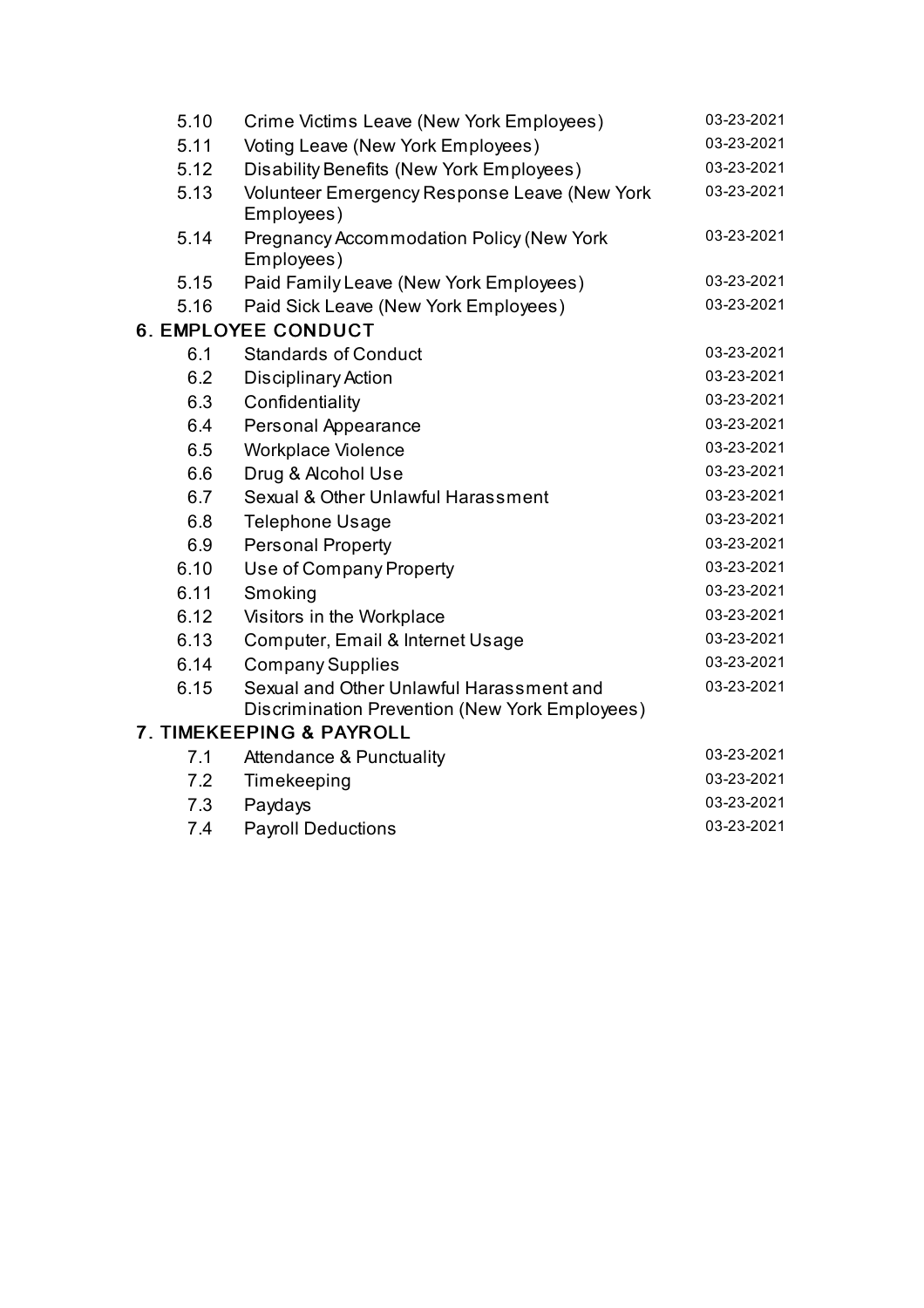## 1.Introduction

## 1.1 Handbook Disclaim er

The contents of this handbook serve only as guidelines and supersede any prior handbook. Neither this handbook, nor any other policy or practice, creates an employment contract, or an implied or express prom is <sup>e</sup> of continued em ploym ent with the Com pany. Em ploym ent with BUFFALO CAR CARE DEALER SOLUTIONS is "AT-WILL." This means employees or BUFFALO CAR CARE DEALER SOLUTIONS may term inate the em ploym ent relations hip at any tim e, for any reas on, with or without cause or advance notice. As an at-will employee, it is not guaranteed, in any manner, that you will be employed with BUFFALO CAR CARE DEALER SOLUTIONS for any set period of time.

This handbook may provide a summary of employee health benefits, however actual coverage will be determined by the express terms of the benefit plan documents. If there are any conflicts between the handbook or summaries provided and the plan documents, the plan documents will control. The Company reserves the right to amend, interpret, modify or terminate any of its employee benefits programs without prior notice to the extent allowed by law.

The Company also has the right, with or without notice, in an individual case or generally, to change any of the policies in this handbook, or any of its guidelines, policies, practices, working conditions or benefits at any time. No one is authorized to provide any employee with an employment contract or special arrangement concerning terms or conditions of employment unless the contract or arrangement is in writing and signed by the president and the employee.

#### 1.2 Welcome Message

Dear Valued Employee,

Welcome to BUFFALO CAR CARE DEALER SOLUTIONS! We are pleased with your decision to join our team.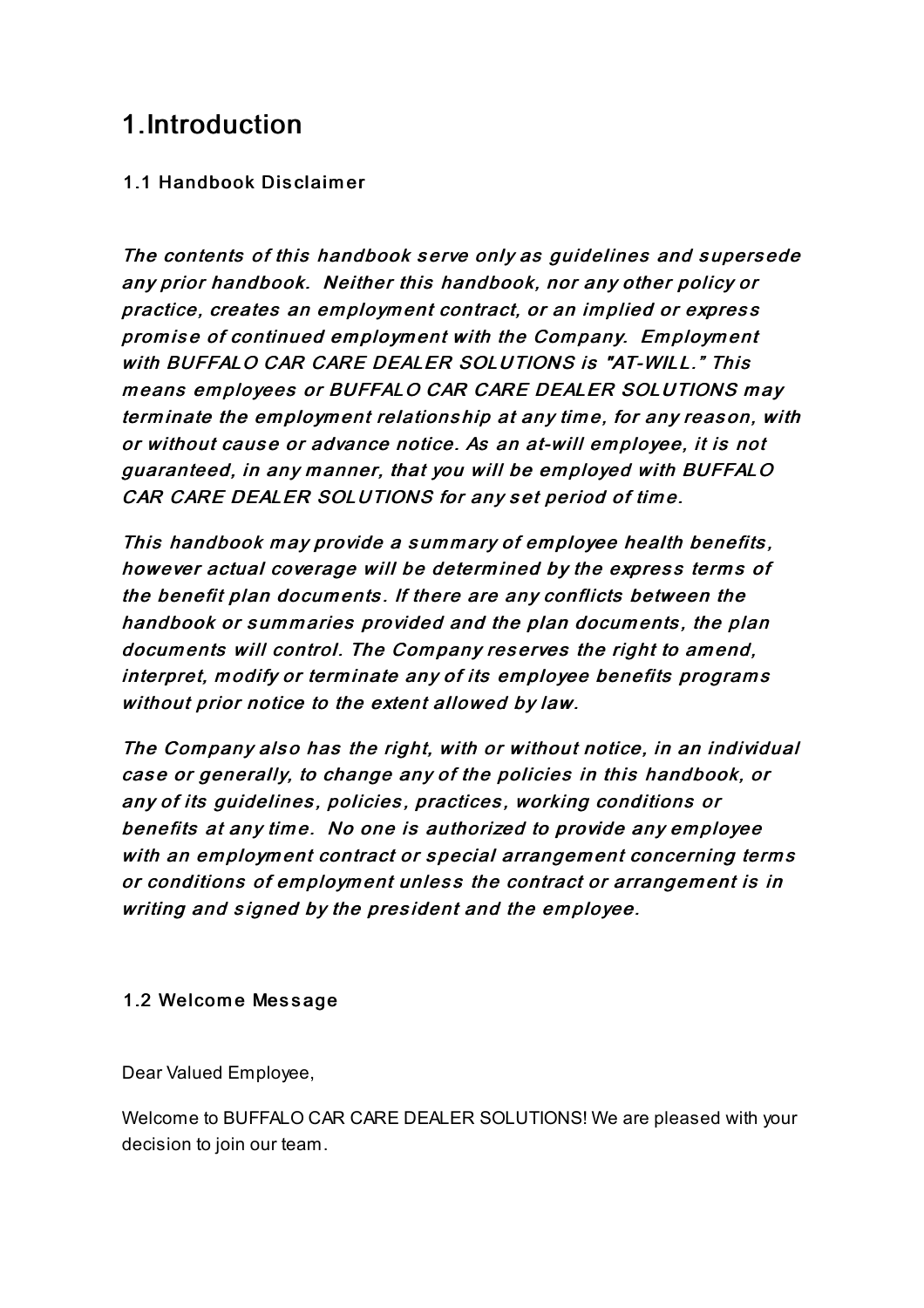BUFFALO CAR CARE DEALER SOLUTIONS is committed to providing superior quality and unparalleled customer service in all aspects of our business. We believe each employee contributes to the success and growth of our Company.

This employee handbook contains general information on our policies, practices, and benefits. Please read it carefully. If you have questions regarding the handbook, please discuss them with your supervisor or the Human Resource Manager.

Welcome aboard. We look forward to working with you!

Sincerely,

The Human Resource Manager

## 1.3 Changes in Policy

Change at BUFFALO CAR CARE DEALER SOLUTIONS is inevitable. Therefore, we expresslyreserve the right to interpret, modify, suspend, cancel, or dispute, with or without notice, all or any part of our policies, procedures, and benefits at anytime with or without prior notice. Changes will be effective on the dates determined by BUFFALO CAR CARE DEALER SOLUTIONS, and after those dates all superseded policies will be null and void.

No individual supervisor or manager has the authorityto alter the foregoing. Any employee who is unclear on any policy or procedure should consult a supervisor or the Human Resource Manager.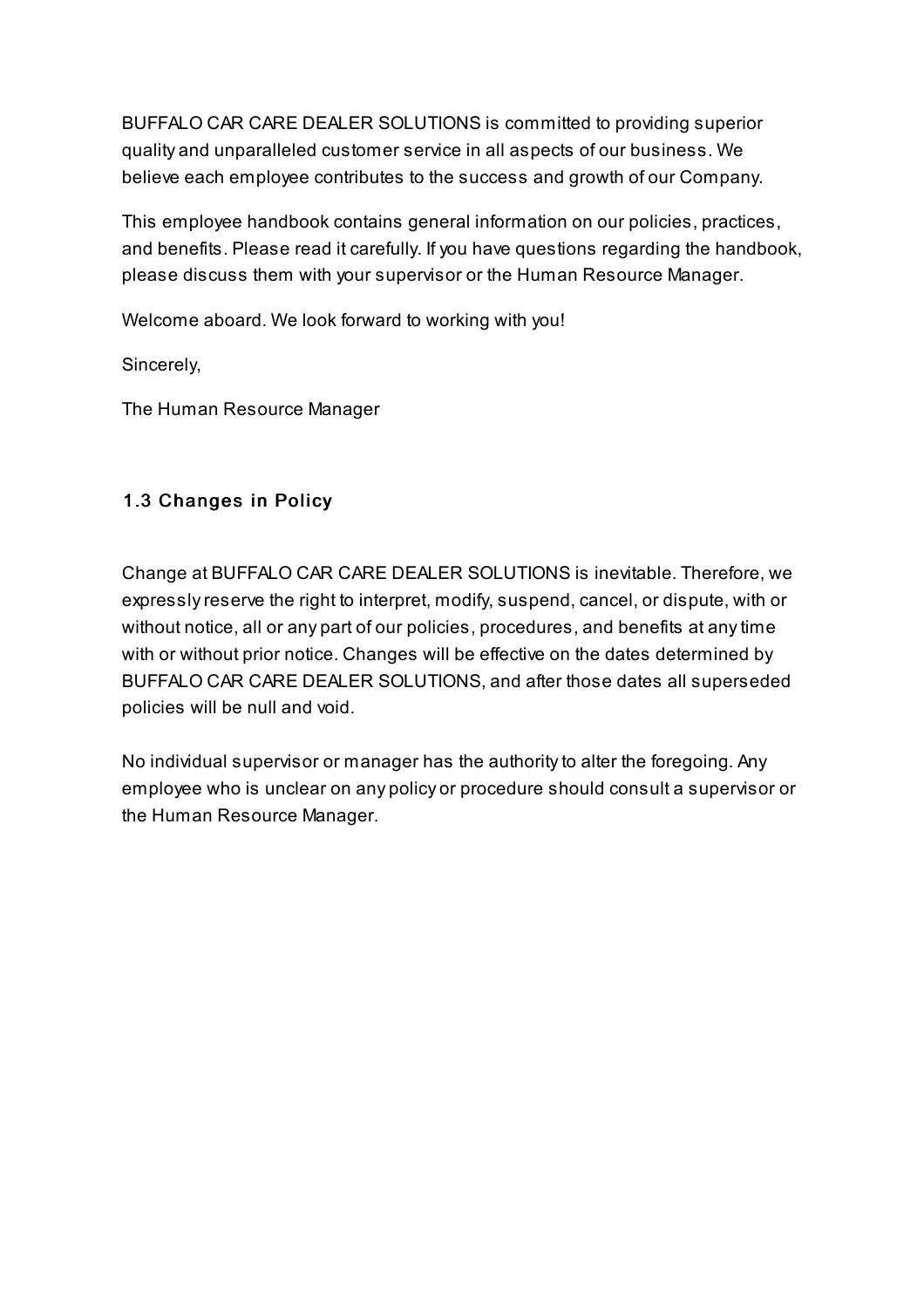## 2.General Employment

## 2.1 At-Will Employment

Employment with BUFFALO CAR CARE DEALER SOLUTIONS is "at-will." This means employees are free to resign at anytime, with or without cause, and BUFFALO CAR CARE DEALER SOLUTIONS mayterminate the employment relationship at anytime, with or without cause or advance notice. As an at-will employee, it is not guaranteed, in any manner, that you will be employed with BUFFALO CAR CARE DEALER SOLUTIONS for anyset period of time.

The policies set forth in this employee handbook are the policies that are in effect at the time of publication. They may be amended, modified, or terminated at anytime by BUFFALO CAR CARE DEALER SOLUTIONS, except for the policy on at-will employment, which may be modified only by a signed, written agreement between the President and the employee at issue. Nothing in this handbook may be construed as creating a promise of future benefits or a binding contract between BUFFALO CAR CARE DEALER SOLUTIONS and any of its employees.

## 2.2 Immigration Law Compliance

BUFFALO CAR CARE DEALER SOLUTIONS is committed to employing only United States citizens and aliens who are authorized to work in the United States.

In compliance with the Immigration Reform and Control Act of 1986, as amended, each new employee, as a condition of employment, must complete the Employment Eligibility Verification Form I-9 and present documentation establishing identity and employment eligibility. Former employees who are rehired must also complete the form if they have not completed an I-9 with BUFFALO CAR CARE DEALER SOLUTIONS within the past three years, or if their previous I-9 is no longer retained or valid.

BUFFALO CAR CARE DEALER SOLUTIONS may participate in the federal government's electronic employment verification system, known as "E-Verify." Pursuant to E-Verify, BUFFALO CAR CARE DEALER SOLUTIONS provides the Social Security Administration, and if necessary, the Department of Homeland Security with information from each new employee's Form I-9 to confirm work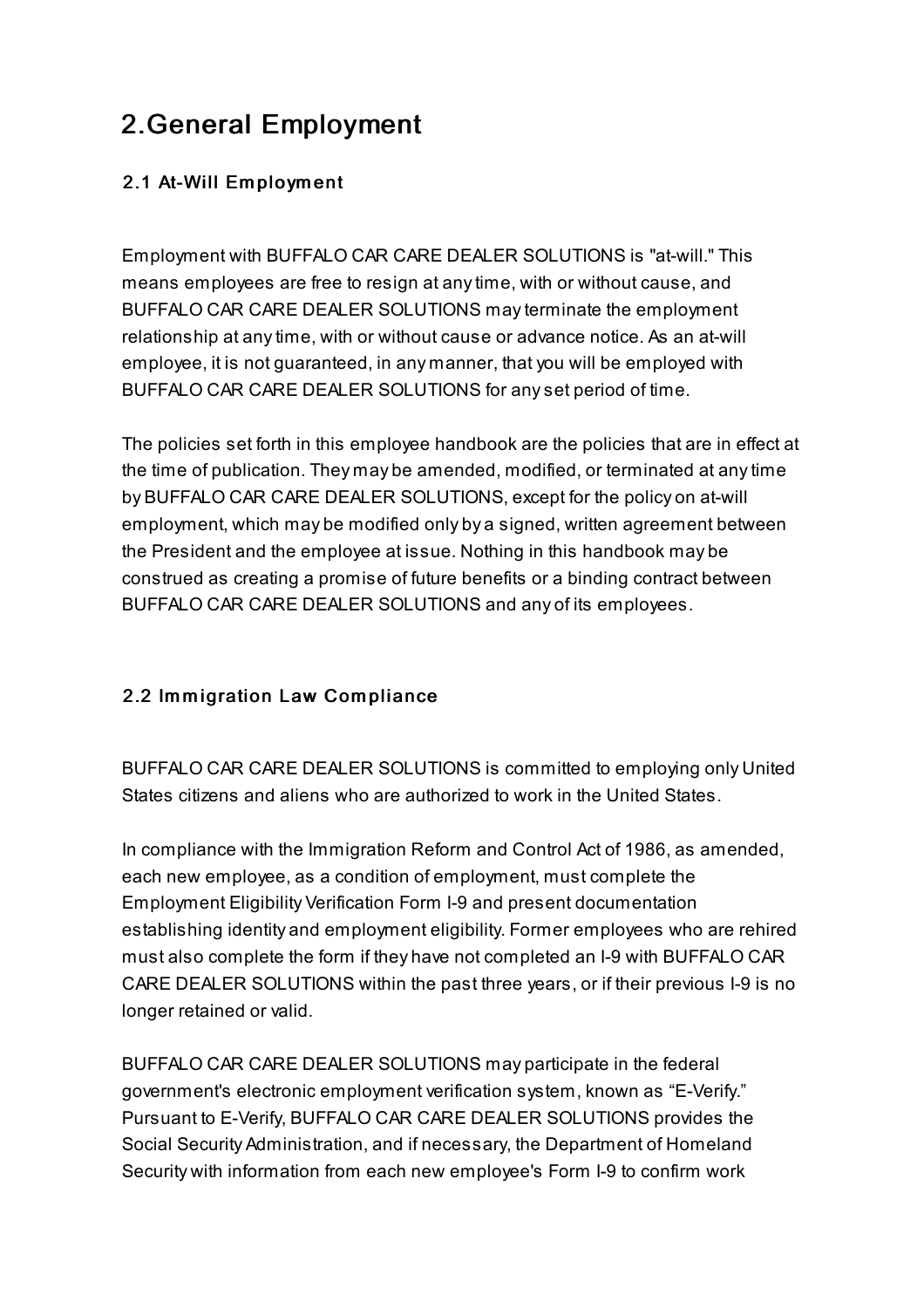authorization.

#### 2.3 Equal Em ploym ent Opportunity

BUFFALO CAR CARE DEALER SOLUTIONS is an Equal Opportunity Employer. Employment opportunities at BUFFALO CAR CARE DEALER SOLUTIONS are based upon one's qualifications and capabilities to perform the essential functions of a particular job. All employment opportunities are provided without regard to race, religion, sex(including sexual orientation and transgender status), pregnancy, childbirth or related medical conditions, national origin, age, veteran status, disability, genetic information, or any other characteristic protected bylaw.

This Equal Employment Opportunity policy governs all aspects of employment, including, but not limited to, recruitment, hiring, selection, job assignment, promotions, transfers, compensation, discipline, termination, layoff, access to benefits and training, and all other conditions and privileges of employment.

The Company will provide reasonable accommodations as necessary and where required bylaw so long as the accommodation does not pose an undue hardship on the business. The Company will also accommodate sincerely held religious beliefs of its employees to the extent the accommodation does not pose an undue hardship on the business. If you would like to request an accommodation, or have any questions about your rights and responsibilities, contact your Human Resource Manager. This policyis not intended to afford employees with any greater protections than those which exist under federal, state or local law.

BUFFALO CAR CARE DEALER SOLUTIONS strongly urges the reporting of all instances of discrimination and harassment, and prohibits retaliation against any individual who reports discrimination, harassment, or participates in an investigation of such report. BUFFALO CAR CARE DEALER SOLUTIONS will take appropriate disciplinary action, up to and including immediate termination, against any employee who violates this policy.

## 2.4 Equal Em ploym ent Opportunity (New York Em ployees)

BUFFALO CAR CARE DEALER SOLUTIONS is an Equal Opportunity Employer.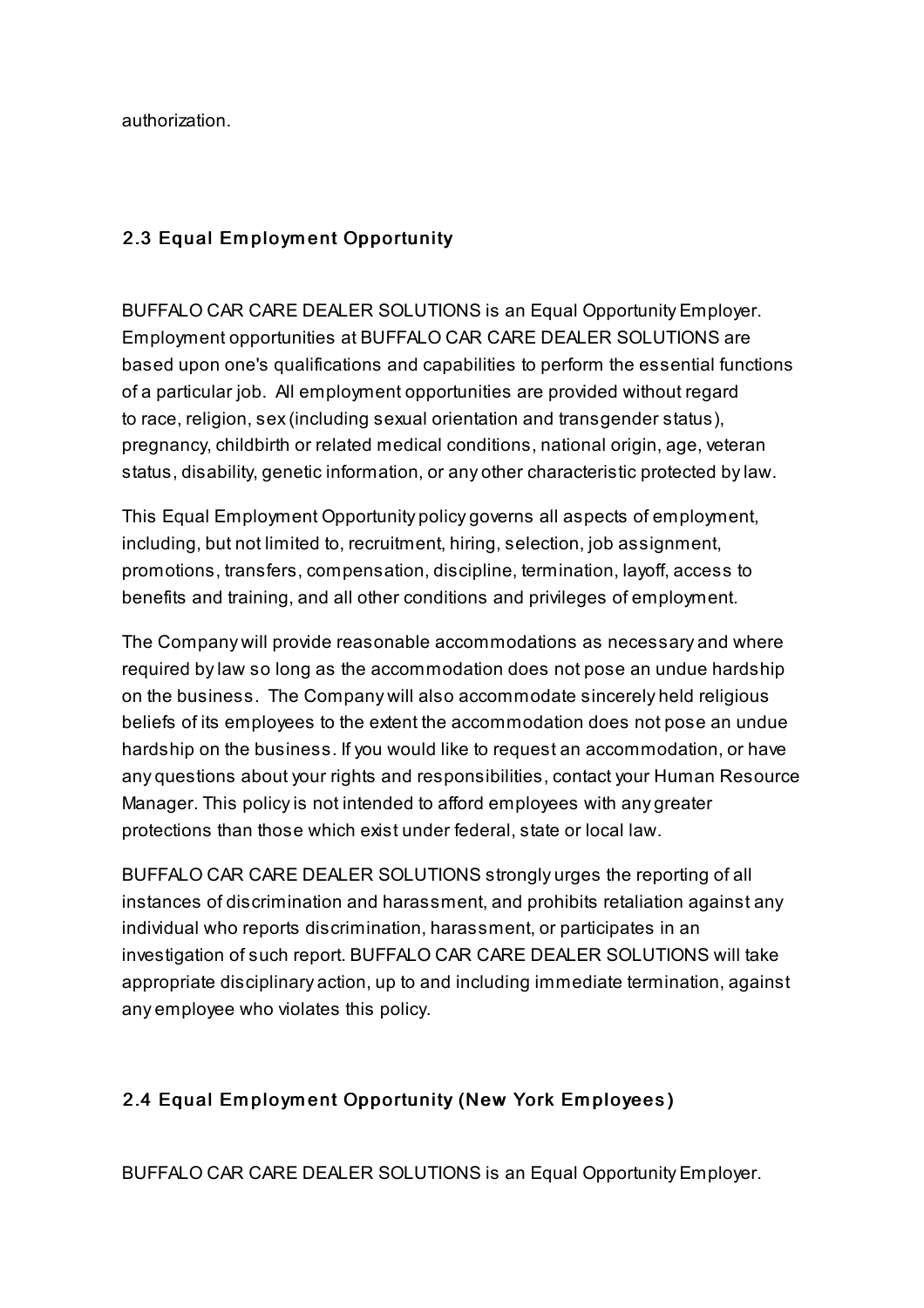Employment opportunities at BUFFALO CAR CARE DEALER SOLUTIONS are based upon one's qualifications and capabilities to perform the essential functions of a particular job. All employment opportunities are provided without regard to:

- $\bullet$  Race
- Creed
- Color
- Religion
- Sex
- Pregnancy or pregnancy-related conditions
- Reproductive health decisions
- National origin
- Age
- Familial status
- Veteran status
- Militarystatus
- Disability
- Domestic violence victim status
- Marital status
- Sexual orientation
- Arrest or conviction
- Predisposing genetic characteristics
- Gender identity or expression
- Transgender status
- Lawful activity outside the workplace during non-work hours, such as the use of tobacco products
- Any other characteristic protected bylaw

This Equal Employment Opportunity policy governs all aspects of employment, including, but not limited to, recruitment, hiring, internships, selection, job assignment, promotions, transfers, compensation, discipline, termination, layoff, access to benefits and training, and all other conditions and privileges of employment.

BUFFALO CAR CARE DEALER SOLUTIONS strongly urges the reporting of all instances of discrimination and harassment, and prohibits retaliation against any individual who reports discrimination, harassment or participates in an investigation of such report. Appropriate disciplinary action, up to and including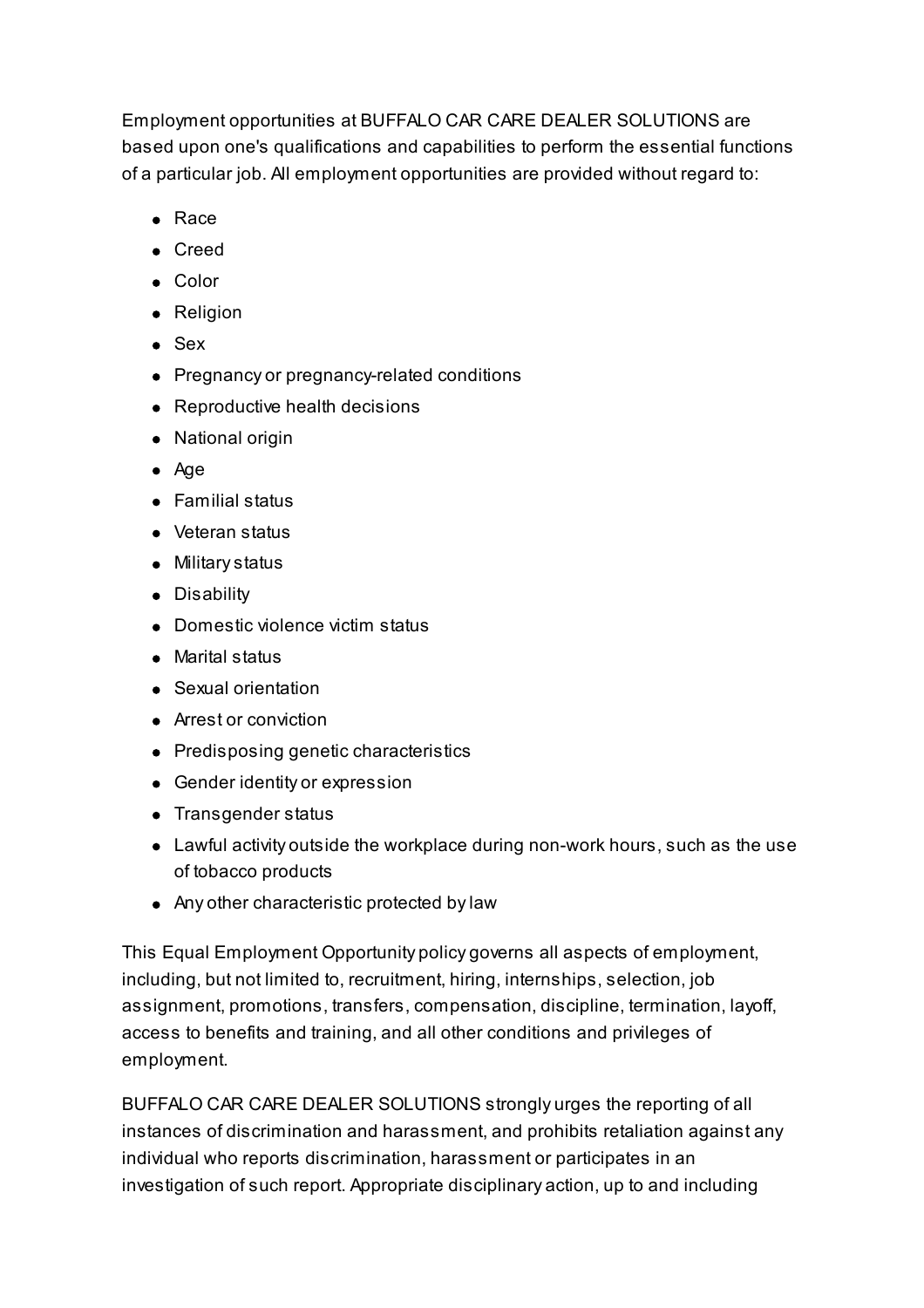immediate termination, will be taken against any employee who violates this policy.

## 2.5 Em ployee Grievances

It is the policy of BUFFALO CAR CARE DEALER SOLUTIONS to maintain a harmonious workplace environment. BUFFALO CAR CARE DEALER SOLUTIONS encourages its employees to express concerns about work-related issues, including workplace communication, interpersonal conflict, and other working conditions.

Employees are encouraged to raise concerns with their supervisors. If not resolved at this level, an employee maysubmit, in writing, a signed grievance to the Human Resource Manager.

After receiving a written grievance, BUFFALO CAR CARE DEALER SOLUTIONS may hold a meeting with the employee, the immediate supervisor, and any other individuals who may assist in the investigation or resolution of the issue. All discussions related to the grievance will be limited to those involved with, and who can assist with, resolving the issue.

Complaints involving alleged discriminatory practices shall be processed in accordance with BUFFALO CAR CARE DEALER SOLUTIONS's Sexual and other Unlawful Harassment Policy.

BUFFALO CAR CARE DEALER SOLUTIONS assures that all employees filing a grievance or complaint can do so without fear of retaliation or reprisal.

#### 2.6 Internal Communication

Effective and ongoing communication within BUFFALO CAR CARE DEALER SOLUTIONS is essential. As such, the Company maintains systems through which important information can be shared among employees and management.

The sling app is used to post important information. In addition, BUFFALO CAR CARE DEALER SOLUTIONS uses the Intranet and email to facilitate communication and share access to documents. For information on appropriate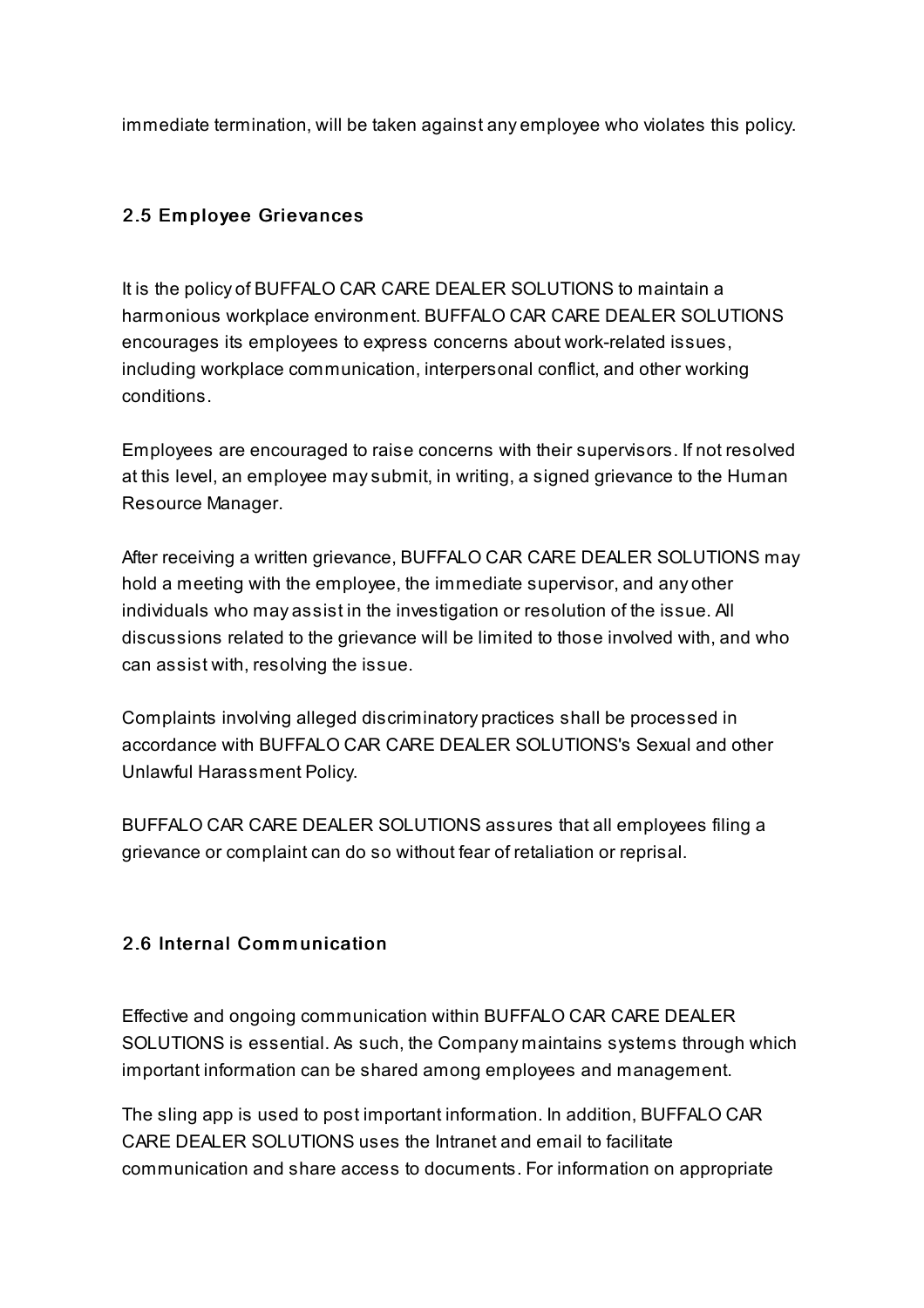email and Internet usage, employees mayrefer to the Computer, Email, and Internet Usage policy. To avoid confusion, employees should not post or remove any material from the bulletin boards.

All employees are responsible for checking internal communications on a frequent and regular basis. Employees should consult their supervisor with any questions or concerns on information disseminated.

## 2.7 Outside Em ploym ent

Employees may hold outside jobs as long as the employee meets the performance standards of their position with BUFFALO CAR CARE DEALER SOLUTIONS.

Unless an alternative work schedule has been approved by BUFFALO CAR CARE DEALER SOLUTIONS, employees will be subject to the Company's scheduling demands, regardless of any existing outside work assignments; this includes availabilityfor overtime when necessary.

BUFFALO CAR CARE DEALER SOLUTIONS's property, office space, equipment, materials, trade secrets, and any other confidential information may not be used for any purposes relating to outside employment.

## 2.8 Anti-Retaliation and Whistleblower Policy

This policyis designed to protect employees and address BUFFALO CAR CARE DEALER SOLUTIONS's commitment to integrity and ethical behavior. In accordance with anti-retaliation and whistleblower protection regulations, BUFFALO CAR CARE DEALER SOLUTIONS will not tolerate anyretaliation against an employee who:

- Makes a good faith complaint, or threatens to make a good faith complaint, regarding the suspected Company or employee violations of the law, including discriminatory or other unfair employment practices;
- Makes a good faith complaint, or threatens to make a good faith complaint, regarding accounting, internal accounting controls, or auditing matters that maylead to incorrect, or misrepresentations in, financial accounting;
- Makes a good faith report, or threatens to make a good faith report, of a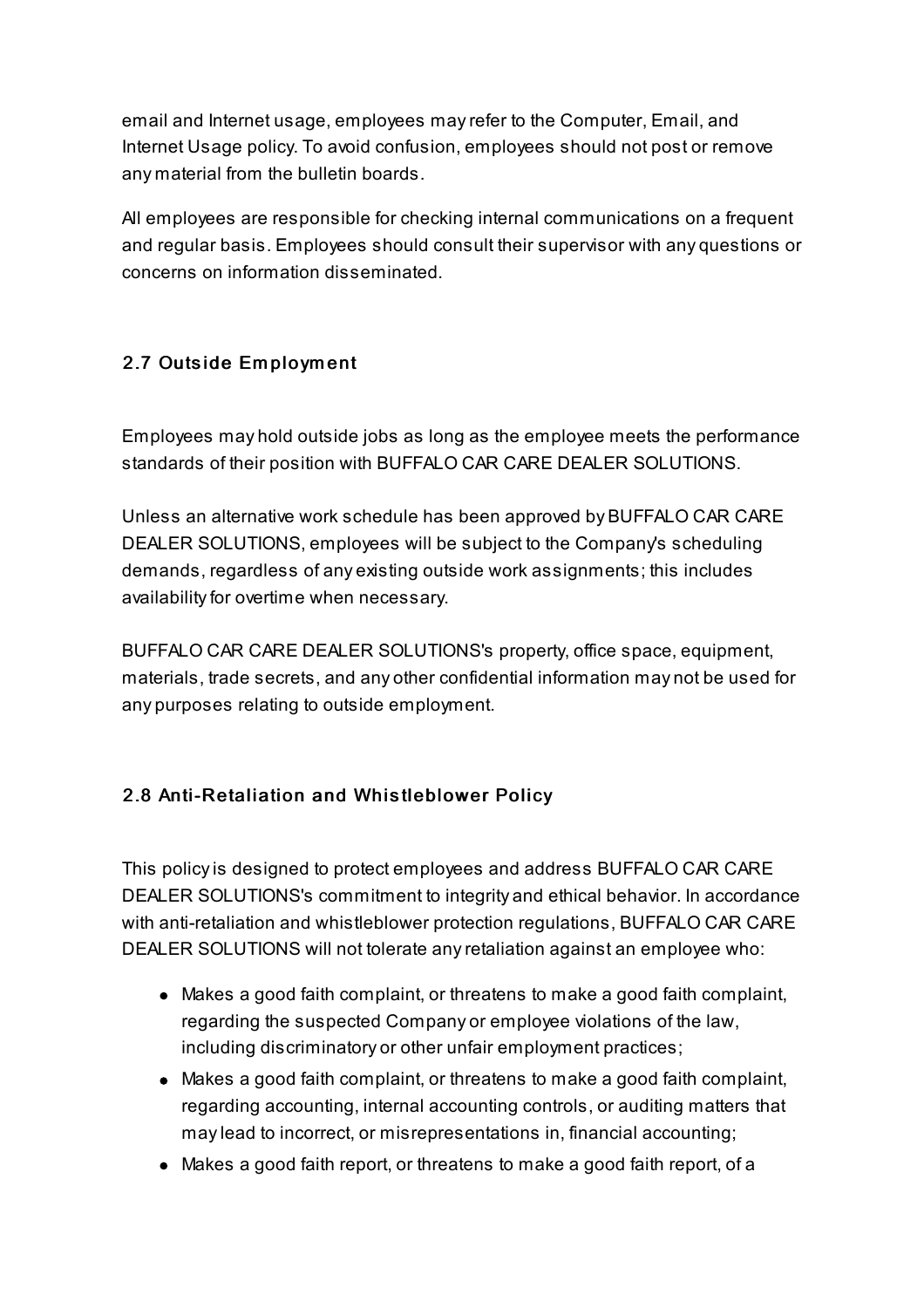violation that endangers the health or safety of an employee, patient, client or customer, environment or general public;

- Objects to, or refuses to participate in, any activity, policy or practice, which the employee reasonably believes is a violation of the law;
- Provides information to assist in an investigation regarding violations of the law; or
- Files, testifies, participates or assists in a proceeding, action or hearing in relation to alleged violations of the law.

Retaliation is defined as any adverse employment action against an employee, including, but not limited to, refusal to hire, failure to promote, demotion, suspension, harassment, denial of training opportunities, termination, or discrimination in any manner in the terms and conditions of employment.

Anyone found to have engaged in retaliation or in violation of law, policy or practice will be subject to discipline, up to and including termination of employment. Employees who knowingly make a false report of a violation will be subject to disciplinary action, up to and including termination.

Employees who wish to report a violation should contact their supervisor or John Schmidt directly. Employees should also review their state and local requirements for any additional reporting guidelines.

BUFFALO CAR CARE DEALER SOLUTIONS will promptly and thoroughly investigate and, if necessary, address anyreported violation.

Employees who have any questions or concerns regarding this policy and related reporting requirements should contact their supervisor, the Human Resource Manager or anystate or local agencyresponsible for investigating alleged violations.

## 2.9 Reproductive Health Decisions (New York Em ployees)

BUFFALO CAR CARE DEALER SOLUTIONS will not discriminate or retaliate against any employee because of the employee's or their dependent's reproductive health decision making, including a decision to use or access a particular drug, device or medical service.

BUFFALO CAR CARE DEALER SOLUTIONS will not access personal information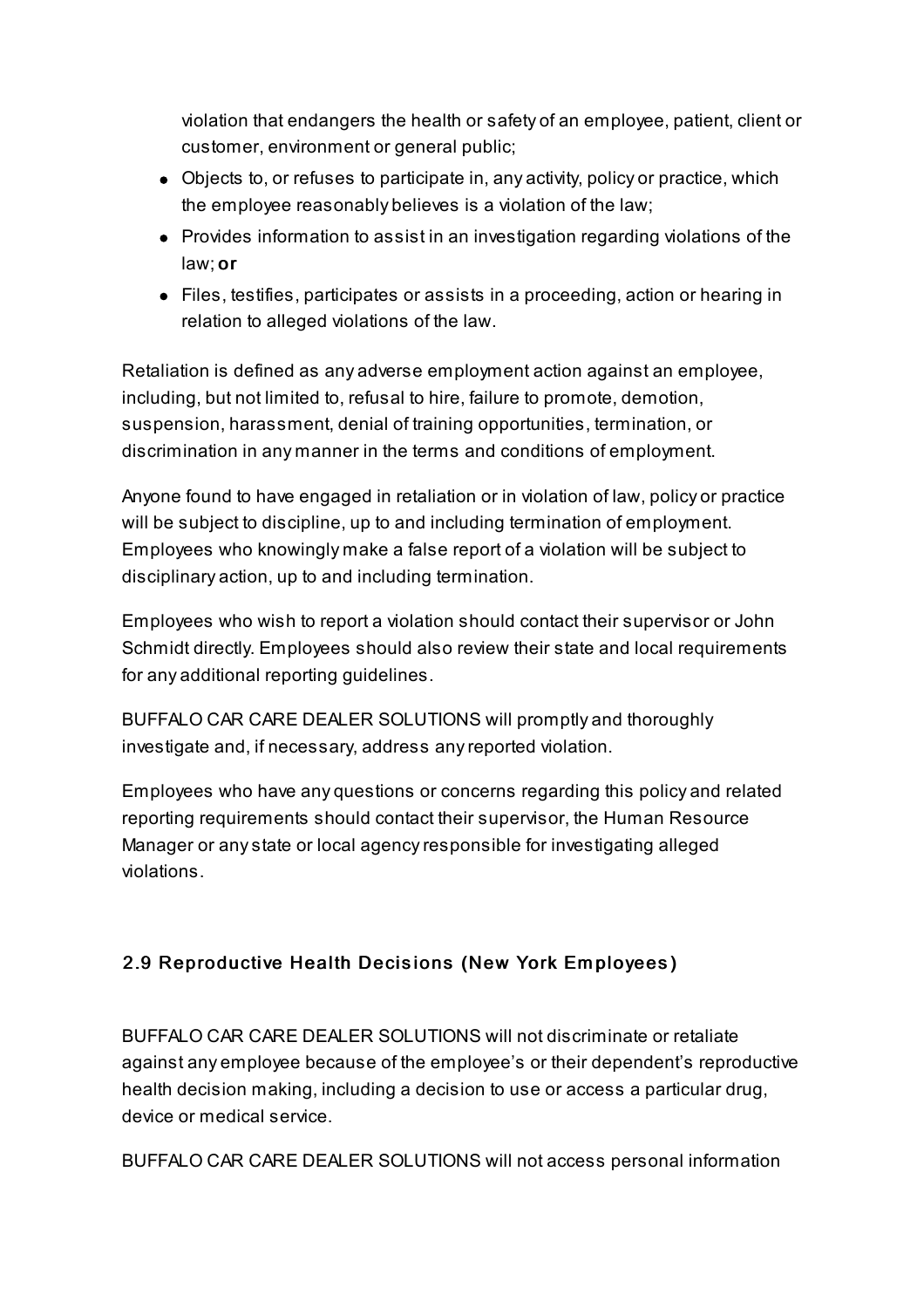regarding reproductive health decisions without the employee's prior informed written consent; and will not require that an employee waive their rights to make reproductive health care decisions.

## Em ployee Rights and Rem edies:

An employee may bring a civil action against the Companyfor any alleged violations of this policy. Damages and awards mayinclude back pay, benefits and reasonable attorneys' fees; injunctive relief; reinstatement; and/or liquidated damages.

An employee may also be entitled to additional civil penalties if the Companyis found to have retaliated against the employee, including discharging, suspending, demoting or otherwise penalizing the employee for exercising their rights under this policy.

## Com plaint Procedure:

BUFFALO CAR CARE DEALER SOLUTIONS strongly encourages employees to report all instances of discrimination or retaliation. If you believe you have experienced or witnessed retaliation or discrimination based on reproductive health decisions or another factor, promptlyreport the incident to your supervisor. If you believe it would be inappropriate to discuss the matter with your supervisor, you may bypass your supervisor and report the matter directlyto:

John Schmidt

7162288989

8214 Main Street, Williamsville, NY 14221

Anyreported allegations of discrimination and/or retaliation will be investigated promptly, thoroughly, and impartially.

Employees with any questions regarding this policyshould contact the Human Resource Manager.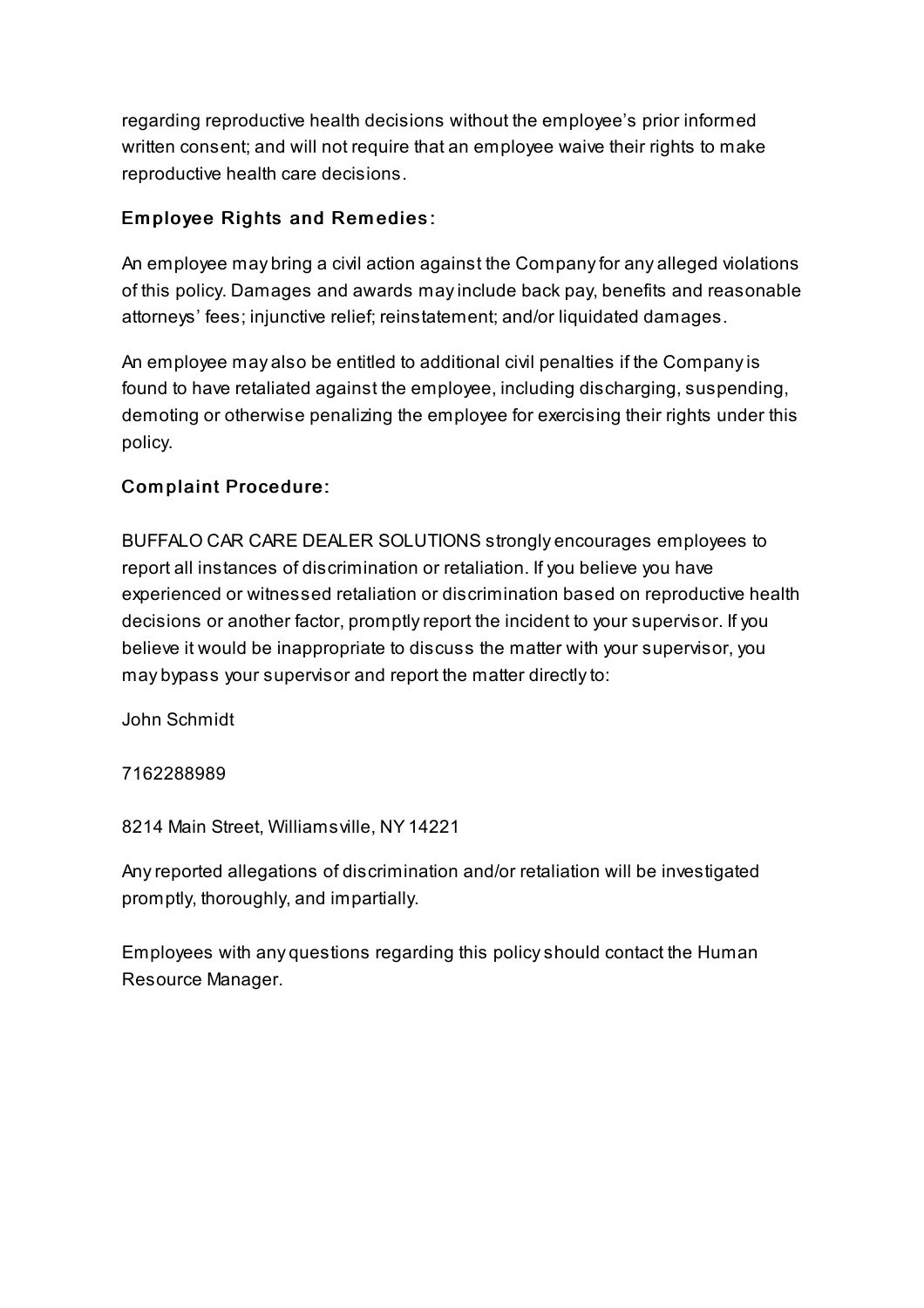## 3.Employment Status & Recordkeeping

## 3.1 Em ploym ent Classifications

For purposes of salary administration and eligibilityfor overtime payments and employee benefits, BUFFALO CAR CARE DEALER SOLUTIONS classifies employees as either exempt or non-exempt. Non-exempt employees are entitled to overtime payin accordance with federal and state overtime provisions. Exempt employees are exempt from federal and state overtime laws and, but for a few narrow exceptions, are generally paid a fixed amount of payfor each workweek in which work is performed.

If you change positions during your employment with BUFFALO CAR CARE DEALER SOLUTIONS or if your job responsibilities change, you will be informed by the Human Resource Manager of anychange in your exempt status.

In addition to your designation of either exempt or non-exempt, you also belong to one of the following employment categories:

#### Full-Time:

Full-time employees are regularlyscheduled to work greater or equal to 40 hours per week. Generally, regular full-time employees are eligible for BUFFALO CAR CARE DEALER SOLUTIONS's benefits, subject to the terms, conditions, and limitations of each benefit program.

#### Part-Tim e:

Part-time employees are regularlyscheduled to work less than 40 hours per week. Regular part-time employees may be eligible for some BUFFALO CAR CARE DEALER SOLUTIONS benefit programs, subject to the terms, conditions, and limitations of each benefit program.

## Tem porary:

Temporary employees include those hired for a limited time to assist in a specific function or in the completion of a specific project. Temporary employees generally are not entitled to [BUFFALO CAR CARE DEALER SOLUTIONS benefits, but are eligible for statutory benefits to the extent required bylaw. Employment beyond any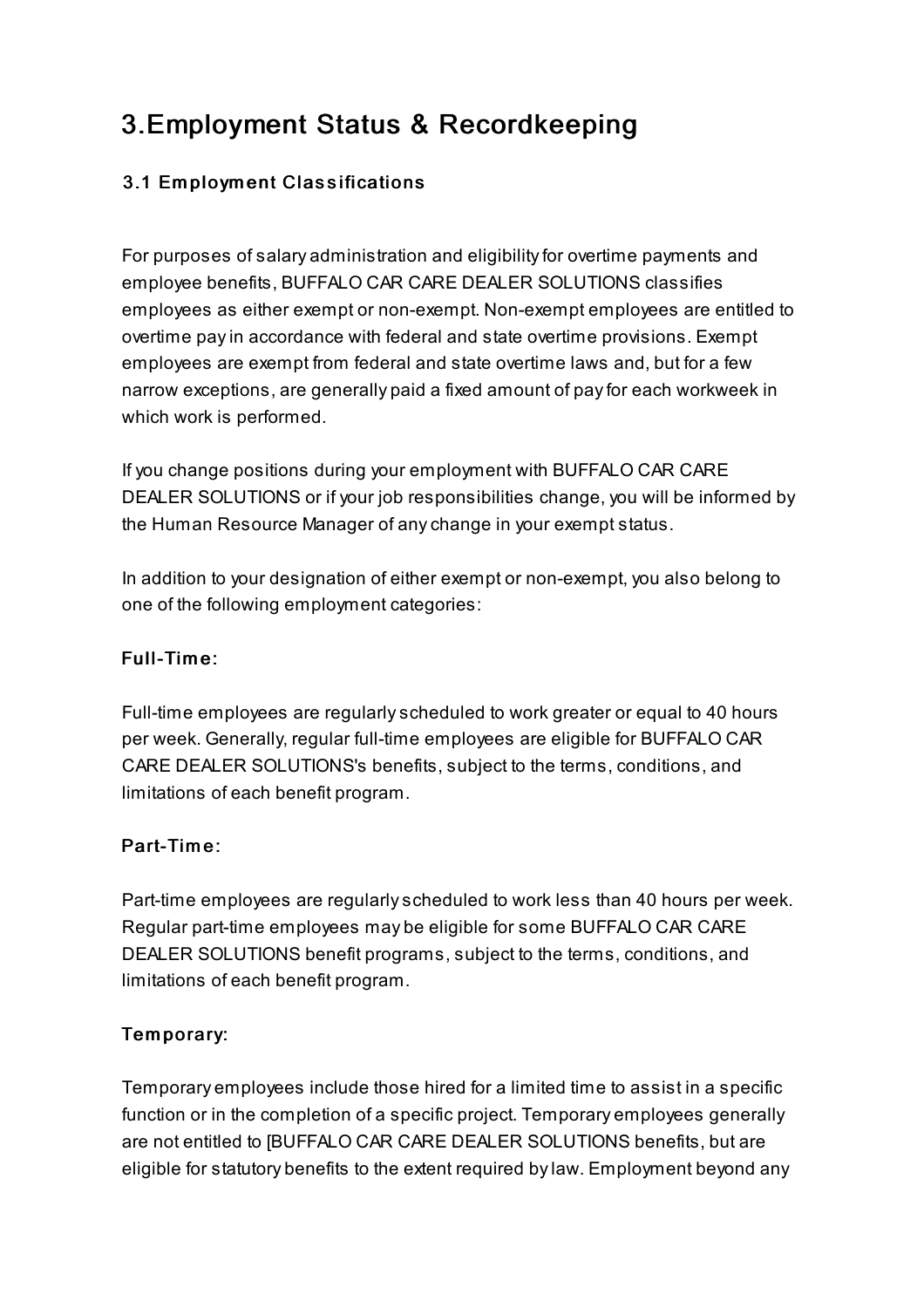initiallystated period does not in any wayimply a change in employment status or classification. Temporary employees retain temporarystatus unless and until they are notified, by BUFFALO CAR CARE DEALER SOLUTIONS Management, of a change.

## 3.2 Pers onnel Data Changes

It is the responsibility of each employee to promptly notifytheir supervisor or the Human Resource Manager of anychanges in personnel data. Such changes may affect your eligibilityfor benefits, the amount you payfor benefit premiums, and your receipt of important companyinformation.

If any of the following have changed or will change in the coming future, contact your supervisor or the Human Resource Manager as soon as possible:

- Legal name
- Mailing address
- Telephone number(s)
- Change of beneficiary
- Exemptions on your tax forms
- Emergency contact(s)
- Training certificates
- **•** Professional licenses

#### 3.3 Expense Reimbursement

BUFFALO CAR CARE DEALER SOLUTIONS reimburses employees for necessary expenditures and reasonable costs incurred in the course of doing their jobs. Expenses incurred by an employee must be approved in advance bythe Human Resource Manager.

Some expenses that may warrant reimbursement include, but are not limited, to the following: mileage costs, air or ground transportation costs, lodging, meals for the purpose of carrying out company business, and any other reimbursable expenses as required bylaw. Employees are expected to make a reasonable effort to limit business expenses to economical options.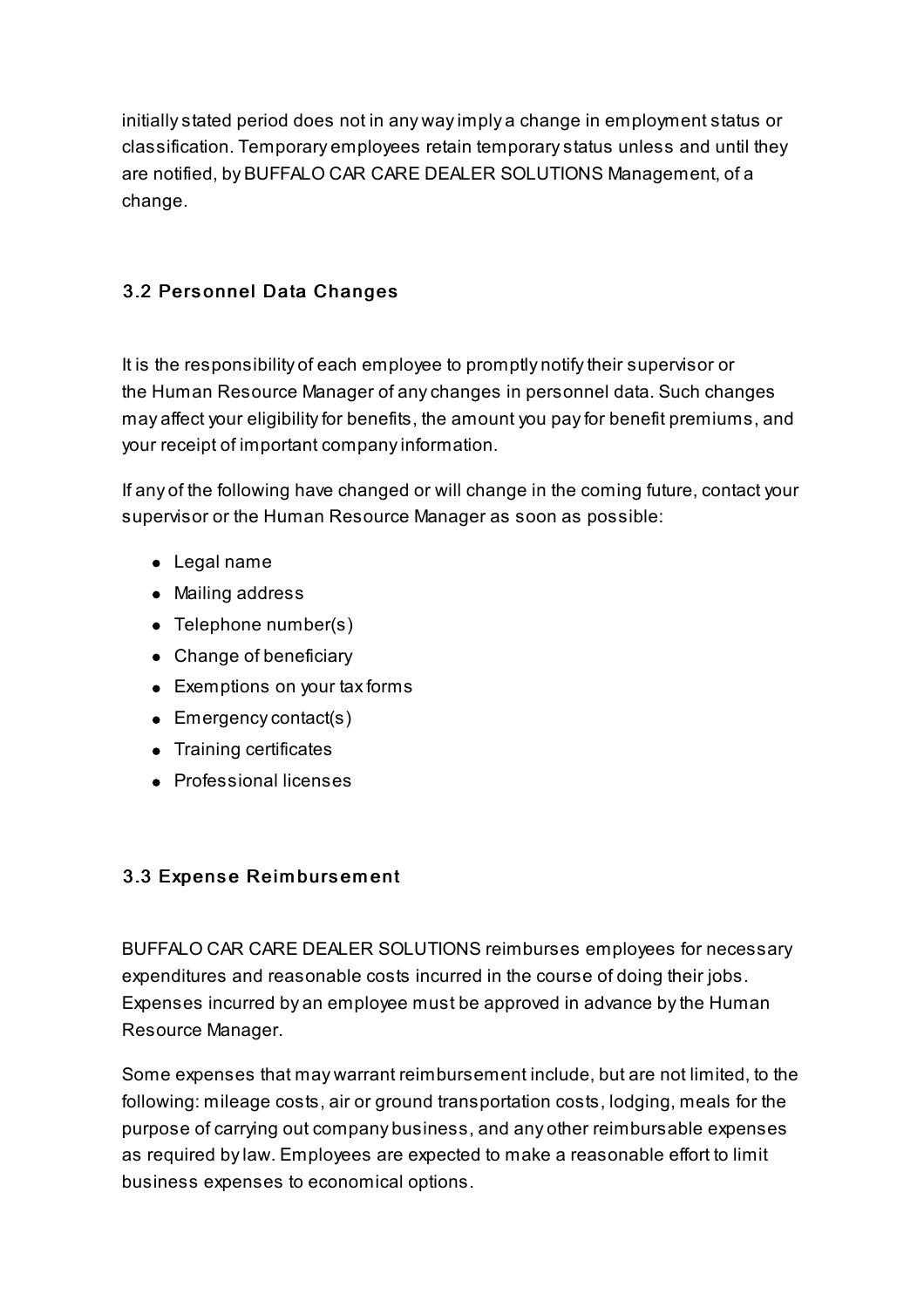To be reimbursed, employees must submit expense reports to the Human Resource Manager for approval. The report must be accompanied byreceipts or other documentation substantiating the expenses. Questions regarding this policy should be directed to your supervisor.

## 3.4 Term ination of Em ploym ent

Termination of employment is an inevitable part of personnel activity within any organization.

## Notice of Voluntary Separation

Employees who intend to terminate employment with BUFFALO CAR CARE DEALER SOLUTIONS shall provide BUFFALO CAR CARE DEALER SOLUTIONS with at least two weeks written notice. Such notice is intended to allow the Company time to adjust to the employee's departure without placing undue burden on those employees who may be required to fill in before a replacement can be found.

## Return of Com pany Property

Any employee who terminates employment with BUFFALO CAR CARE DEALER SOLUTIONS shall return all files, records, keys, and any other materials that are the property of BUFFALO CAR CARE DEALER SOLUTIONS prior to their last date of employment.

#### Final Pay

BUFFALO CAR CARE DEALER SOLUTIONS will provide employees with their final payin accordance with applicable federal, state and local laws.

#### Benefits Upon Term ination

All accrued and/or vested benefits that are due and payable at termination will be paid in accordance with applicable federal, state and local laws.

Certain benefits, such as healthcare coverage, maycontinue at the employee's expense, if the employee elects to do so. BUFFALO CAR CARE DEALER SOLUTIONS will notify employees of the benefits that may be continued and of the terms, conditions, and limitations of such continuation.

If you have any questions or concerns regarding this policy, contact BUFFALO CAR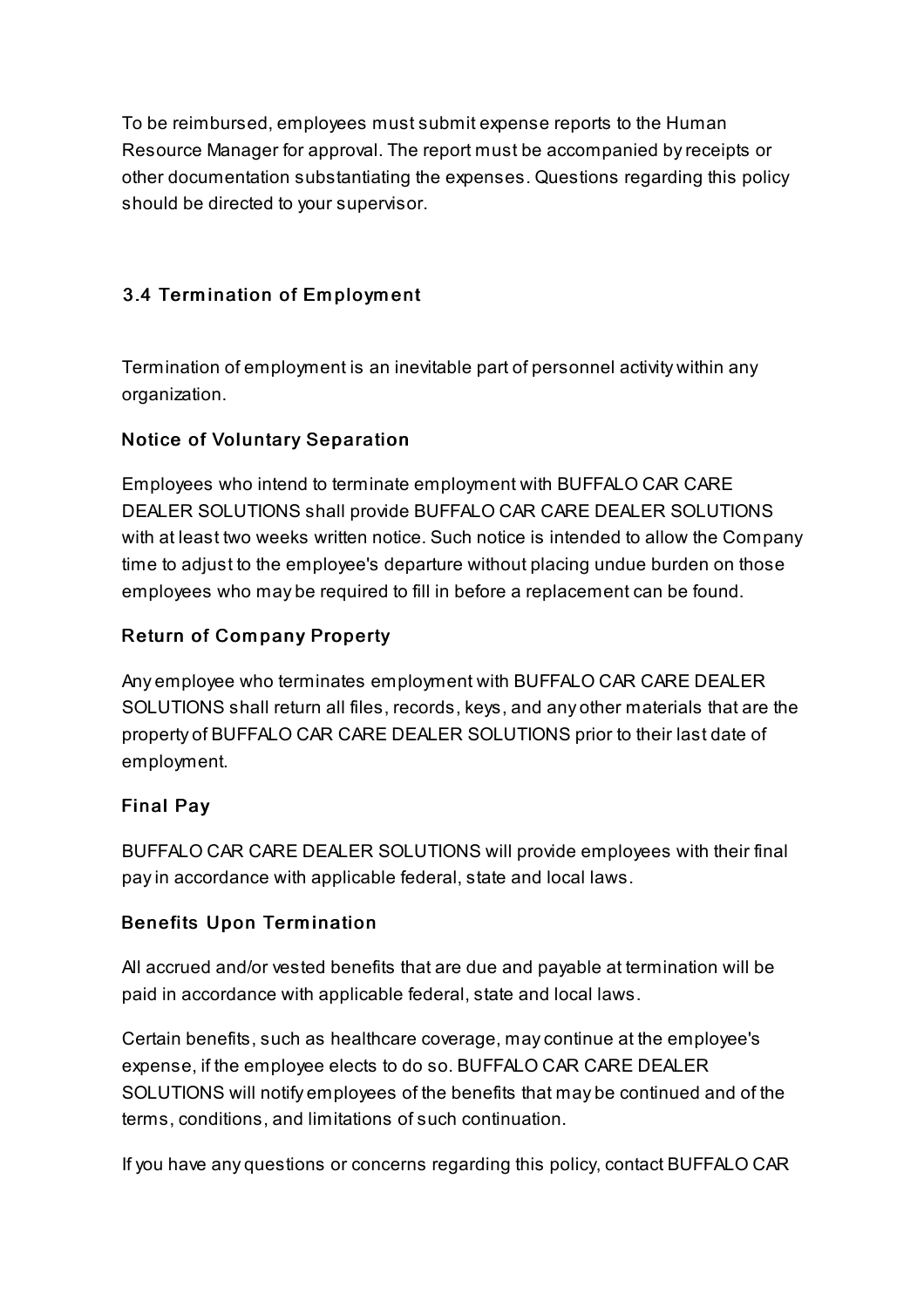CARE DEALER SOLUTIONS's Human Resource Manager.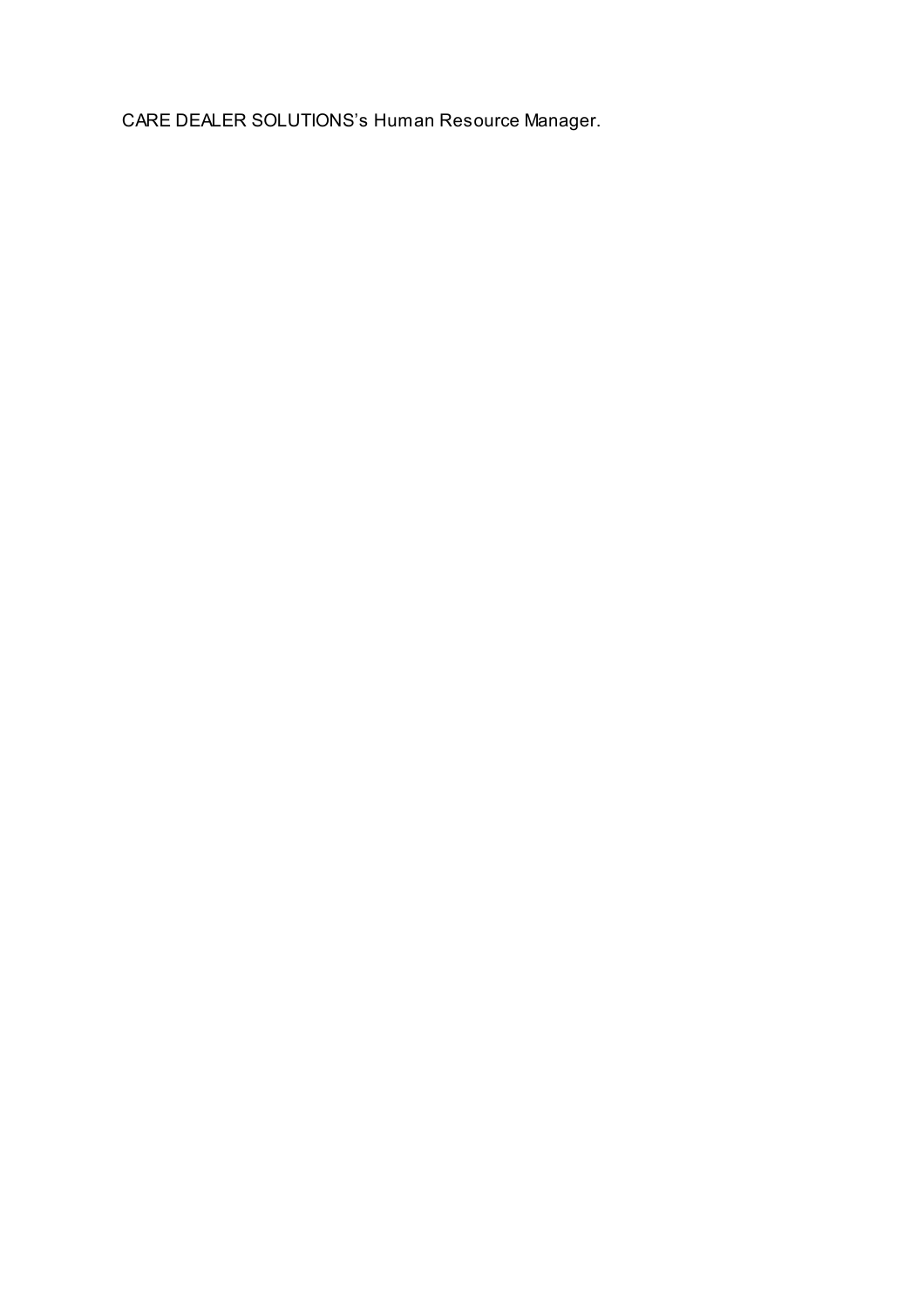## 4.Working Conditions & Hours

## 4.1 Com pany Hours

BUFFALO CAR CARE DEALER SOLUTIONS is open for business from

- Monday 9:00 AM to 8:00 PM
- Tuesday 9:00 AM to 8:00 PM
- Wednesday 9:00 AM to 6:00 PM
- Thursday 9:00 AM to 8:00 PM
- Friday 9:00 AM to 6:00 PM
- Saturday 9:00 AM to 6:00 PM

. This excludes holidays recognized by BUFFALO CAR CARE DEALER SOLUTIONS. The standard workweek is 40 hours.

Supervisors will advise employees of their scheduled shift, including starting and ending times. Business needs may necessitate a variation in your starting and ending times as well as in the total hours you may be scheduled to work each day and each week.

## 4.2 Em ergency Closing

At times, emergencies such as severe weather, fires, or power failures can disrupt company operations. In extreme cases, these circumstances mayrequire the closing of a work facility. The decision to close or delayregular operations will be made by BUFFALO CAR CARE DEALER SOLUTIONS management.

When a decision is made to close the office, employees will receive official notification from their supervisor.

#### 4.3 Parking

BUFFALO CAR CARE DEALER SOLUTIONS provides parking for employees in the building parking lot. There should be ample space for all employees. Employees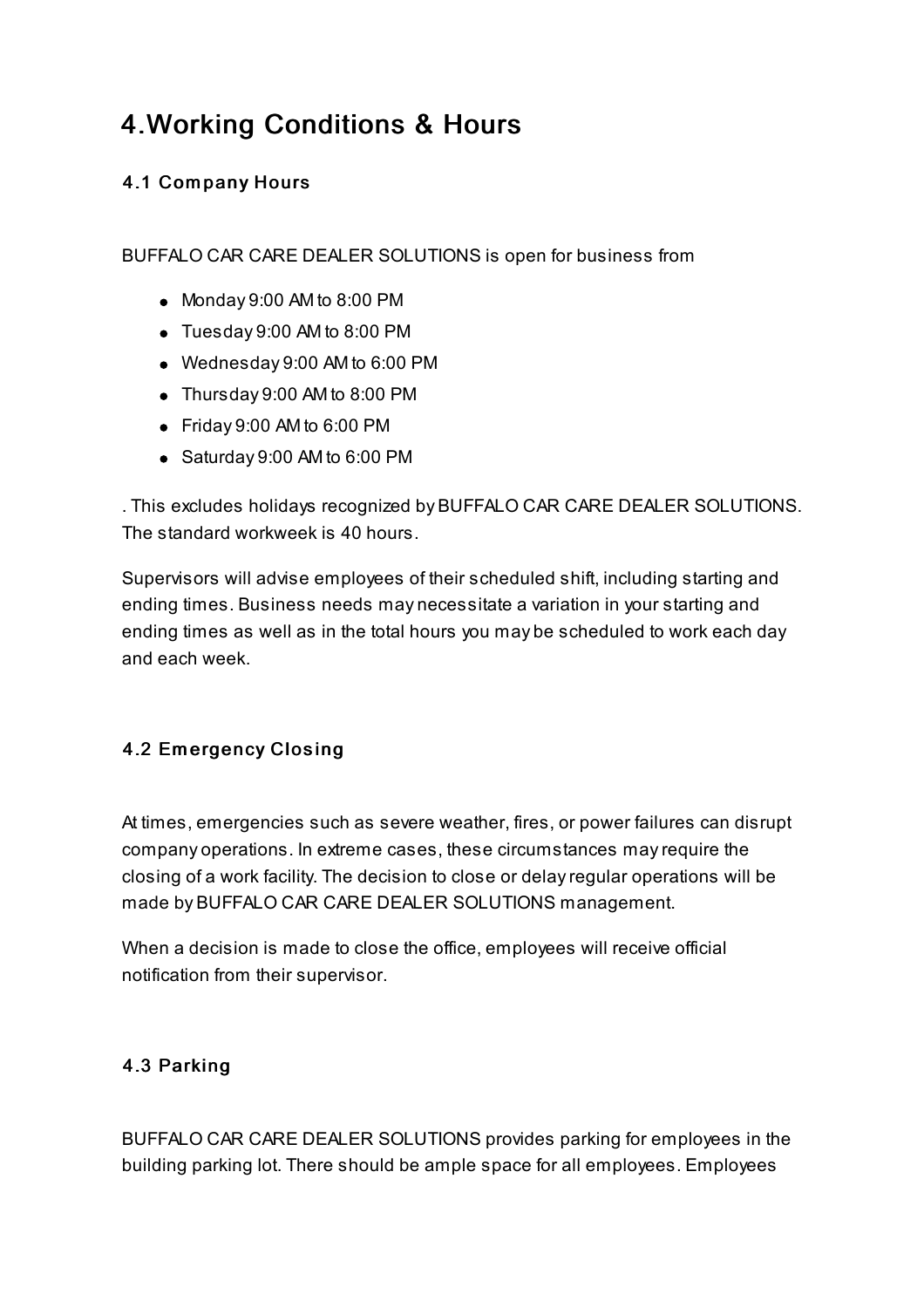may only park in open spaces or those designated for use by BUFFALO CAR CARE DEALER SOLUTIONS. Vehicles parked in spaces designated for private use will be towed at the owner's expense.

## 4.4 Workplace Safety

BUFFALO CAR CARE DEALER SOLUTIONS is committed to providing a clean, safe, and healthful work environment for its employees. Maintaining a safe work environment, however, requires the continuous cooperation of all employees. BUFFALO CAR CARE DEALER SOLUTIONS and all employees must comply with all occupational safety and health standards and regulations established bythe Occupational Safety and Health Act and state and local regulations. In addition, all employees are expected to obeysafetyrules and exercise caution and common sense in all work activities.

## Com plaint and Reporting Procedure:

Employees should immediatelyreport any unsafe conditions to their supervisor without fear of reprisal. In the case of an accident that results in injury, regardless of how seemingly insignificant the injury may appear, employees must notify their supervisor. If you believe it would be inappropriate to report the matter to your supervisor, you can report it directly to:

John Schmidt

8214 Main Street, Williamsville, NY 14221

7162288989

Employees who violate safetystandards, cause hazardous or dangerous situations, or fail to report or, where appropriate, remedysuch situations may be subject to disciplinary action, up to and including termination of employment.

#### Retaliation Prohibited:

BUFFALO CAR CARE DEALER SOLUTIONS expressly prohibits retaliation against anyone who reports unsafe working conditions or work-related accidents, injuries or illnesses. Anyform of retaliation will be subject to disciplinary action, up to and including termination of employment.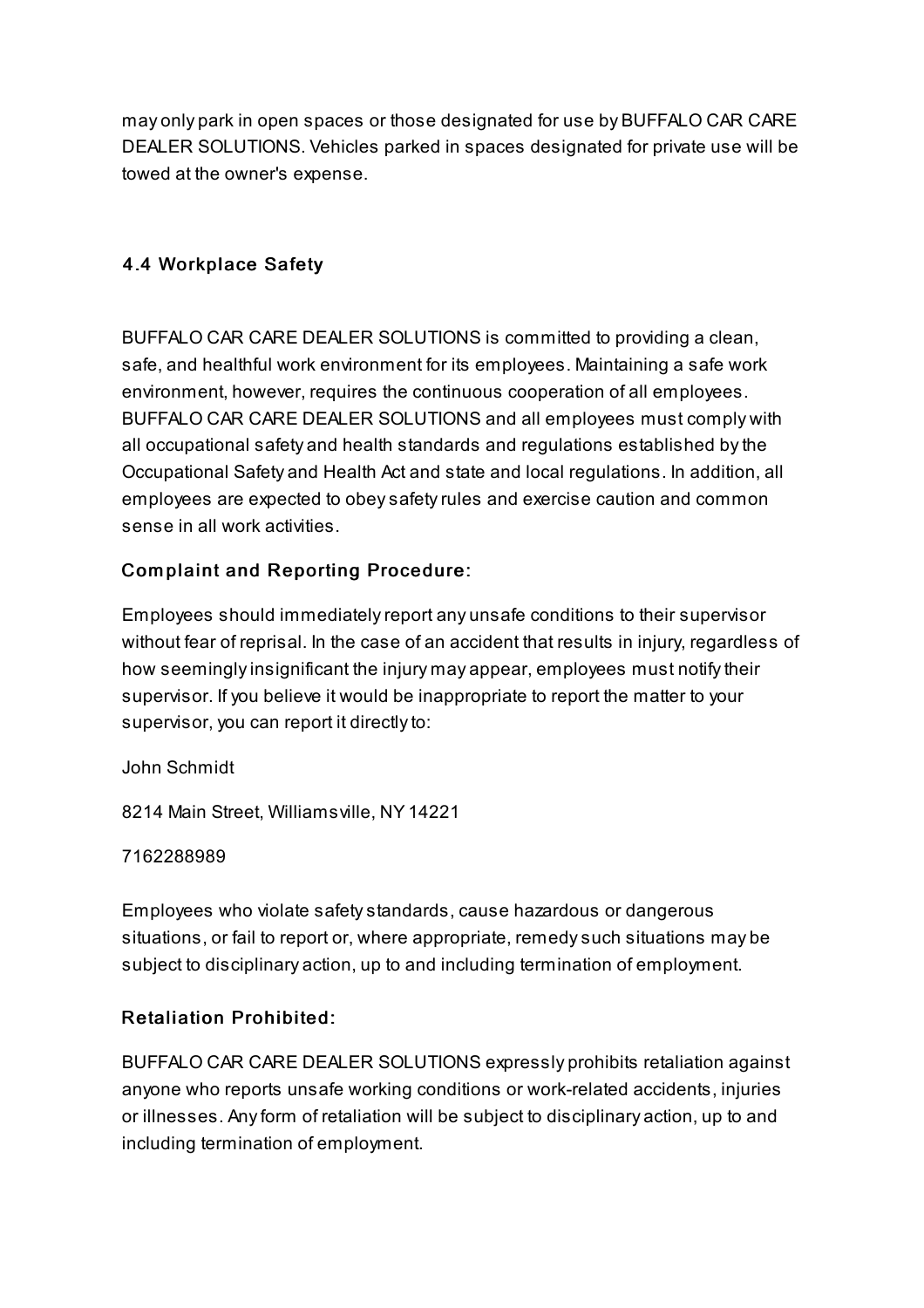Questions or concerns regarding this policyshould be directed to your supervisor or the Human Resource Manager.

## 4.5 Security

The purpose of BUFFALO CAR CARE DEALER SOLUTIONS's security policyis to protect Company assets and to maintain a safe working environment for all employees.

## **Facility Access:**

All regular BUFFALO CAR CARE DEALER SOLUTIONS employees will be issued a keyto gain access to BUFFALO CAR CARE DEALER SOLUTIONS facilities. Employees who are issued keys are responsible for their safekeeping. All lost or stolen keys must be reported to your supervisor as soon as possible.

Upon separation from BUFFALO CAR CARE DEALER SOLUTIONS, and at any other time upon BUFFALO CAR CARE DEALER SOLUTIONS's request, all keys must be returned to your supervisor.

## Closing Procedures:

The last employee, or a designated employee, who leaves the office at the end of the business day assumes the responsibilityto ensure that: all doors are securely locked; the alarm system is armed; thermostats are set on appropriate evening and/or weekend setting; and all appliances and lights are turned off with the exception of the lights normally left on for security purposes.

Employees are not permitted on company property after hours without prior written authorization from the Human Resource Manager.

#### 4.6 Meal & Break Periods

Non-exempt employees will be provided with meal and break periods in accordance with applicable federal, state, and local rules. Break periods of less than 20 minutes will be paid. Break periods lasting longer than 20 minutes will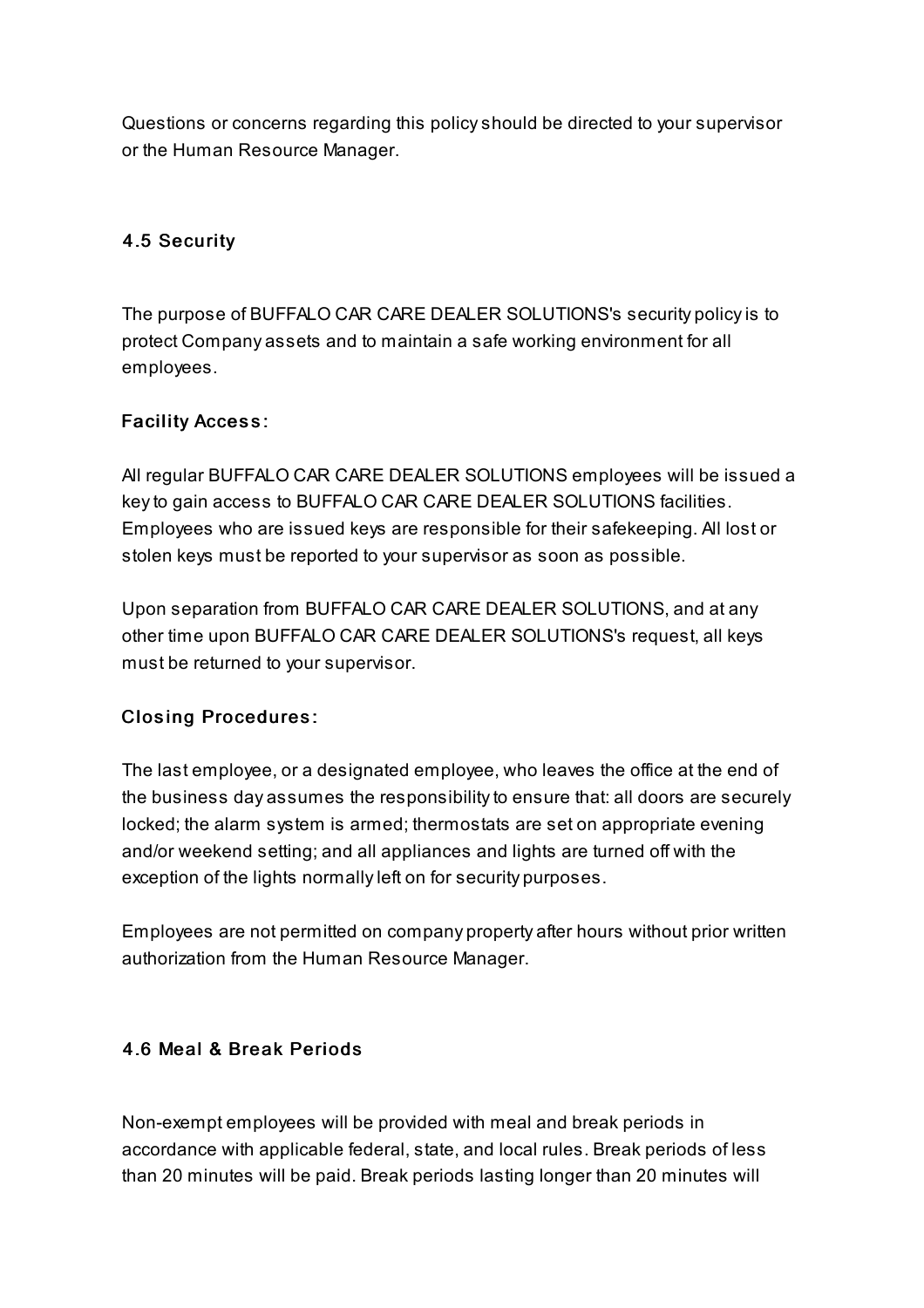generally be unpaid.

Non-exempt employees must be fullyrelieved of their job responsibilities and are not permitted to work during unpaid break and meal periods of more than 20 minutes. If for anyreason a non-exempt employee does not take the applicable meal and rest period that they are provided, the employee must notify his or her supervisor immediately.

BUFFALO CAR CARE DEALER SOLUTIONS will schedule meal and break periods in order to accommodate Company operating requirements.

## 4.7 Meal Periods (New York Em ployees)

Employees are entitled to a meal period based on their work schedule, as outlined below:

- One 30-minute noon-day meal period will be provided between the hours of 11:00 a.m. and 2:00 p.m. to employees who work for at least 6 consecutive hours.
- One 45-minute meal period will be provided to employees who work for at least 6 consecutive hours between 1:00 p.m. and 6:00 a.m. This meal period will be scheduled in the middle of the employee's shift.
- Employees working a shift starting before 11:00 a.m. and continuing past 7:00 p.m. will be provided with an additional 20-minute meal period between the hours of 5:00 p.m. and 7:00 p.m.

For non-exempt employees, the meal period is unpaid. Non-exempt employees must record the beginning and ending of the meal period using BUFFALO CAR CARE DEALER SOLUTIONS's timekeeping system.

Non-exempt employees must be fullyrelieved of their job responsibilities and are not permitted to work during meal periods. If for anyreason a non-exempt employee does not take the applicable meal period that they are provided, the employee must notify his or her supervisor immediately.

#### 4.8 Break Time for Nursing Mothers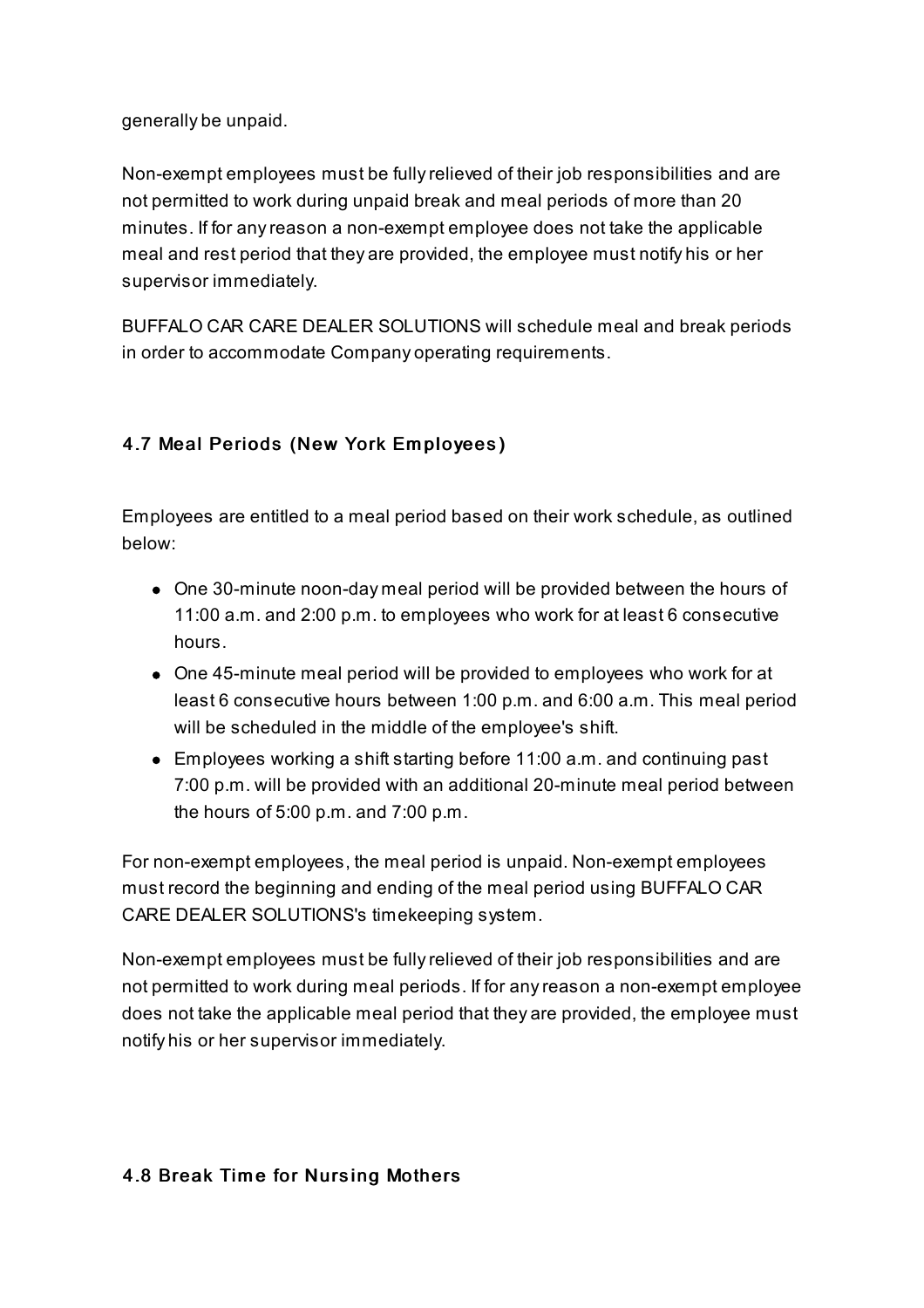BUFFALO CAR CARE DEALER SOLUTIONS accommodates employees who wish to express breast milk during the workday by providing reasonable break times to do so. The Company will provide a designated room, other than a bathroom, that is shielded from view, free from intrusion from coworkers and the public and is in compliance with all other applicable laws for this purpose.

Employees who use regularlyscheduled rest breaks to express breast milk will be paid for the break time. If the lactation break does not run concurrently with the employee's regularlyscheduled compensated break, the lactation break time will be unpaid.

For questions related to this policy, please contact the Human Resource Manager.

## 4.9 Break Time for Nursing Mothers (New York Employees)

BUFFALO CAR CARE DEALER SOLUTIONS accommodates employees who wish to breastfeed or express breast milk during the workday by providing reasonable break time to do so.

For up to three years following a child's birth, the Company will provide nursing mothers with at least one 20 minute break every three hours for this purpose.

Employees who use regularlyscheduled rest breaks to express breast milk will be paid for the break time. If the lactation break does not run concurrently with the employee's regularlyscheduled compensated breaks, the time will be unpaid. Employees may work before or after their normal shift to make up for the time spent expressing milk, as long as that time falls within BUFFALO CAR CARE DEALER SOLUTIONS's regular hours of operation.

Generally, employees will have access to a designated room, other than a bathroom, that is shielded from view, free from intrusion from coworkers and the public, and is in close proximity to the employee's work area.

When possible, employees should give reasonable notice that they intend to express milk, preferably before returning to work after their child's birth. This will allow sufficient time to make necessary preparations.

BUFFALO CAR CARE DEALER SOLUTIONS prohibits retaliation against an employee for exercising or attempting to exercise their rights under this policy.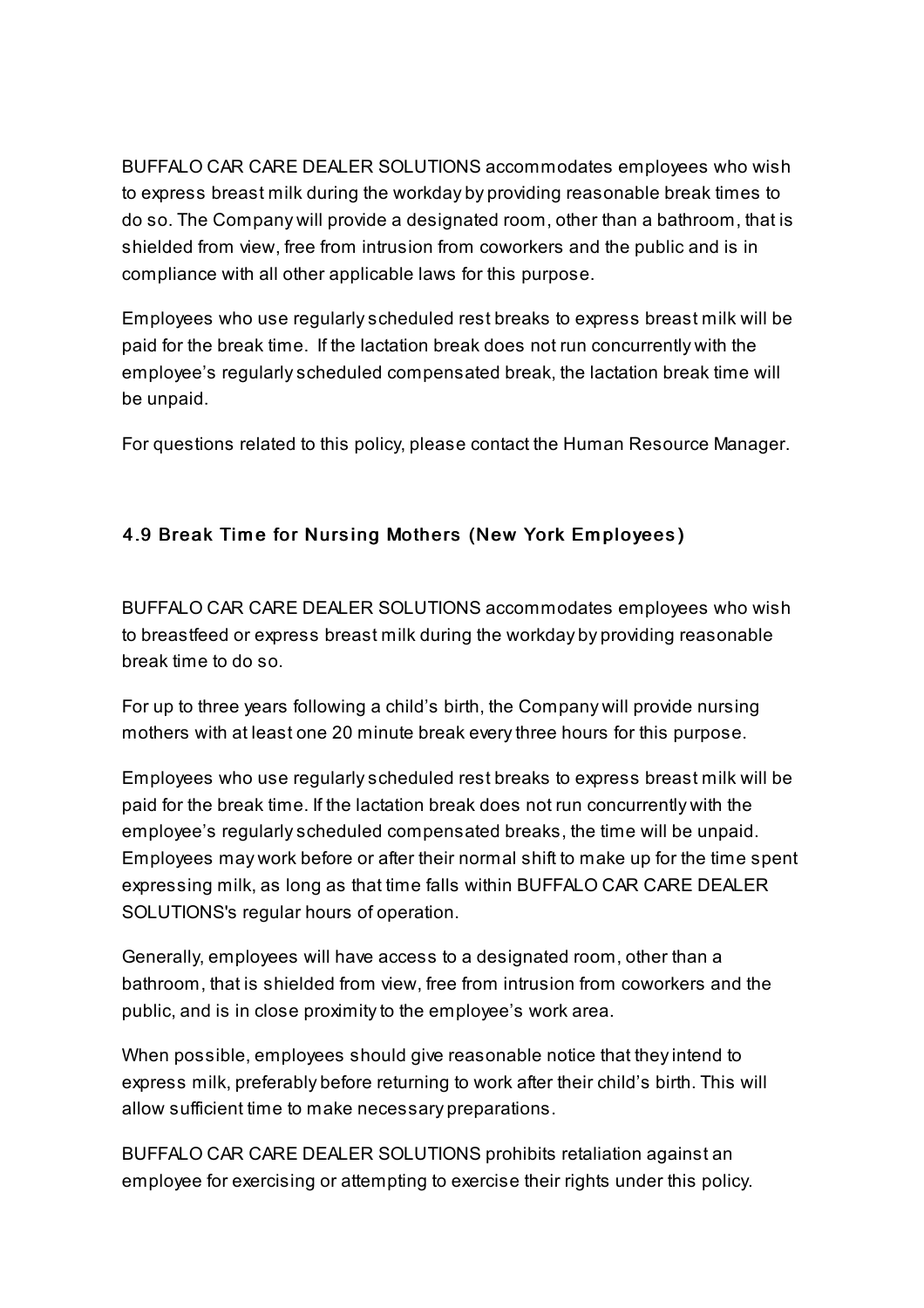For questions about this policy, please contact the Human Resource Manager.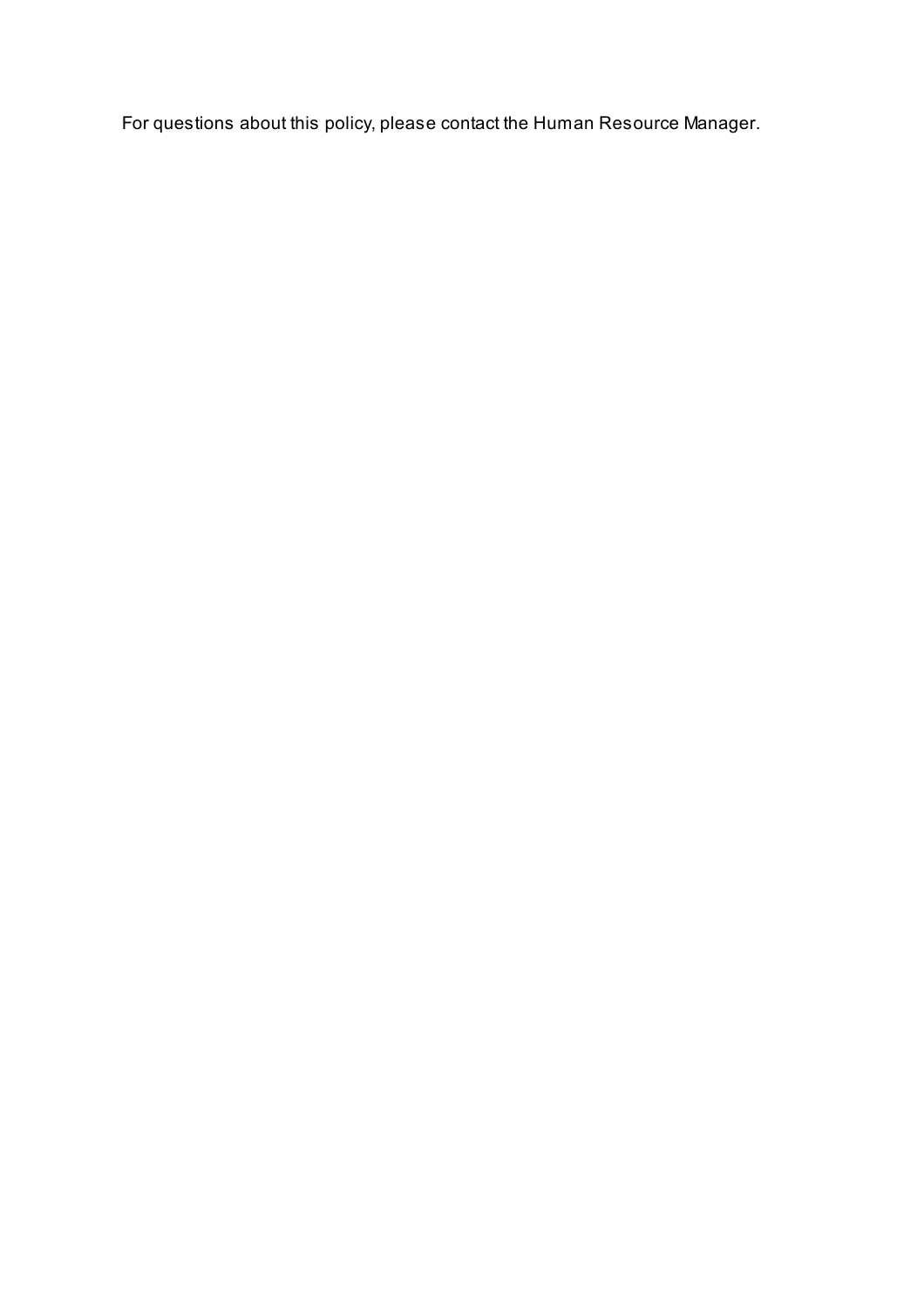## 5.Employee Benefits

## 5.1 Health Ins urance

BUFFALO CAR CARE DEALER SOLUTIONS's health insurance benefits are intended to protect you and your family from financial loss resulting from hospital, surgical, or other health-related expenses.

Eligible employees may elect to begin health insurance benefits On the first day of the month after completing the introductory period.

This policy provides a summary of the benefits which may be provided at the Company's discretion. Actual coverage is determined by the express terms of the plan documents. We encourage both you and your familyto review the plan's Summary Plan Description (SPD) materials carefully.

If there are anyconflicts between the handbook or summaries provided and the plan documents, the plan documents will control. The Companyreserves the right to amend, interpret, modify or terminate any of its employee benefits programs without prior notice to the extent allowed bylaw.

For details on the specific health insurance plans offered through BUFFALO CAR CARE DEALER SOLUTIONS, as well as copies of the plan documents, contact the Human Resource Manager.

## 5.2 Health Insurance Continuation

The Consolidated Omnibus Budget Reconciliation Act (COBRA) is a federal law that requires most employers sponsoring group health plans to offer a temporary continuation of group health coverage when coverage would otherwise be lost due to certain specific events.

Through COBRA, employees and their qualified beneficiaries have the right to continue group health insurance coverage after a "qualifying event." The following are qualifying events:

- Resignation or termination of the employee
- Death of the covered employee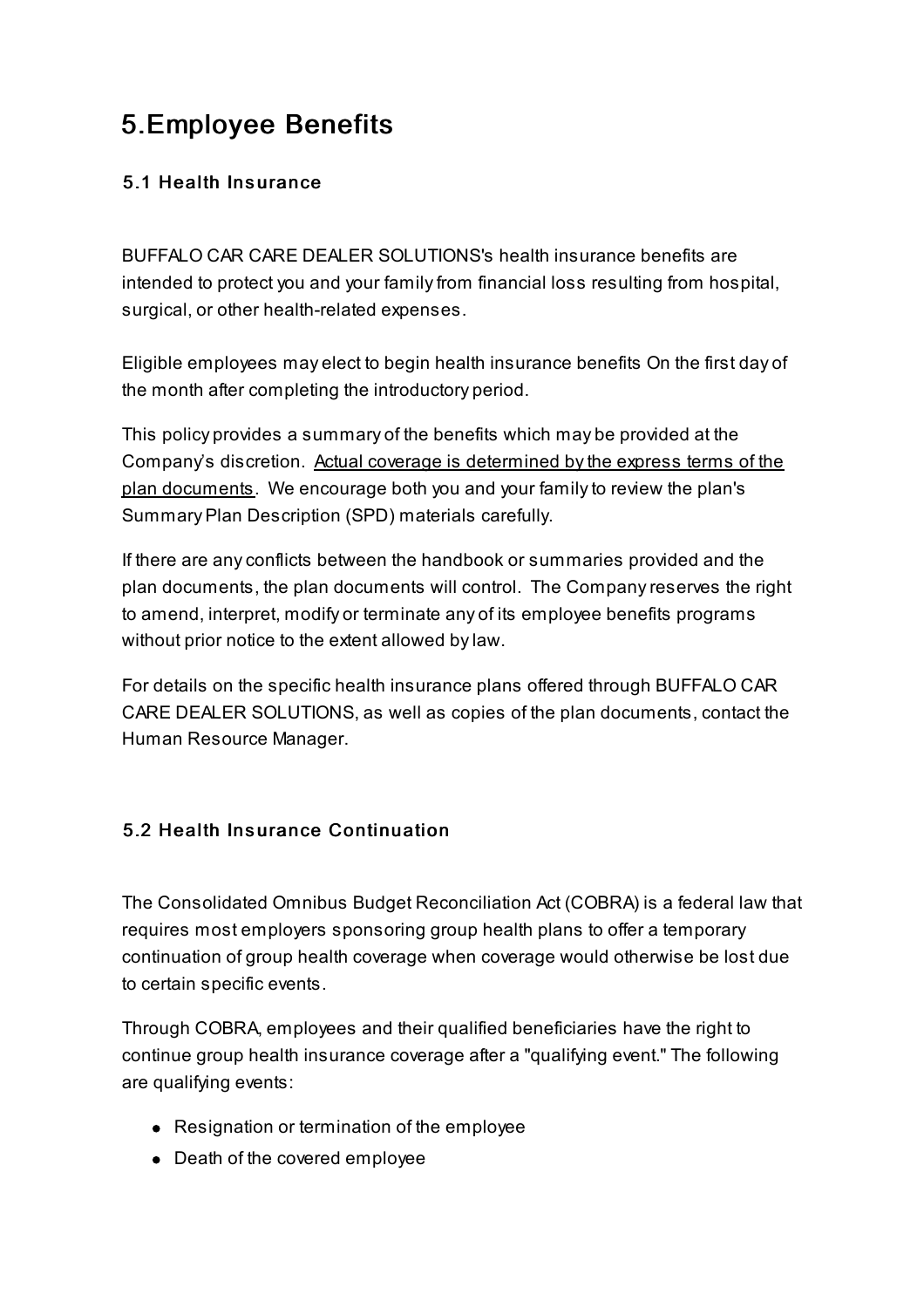- A reduction in the employee's hours
- For spouses and eligible dependents, the employee's entitlement to Medicare
- Divorce or legal separation of the covered employee and his or her spouse
- A dependent child no longer meeting eligibilityrequirements under the group health plan

Under COBRA, the employee or beneficiary pays the full cost of health insurance coverage at BUFFALO CAR CARE DEALER SOLUTIONS's group rates plus an administration fee.

## Notification Requirem ents:

The employee, or family member, has the responsibility to inform the Human Resource Manager of a divorce, legal separation, or a child losing dependent status. The employee, or a family member, has 60 days after the qualifying event to provide such notice, unless a longer period is permitted under rules of the plan. BUFFALO CAR CARE DEALER SOLUTIONS has the responsibilityto notifythe Plan Administrator of the employee's death, termination of employment, or reduction in hours.

Once the notification has been made to the Plan Administrator, the Plan Administrator will inform the employee that he or she has the right to choose continuation of coverage. If employees choose to continue coverage, BUFFALO CAR CARE DEALER SOLUTIONS is required to provide coverage that is identical to the coverage provided under the plan to similarlysituated employees or family members.

#### Period of Coverage:

Continuation of coverage is extended from the date of the qualifying event for a period of 18 to 36 months. The length of time for which continuation coverage is made available (i.e., the "maximum period" of continuation coverage) depends on the type of qualifying event that gave rise to the employee's COBRA rights.

An employee's continuation of coverage may be cut short for any of the following reasons:

- BUFFALO CAR CARE DEALER SOLUTIONS no longer provides group health coverage to any of its employees
- The premium for the employee's continuation coverage is not paid in full on a timely basis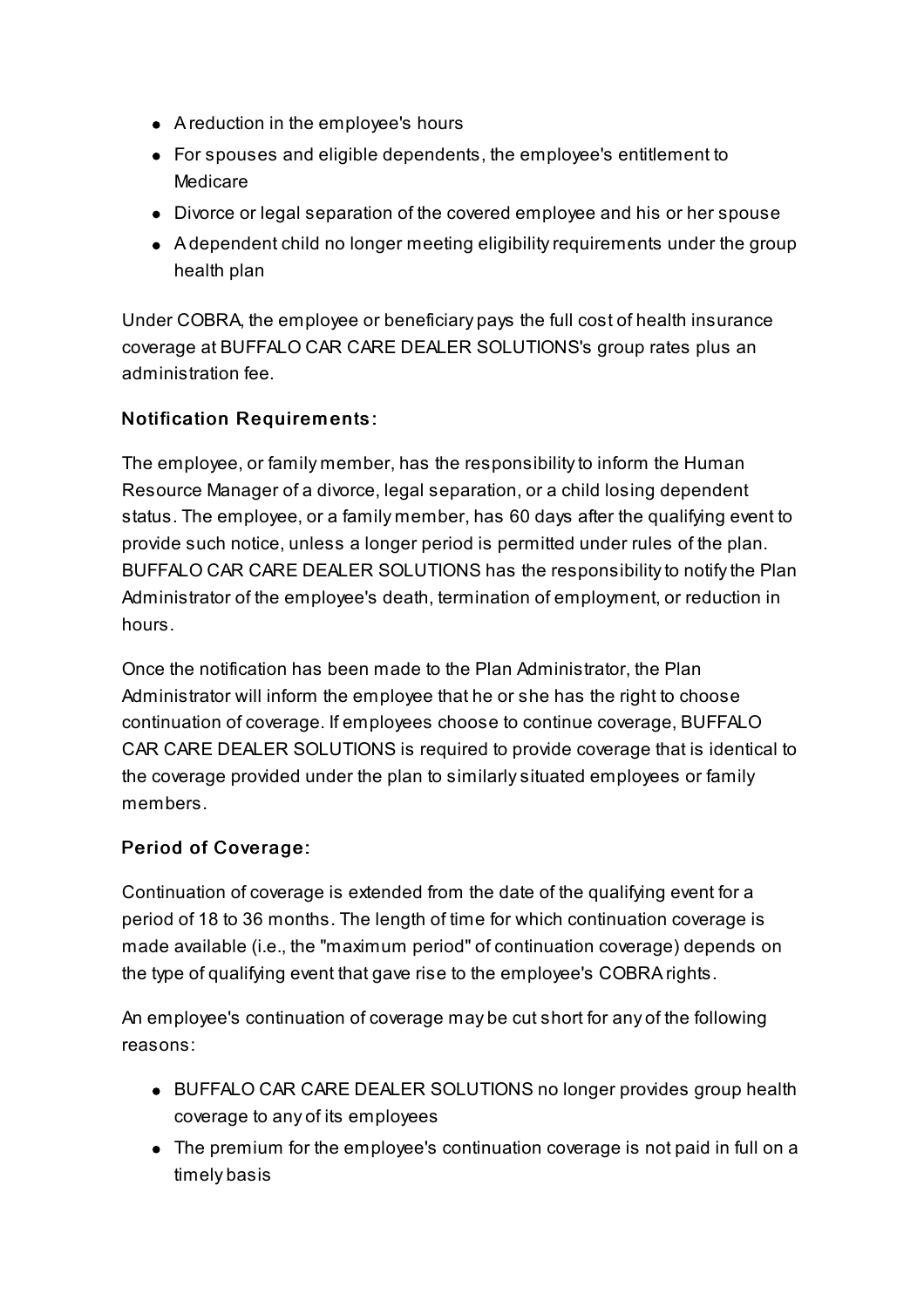- The employee becomes covered under another group health plan that does not contain any exclusion or limitation with respect to any pre-existing condition
- The employee becomes entitled to Medicare

This policy provides a summary of health insurance continuation benefits. Actual coverage is determined bythe express terms of the plan documents. We encourage both you and your familyto review the plan's Summary Plan Description (SPD) materials carefully.

If there are anyconflicts between the handbook or summaries provided and the plan documents, the plan documents will control. The Companyreserves the right to amend, interpret, modify or terminate any of its employee benefits programs without prior notice to the extent allowed bylaw.

For further details on health insurance continuation available through BUFFALO CAR CARE DEALER SOLUTIONS, as well as copies of the plan documents, contact the Human Resource Manager.

#### 5.3 Military Leave

BUFFALO CAR CARE DEALER SOLUTIONS grants employees unpaid time off for service, training and other obligations in the uniformed services in accordance with the Uniformed Services Employment and Reemployment Rights Act (USERRA) and any other applicable state law.

All employees requesting time off for militaryservice must provide advance notice to their immediate supervisor, unless military necessity prevents such notice or it is otherwise impracticable. Continuation of health insurance benefits is available during militaryleave subject to the terms and conditions of the group health plan and applicable law.

Employees are eligible for reemployment for up to five years from the date their militaryleave began. The period an individual has to applyfor reemployment or report back to work after militaryservice is based on time spent on military duty and on applicable law. For reinstatement guidelines, contact the Human Resource Manager.

Employees who qualifyfor reemployment will return to work at a paylevel and status equal to that which they would have attained had they not taken militaryleave.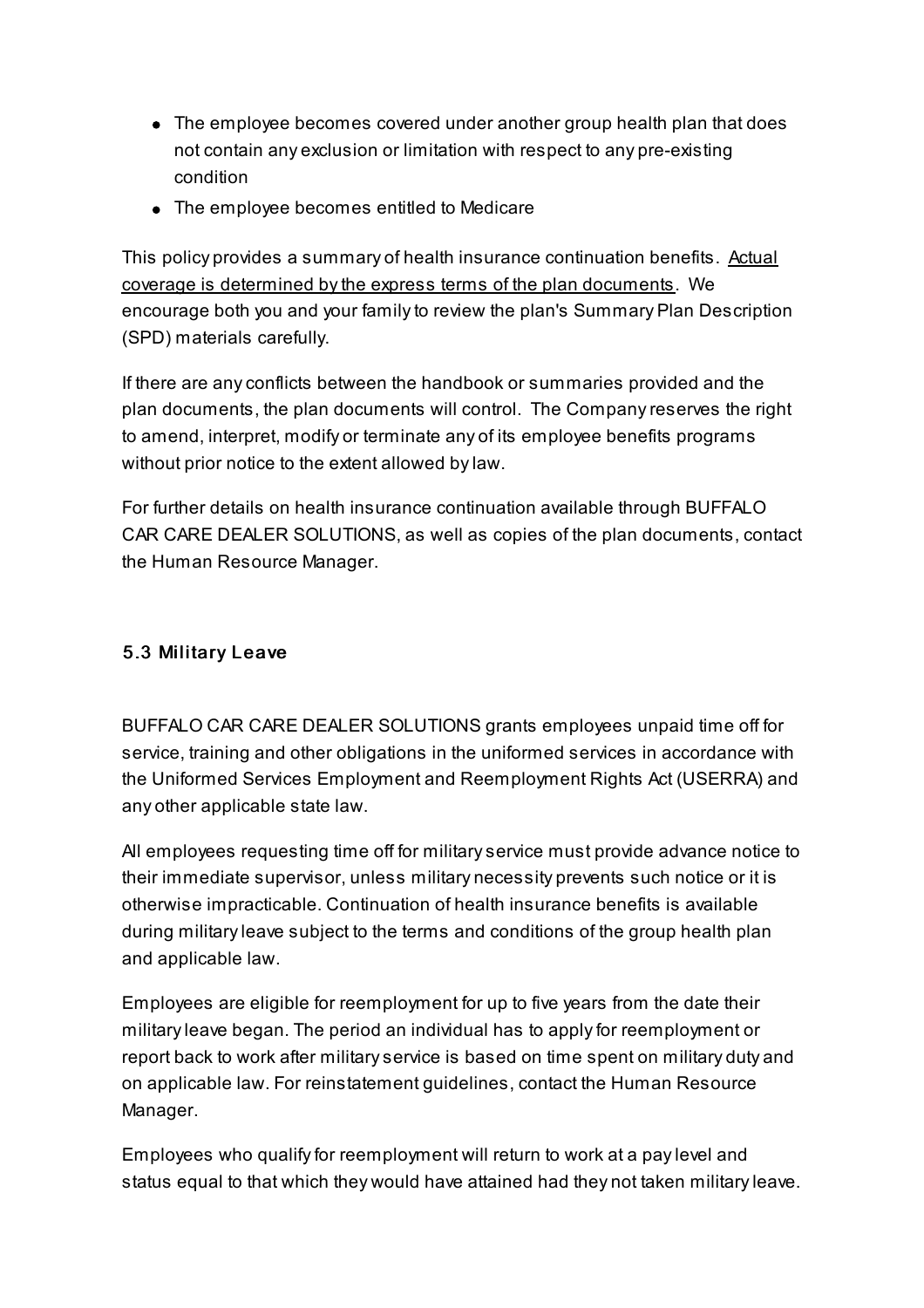They will be treated as though they were continuously employed for purposes of determining benefits based on length of service.

BUFFALO CAR CARE DEALER SOLUTIONS complies with all rights and protections under all applicable state laws granting time off for service, training and other obligations in the uniformed services. This includes, but is not limited to, benefits entitlement and continuation, notice and recertification requirements, and reemployment application requirements.

Questions regarding this policyshould be directed to the Human Resource Manager.

## 5.4 Family Military Leave (New York Employees)

Employees may be eligible to take up to 10 days of leave when their spouse, as a member of the armed forces, National Guard or reserves, is on leave from deployment during a period of militaryconflict.

To be eligible, an employee must work for BUFFALO CAR CARE DEALER SOLUTIONS an average of at least 20 hours per week.

Employees should provide reasonable advance notice of their need for such leave to the extent possible. When possible, employees should consult with their supervisor to schedule the leave so that it does not unduly disrupt BUFFALO CAR CARE DEALER SOLUTIONS's operations. Employees must be prepared to provide BUFFALO CAR CARE DEALER SOLUTIONS with certification from the proper military authority to verify the employee's eligibility for family military leave.

Family militaryleave is unpaid; however, employees may opt to use accrued paid time off for this purpose.

## 5.5 Jury Duty

BUFFALO CAR CARE DEALER SOLUTIONS encourages employees to fulfill their civic responsibilities when called upon to serve as a juror. Employees must provide their immediate supervisor with a copy of their jurysummons as soon as possible so that the supervisor may make arrangements to accommodate their absence.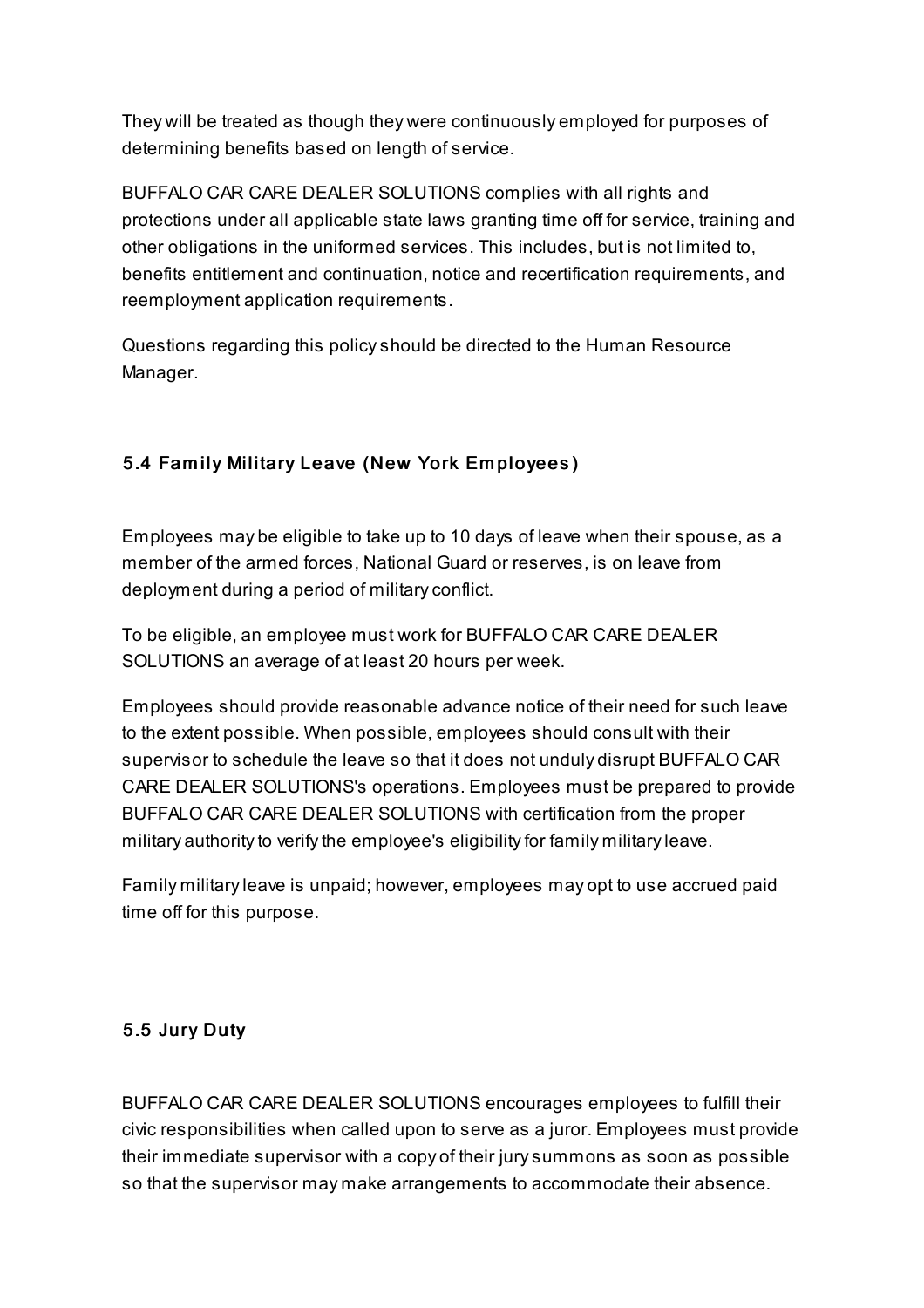Employees on jury duty must report to work on workdays, or parts of workdays, when they are not required to serve. Either BUFFALO CAR CARE DEALER SOLUTIONS or the employee may request an excuse from jury duty if it is determined that the employee's absence would create serious operational difficulties.

Jury duty will be paid if required by applicable state law. If paid, jury duty pay will be calculated on the employee's base payrate times the number of hours the employee would otherwise have worked on the day of absence. . If exempt employees miss work because of jury duty, they will receive their full salary, unless they miss the entire workweek. However, BUFFALO CAR CARE DEALER SOLUTIONS may offset anyjury-dutyfees received by an exempt employee against the salary due for that workweek.

## 5.6 Jury Duty Leave (New York Em ployees)

BUFFALO CAR CARE DEALER SOLUTIONS encourages employees to fulfill their civic responsibilities when called upon to serve as a juror. Employees must provide their immediate supervisor with a copy of their jurysummons as soon as possible but prior to the start of jury dutyservice so that the supervisor may make arrangements to accommodate their absence. Either BUFFALO CAR CARE DEALER SOLUTIONS or the employee may request an excuse from jury duty if it is determined that the employee's absence would create serious operational difficulties.

If you report for jury duty and/or serve on a jury, you will be paid the first \$40 of your regular compensation for the first 3 days; however, your pay will be reduced by any compensation you receive from the courts for serving. Additional time off will be unpaid; however, employees may opt to use accrued paid time off for this purpose.

## 5.7 Workers' Com pens ation

Employees who are injured on the job at BUFFALO CAR CARE DEALER SOLUTIONS are eligible for Workers' Compensation benefits. Such benefits are provided at no cost to employees and cover anyinjury or illness sustained in the course of employment that requires medical treatment.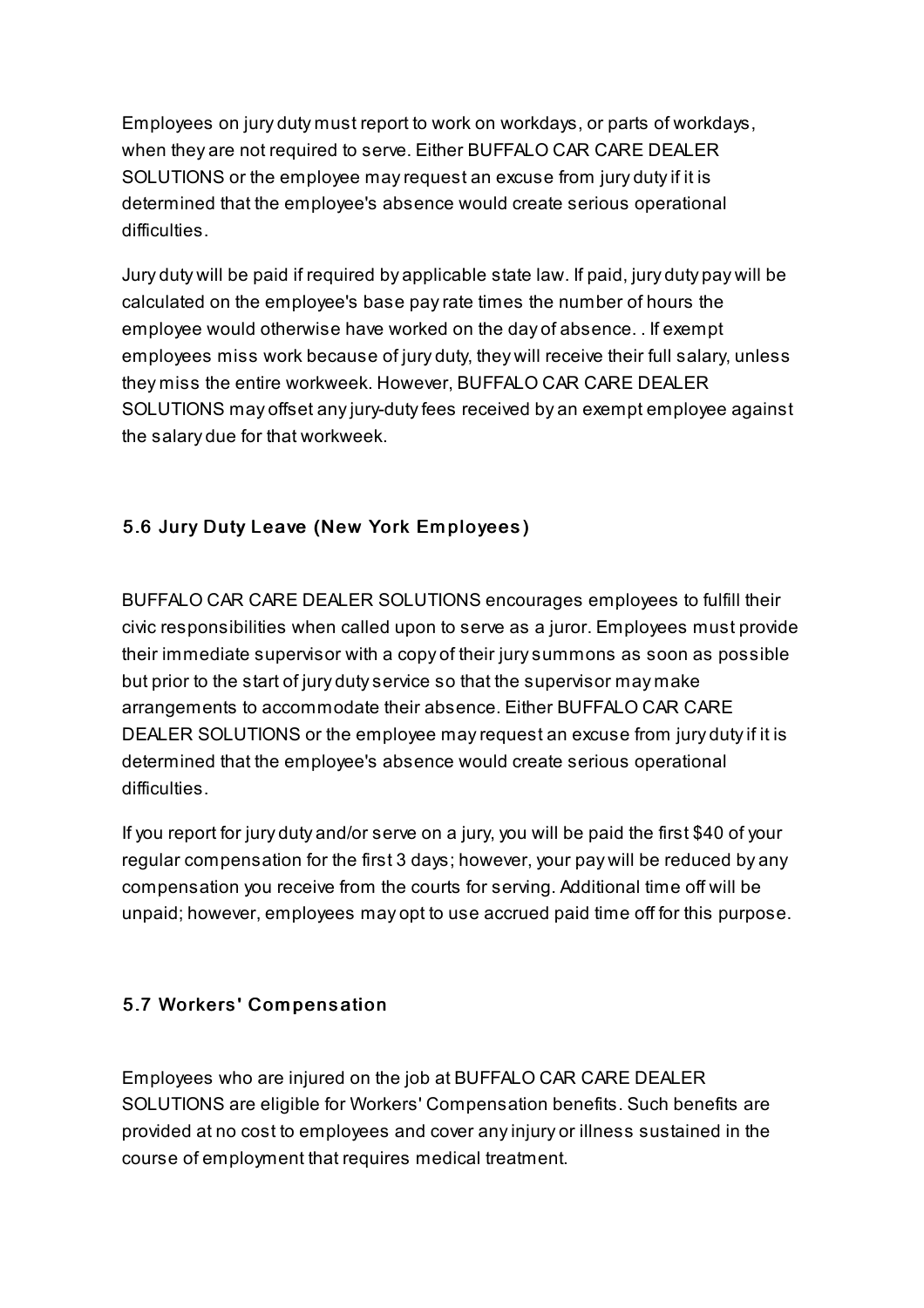Lost time or medical expenses incurred as a result of an accident or injury which occurred while an employee was on the job will be compensated for in accordance with workers' compensation laws. This protection is paid for in full by BUFFALO CAR CARE DEALER SOLUTIONS. No premium is charged for this coverage and no individual enrollment is required. BUFFALO CAR CARE DEALER SOLUTIONS will provide medical care and a portion of lost wages through our insurance carrier.

All job-related accidents or illnesses must be reported to an employee's supervisor immediately upon occurrence. Supervisors will then immediately contact the Human Resource Manager to obtain the required claim forms and instructions.

## 5.8 Blood Donation Leave (New York Em ployees)

BUFFALO CAR CARE DEALER SOLUTIONS employees who work an average of at least 20 hours per week may be eligible to take leave to donate blood. At BUFFALO CAR CARE DEALER SOLUTIONS's option, employees may either take up to 3 hours of leave in any 12-month period for the purpose of donating blood, or may take leave to donate blood at least two times per year at a convenient time and place set by BUFFALO CAR CARE DEALER SOLUTIONS.

Blood donation leave is unpaid; however, employees may opt to use accrued paid time off for this purpose.

To the extent possible, employees must provide advance notice of their need for leave under this policy.

#### 5.9 Bone Marrow Donation Leave (New York Em ployees)

BUFFALO CAR CARE DEALER SOLUTIONS employees may be eligible to take leave to undergo a medical procedure to donate bone marrow. The length of leave is to be determined bythe employee's physician, but is not to exceed 24 hours, unless BUFFALO CAR CARE DEALER SOLUTIONS otherwise authorizes additional time.

To be eligible, employees must work for BUFFALO CAR CARE DEALER SOLUTIONS an average of 20 hours per week.

Bone marrow donation leave is unpaid; however, employees may opt to use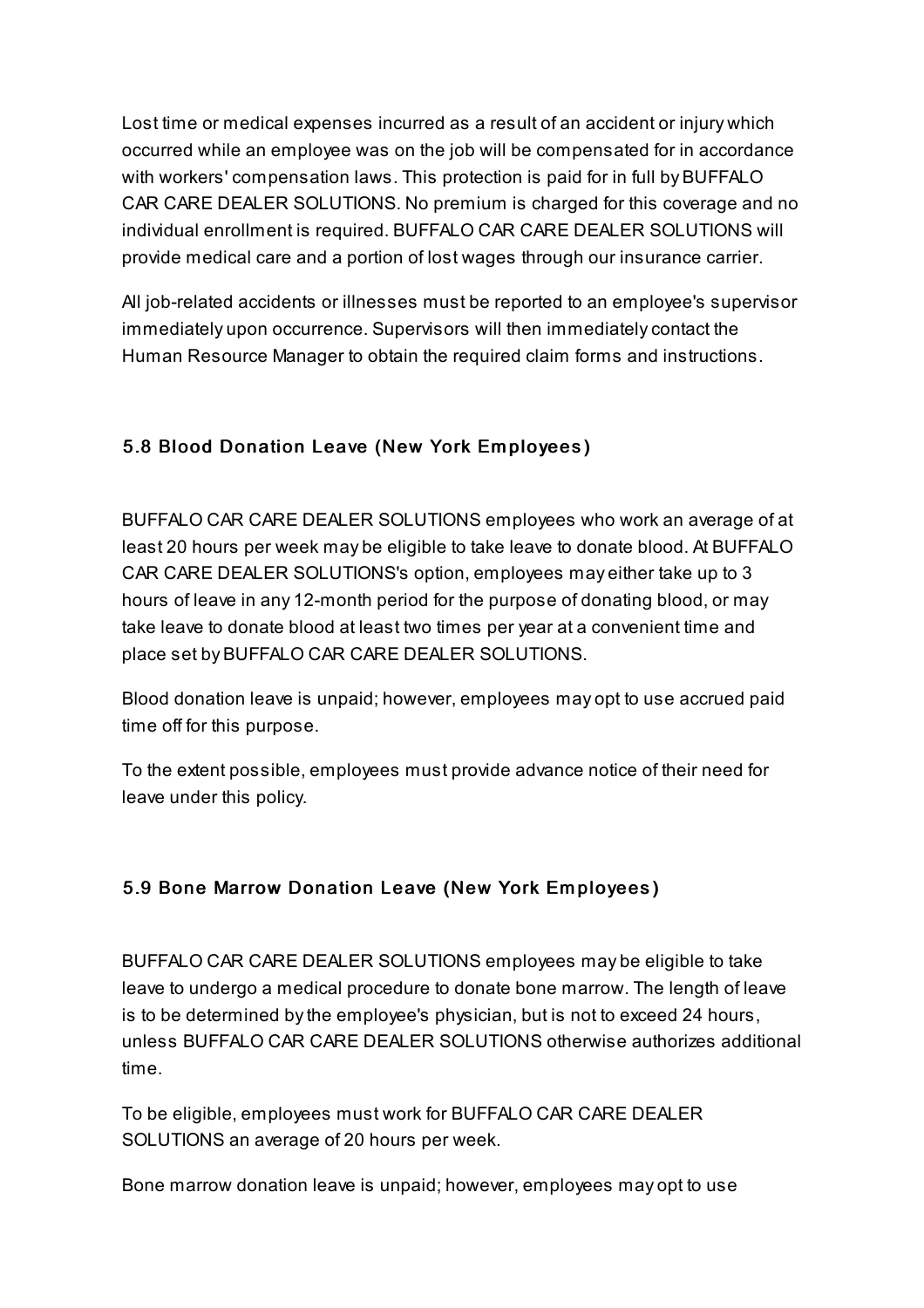accrued paid time off for this purpose.

To the extent possible, employees must provide advance notice of their need for leave under this policy. Employees must submit verification by a physician for the purpose and length of each requested leave to donate bone marrow.

## 5.10 Crime Victims Leave (New York Employees)

An employee may be entitled to leave to attend criminal justice proceedings if the employee is a victim of a crime, is seeking an application or enforcement of a protection order, or is a witness in a criminal proceeding.

Except in cases of imminent danger to the health or safety of the employee, or unless impracticable, an employee requesting crime victims leave must inform his or her supervisor prior to the date of their court appearance.

Employees must be prepared to provide BUFFALO CAR CARE DEALER SOLUTIONS with certification to verify the employee's eligibility for the leave requested, such as a police report, a court order, or evidence that they appeared in court.

Crime victims leave is unpaid; however, employees may use accrued paid time off for this purpose.

## 5.11 Voting Leave (New York Em ployees)

Employees who are registered voters are generally entitled to up to three hours of paid leave to vote in any election. Such paid time off will typically be limited to the beginning or end of a working shift unless otherwise mutually agreed.

Employees must provide no less than two, days' written notice of their need for leave under this policy.

#### 5.12 Disability Benefits (New York Employees)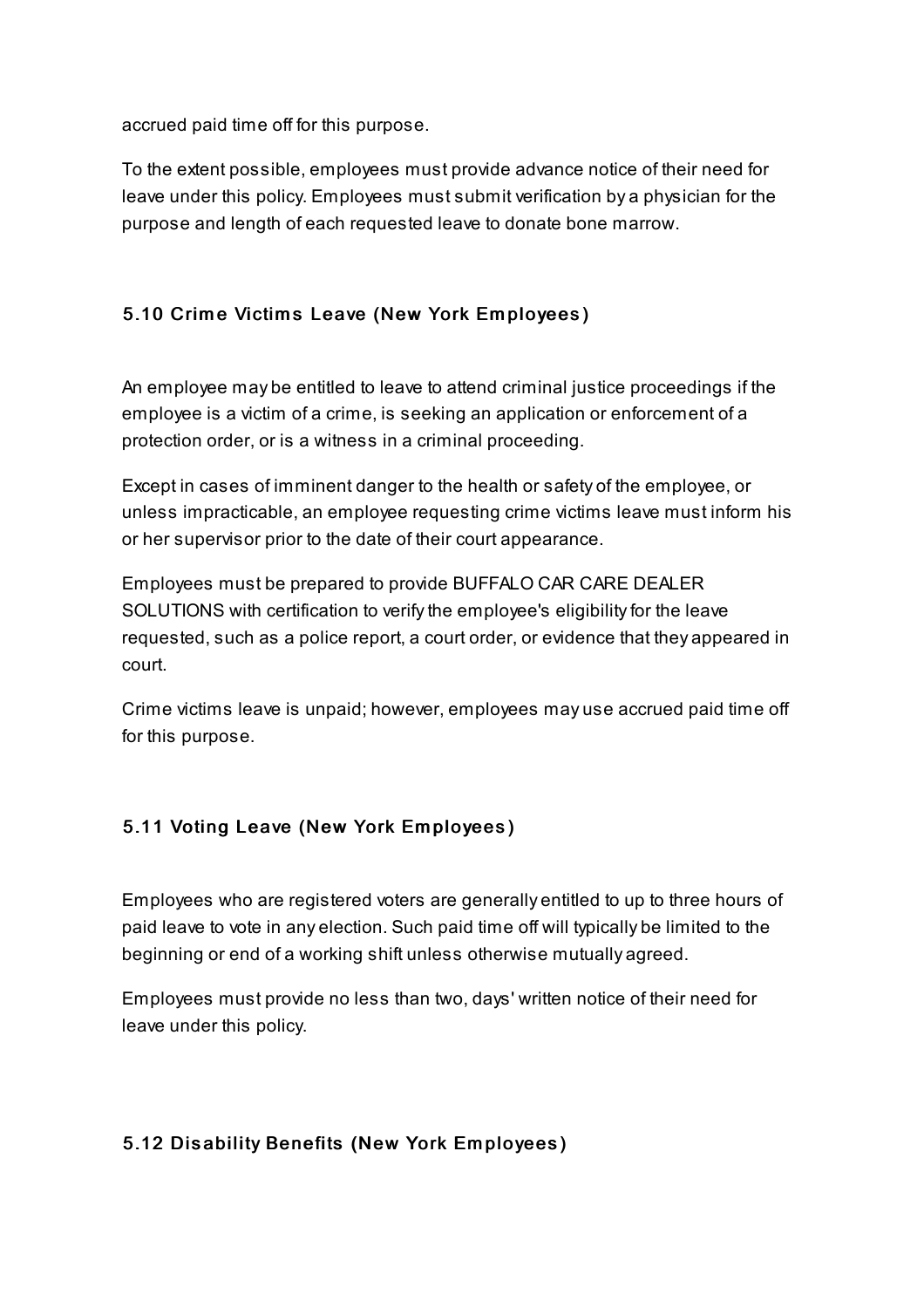Employees who are unable to work due to a non-work related injury or sickness, including pregnancy, may be eligible for disability benefits through BUFFALO CAR CARE DEALER SOLUTIONS.

## **Eligibility**

Employees who have worked for a covered employer for at least 4 consecutive weeks may be entitled to up to 26 weeks of partial wage replacement during 52 consecutive weeks.

Employees must be under the care of a healthcare provider, and must be prepared to provide proof of their disabilityfrom their healthcare provider, in order to qualifyfor benefits.

## Filing a Claim

Employees must file a claim with the Human Resource Manager or with the Company's insurance carrier within 30 days after becoming disabled. Employees are subject to a 7 day waiting period before receiving benefits.

If an employee files a claim for disability benefits after 30 days, the employee will not be paid for any disability period more than two weeks before the claim is filed. Late filings may be excused, however, if the employee can show that it was not reasonably possible to file earlier.

An employee will not be entitled to any disability benefits if the employee files a claim more than 26 weeks after the disability begins.

Contact the Human Resource Manager for assistance in determining eligibility and other questions related to disability benefits.

## 5.13 Volunteer Emergency Response Leave (New York Employees)

During a declared state of emergency, volunteer firefighters or volunteer ambulance workers may be allowed a leave of absence to respond to an emergency. Employees are eligible for leave when:

- They provide BUFFALO CAR CARE DEALER SOLUTIONS with advance notice that they are a volunteer firefighter or volunteer ambulance worker; or
- The employee's duties are related to the declared emergency.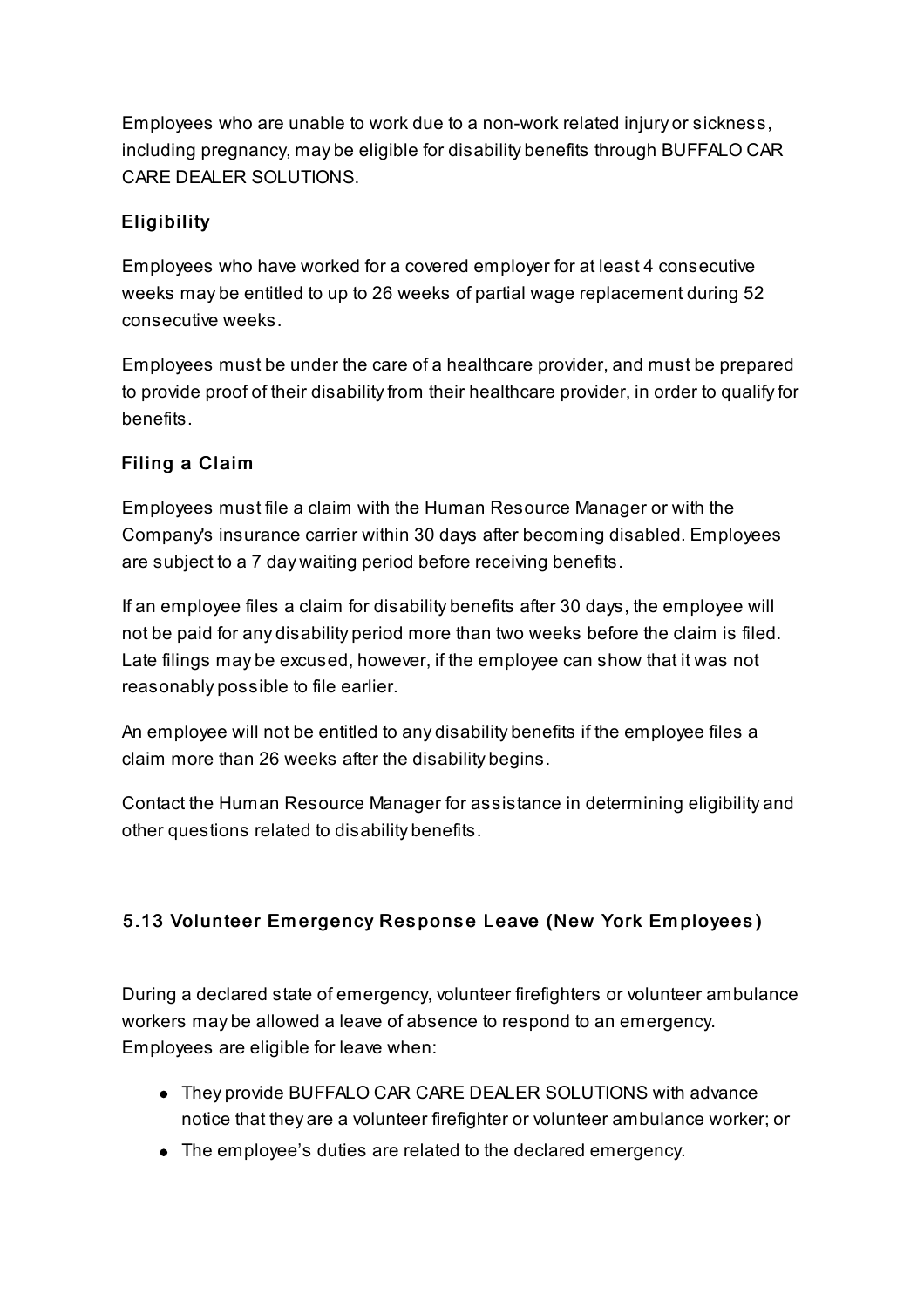If an employee is going to be late or absent due to an emergency dispatch, she or he must make every effort possible to provide notice to his or her supervisor prior to the beginning of the employee's shift.

Employees must be prepared to provide BUFFALO CAR CARE DEALER SOLUTIONS with certification from the volunteer fire department or ambulance service verifying the period of time the employee responded to the emergency.

Emergencyresponse leave is unpaid; however, employees may opt to use accrued paid time off for this purpose.

## 5.14 Pregnancy Accommodation Policy (New York Employees)

Employees who are limited in their abilities to perform their jobs because of pregnancy, childbirth, and related medical conditions mayrequest a reasonable accommodation as is necessary.

BUFFALO CAR CARE DEALER SOLUTIONS will provide eligible employees with reasonable accommodations as long as the accommodation does not impose an undue hardship on the Company. Reasonable accommodations include, but are not limited to, providing an accessible worksite, acquisition or modification of equipment, job restructuring, modified work schedules or other modifications in order to perform the essential functions of the job.

Employees should be prepared to verifythe need and probable duration for the accommodation requested.

If an employee takes leave as an accommodation, the leave is unpaid; however, employees may use accrued paid time off for this purpose. To the extent allowed by law, leave taken under this policyruns concurrently with leave provided under other relevant laws. Upon expiration of leave taken under this policy, an employee will generally be reinstated to her position with equivalent seniority, benefits, pay and other terms and conditions of employment.

The Company will not retaliate against an employee who requests or uses a reasonable accommodation under this policy. Employees should speak with the Human Resource Manager to discuss their need for reasonable accommodation or for questions regarding this policy.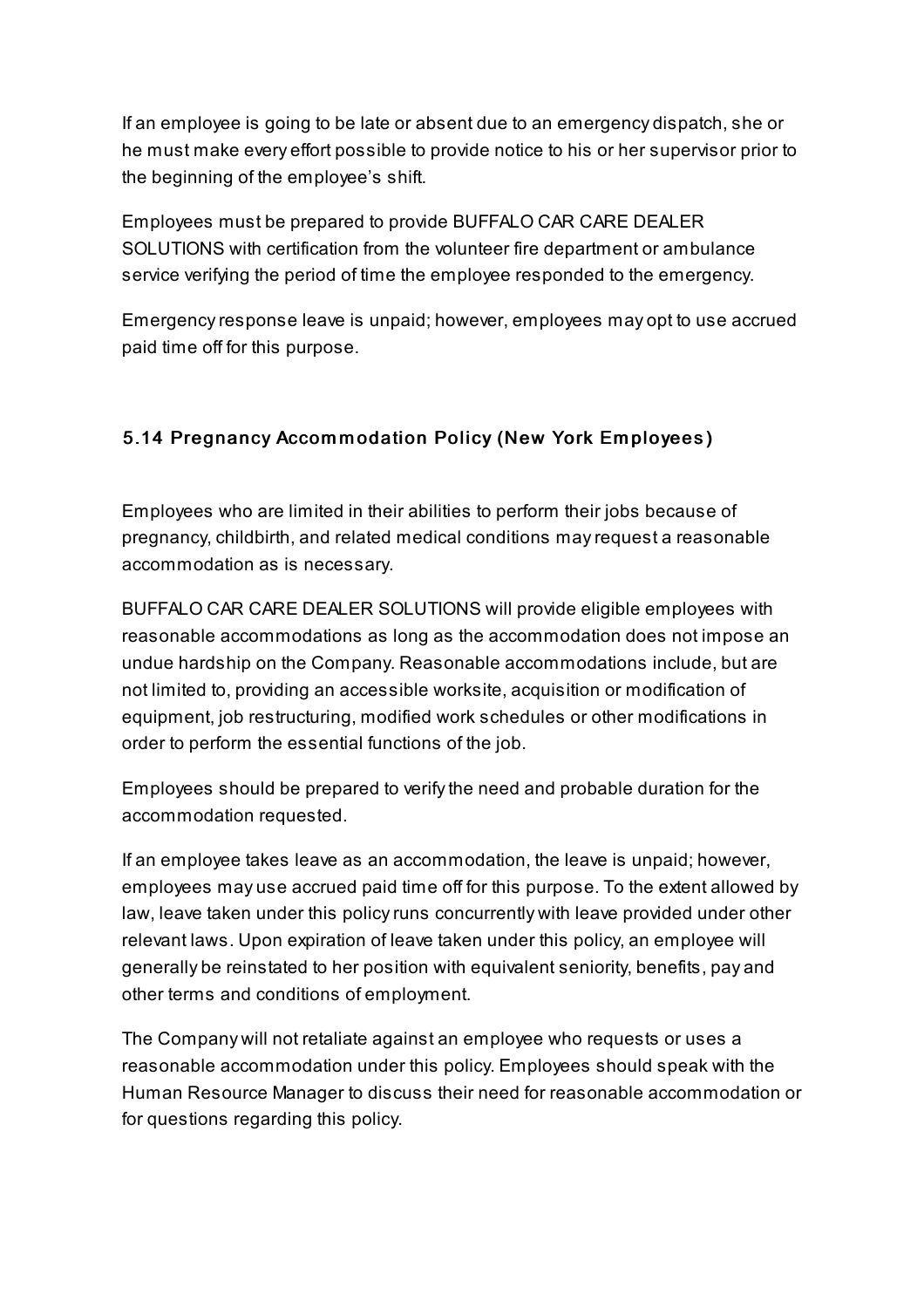## 5.15 Paid Family Leave (New York Employees)

Employees working in New York may be eligible for up to eight weeks of wage replacement benefits within a 52-week period for Paid Family Leave from the State of New York. The duration of wage-replacement benefits will increase to 10 weeks in 2019 and then to 12 weeks in 2021.

#### Eligible Employees:

Employees must generally be employed with BUFFALO CAR CARE DEALER SOLUTIONS for at least 26 consecutive weeks to be eligible for Paid Family Leave. Employees who work less than 20 hours per week must be employed for at least 175 days to be eligible.

#### Em ployee Notice:

When the need for familyleave is foreseeable, employees must generally provide at least 30 days' notice to BUFFALO CAR CARE DEALER SOLUTIONS. If the need for leave is not foreseeable, employees must notify BUFFALO CAR CARE DEALER SOLUTIONS as soon as practical.

#### Basic Leave Entitlement:

Under the program, eligible employees maytake leave and receive wage replacement benefits for the following reasons:

- To care for a family member with a serious health condition.
- To bond with the employee's child during the first 12 months after the child's birth or after the placement of the child for adoption or foster care; or
- $\bullet$  Because of any qualifying exigency arising out of the fact that the spouse, domestic partner, child, or parent of the employee is on active duty(or has been notified of an impending call or order to active duty) in the armed forces of the United States.

Family member is defined as a child, parent, parent-in-law, grandparent, grandchild, spouse, or domestic partner.

Serious health condition is defined as an illness, injury, impairment, or physical or mental condition that involves inpatient care in a hospital, hospice, or residential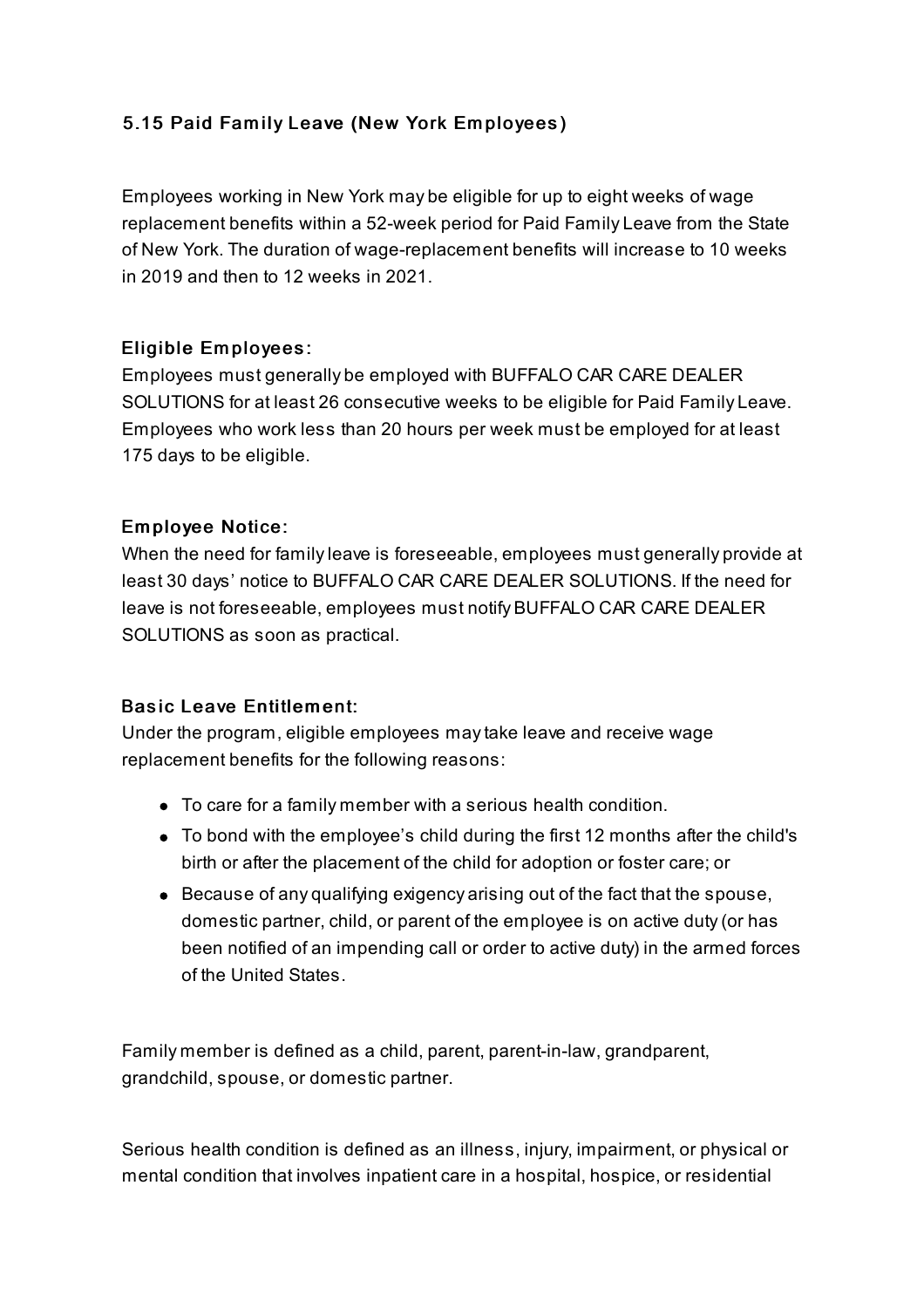health care facility, continuing treatment, or continuing supervision by a health care provider.

#### Intermittent or Reduced Schedule Leave:

Paid Family Leave for bonding purposes may be taken intermittently or on a reduced schedule and must be taken within twelve months of the birth, adoption, or placement of the child. Employees may also take intermittent or reduced schedule leave for a family member's serious health condition or for active duty family leave. Employees should make a good faith effort to not unnecessarily disrupt Company operations while taking intermittent or reduced scheduled leave.

#### Wage Replacement:

Wage replacement is based on a percentage of the employee's average weekly wage. Employees may use accrued, available paid time off in order to supplement their pay during all or a portion of their leave. Contact the Human Resource Manager to obtain the required forms to receive benefits.

#### Job Restoration:

Eligible employees returning from Paid Family Leave will generally be reinstated to the position they held before the start of the leave, or to a comparable position with comparable pay, benefits, and other terms and conditions of employment.

#### Benefits Continuation:

During the duration of Paid Family Leave, an employee's existing health benefits will be maintained as if the employee had continued to work.

#### Relationship with Federal FMLA and Other Leave Policies:

Where applicable, when an employee's leave qualifies under New York Paid Family Leave and the federal Family and Medical Leave Act ("FMLA"), the leave used counts against the employee's entitlement under both laws and must be taken concurrently. To the extent the Company offers the employee leave through another plan or policy, the plan or policy with the greatest protection will apply.

#### Anti-Retaliation:

BUFFALO CAR CARE DEALER SOLUTIONS will not retaliate against an employee for requesting or using leave under this policy.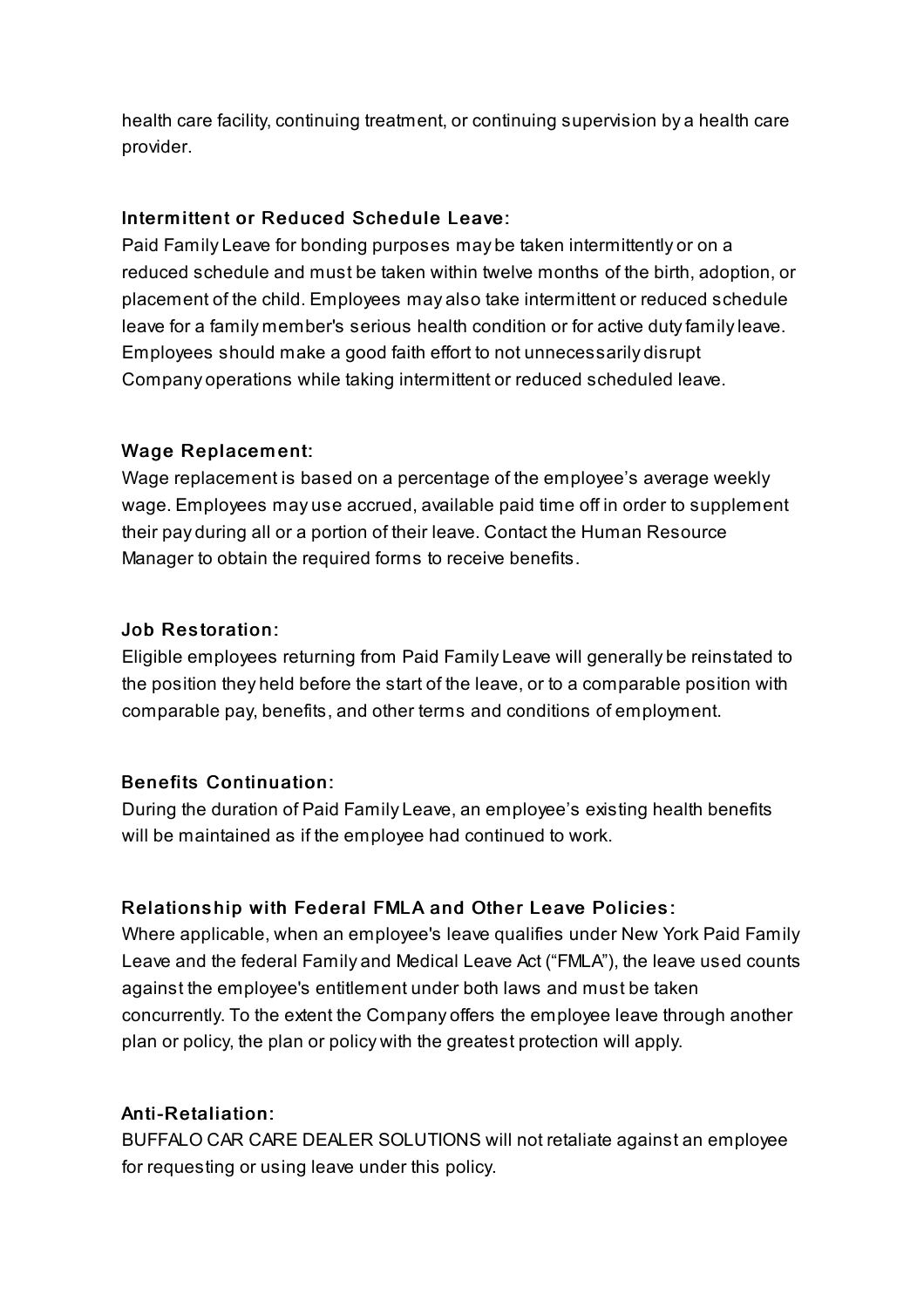## Questions Regarding Paid Family Leave:

Employees who are interested in any additional information about these benefits should contact the Human Resource Manager.

## 5.16 Paid Sick Leave (New York Em ployees)

Employees who work in New York may be entitled to paid sick leave under state law.

#### Basic Leave Entitlem ent:

Eligible employees may use up to 40 hours of accrued sick leave per year for the following purposes:

- For the employee's, or their family member's, mental or physical illness, injury, or health condition.
- For the employee's, or their family member's, diagnosis, care, or treatment of a mental or physical illness, injury, or health condition, including preventative care.
- When the employee or their family member is a victim of domestic violence, a family offense, sexual offense, stalking, or human trafficking. Leave may be used to obtain services, participate in safety planning, relocate, meet with an attorney or social services provider, participate in civil or criminal proceedings, file a complaint with law enforcement, enroll their child in a new school, or take any other action to ensure their health and safety.

#### Accrual and Carry Over:

Beginning September 30, 2020, employees accrue paid sick leave at a rate of one hour for every 30 hours worked, up to 40 hours per year. Employees are generally entitled to carryover accrued, unused paid sick leave to the following year, but may not use more than 40 hours per year.

Employees may begin using accrued sick leave on January 1, 2021.

#### Notice: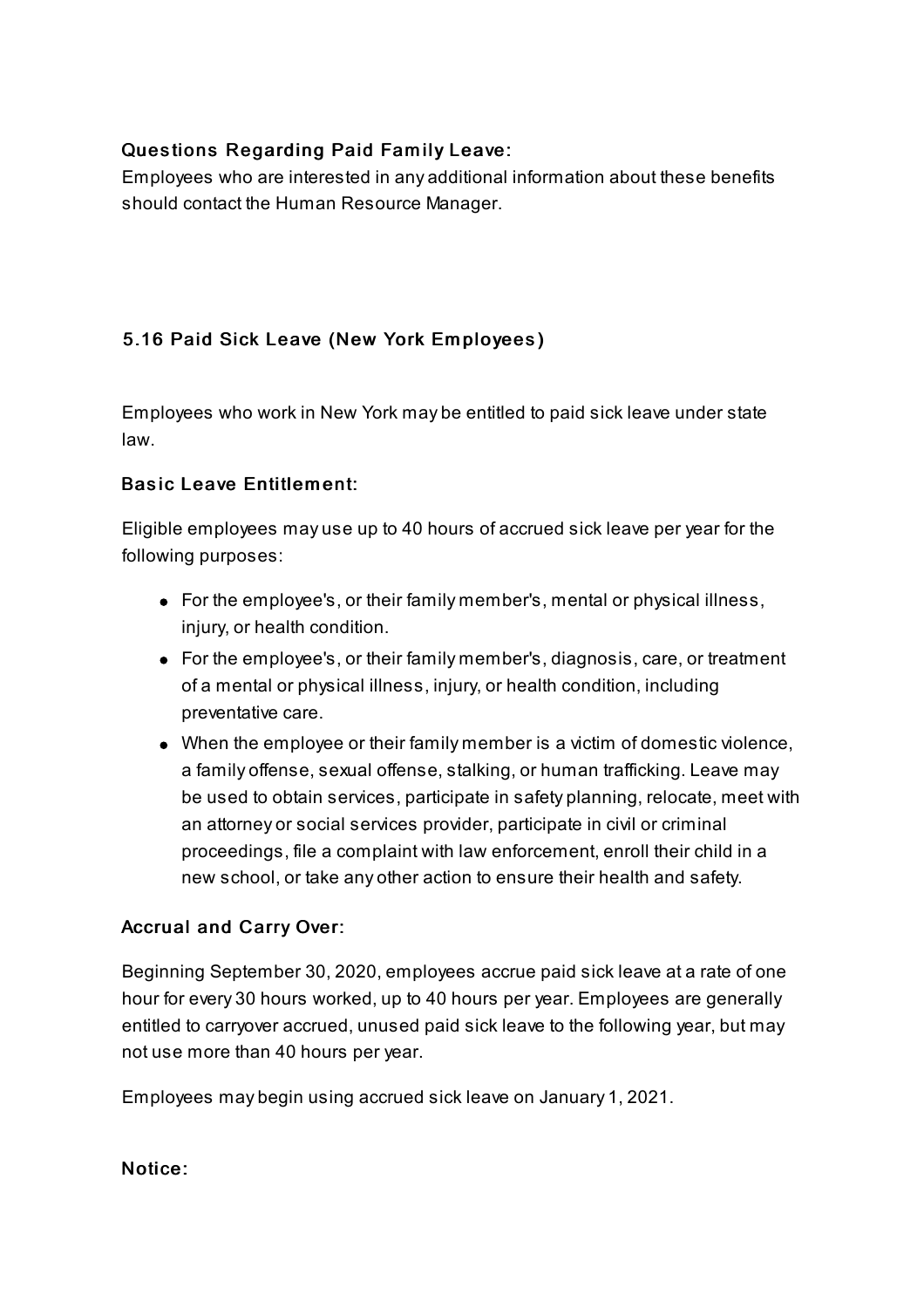If the need for leave is foreseeable, employees must provide 10 days' advance notice of their need for leave under this policy and the anticipated duration of the leave. Otherwise, employees must generallyfollow BUFFALO CAR CARE DEALER SOLUTIONS's regular reporting procedures for unscheduled absences. When possible, employees should make a reasonable effort to schedule sick leave so it does not unduly disrupt BUFFALO CAR CARE DEALER SOLUTIONS operations.

#### Pay:

The sick leave provided under this policyis paid. Employees will generally be paid the same rate of pay with the same benefits as they normally earn.

## Retaliation Prohibited:

BUFFALO CAR CARE DEALER SOLUTIONS will not retaliate against, or interfere with, employees exercising their rights under the law.

#### Job reinstatem ent:

Upon expiration of the leave, an employee will generally be reinstated to his or her position with equivalent seniority, benefits, pay, and other terms and conditions of employment.

#### Unus ed Sick Leave at Term ination:

Unless an employer policy or collective bargaining agreement provides otherwise, employees are not entitled to payment of unused sick leave upon separation from employment.

#### Relationship with Other Leave Policies:

If a law, regulation or policy provides for greater accrual or use of sick days, the law, regulation or policy with the greater protection may apply. For questions regarding the interplay between your entitlement to leave under other laws, regulations or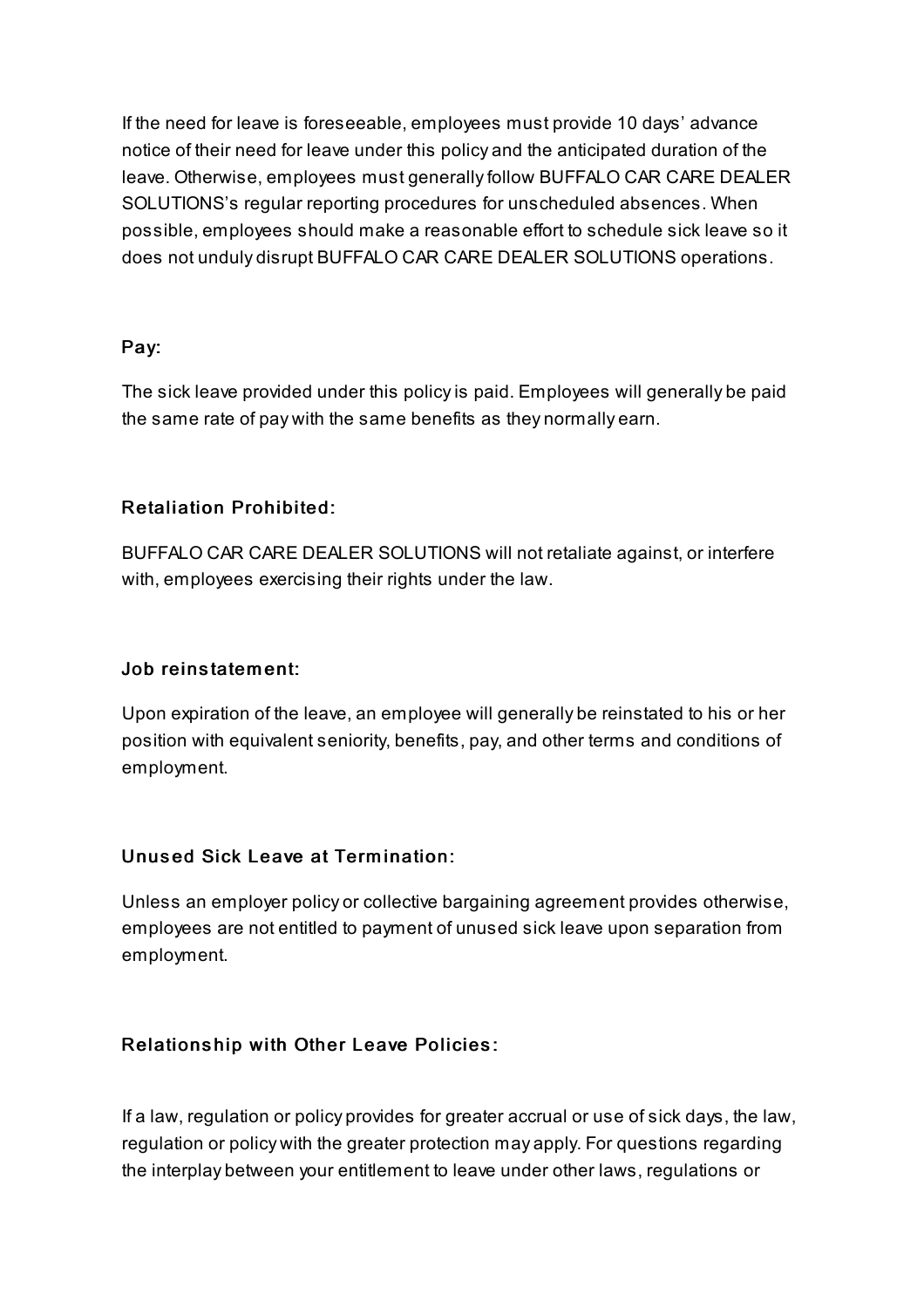policies and your entitlement to leave under this policy, please contact the Human Resource Manager.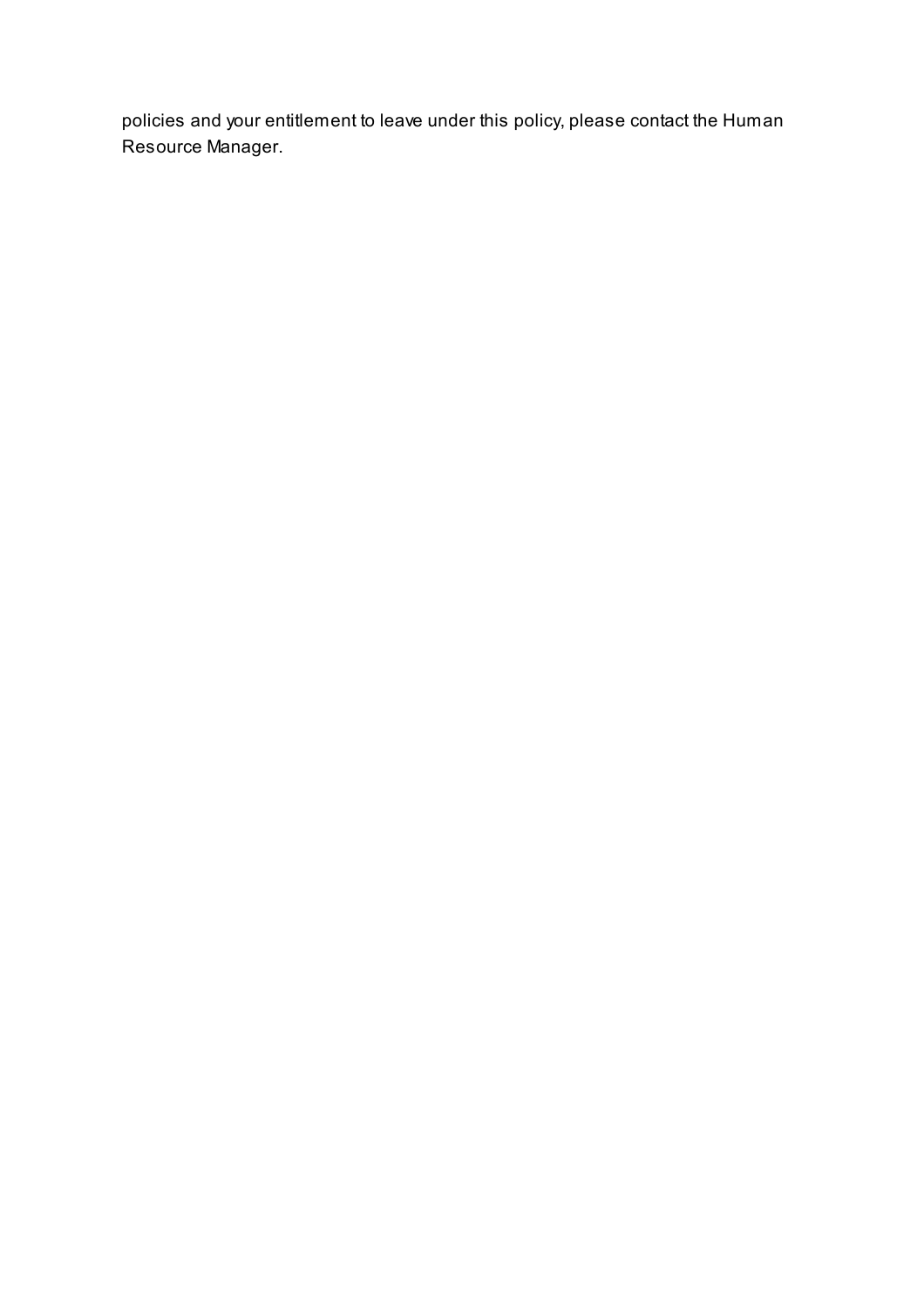## 6.Employee Conduct

## 6.1 Standards of Conduct

BUFFALO CAR CARE DEALER SOLUTIONS's rules and standards of conduct are essential to a productive work environment. As such, employees must familiarize themselves with, and be prepared to follow, the Company's rules and standards.

While not intended to be an all-inclusive list, the examples below represent behavior that is considered unacceptable in the workplace. Behaviors such as these, as well as other forms of misconduct, mayresult in disciplinary action, up to and including termination of employment:

- Theft or inappropriate removal/possession of property
- Falsification of timekeeping records or missing timeclock punches
- Possession, distribution, sale, transfer, manufacture or use of alcohol or illegal drugs in the workplace
- Fighting or threatening violence in the workplace
- Making maliciouslyfalse statements about co-workers
- Threatening, intimidating, coercing, or otherwise interfering with the job performance of fellow employees or visitors
- Negligence or improper conduct leading to damage of company-owned or customer-owned property
- Violation of safety or health rules
- Smoking in the workplace
- Sexual or other unlawful or unwelcome harassment
- **Excessive absenteeism**
- Unauthorized use of telephones, computers, or other company-owned equipment on working time. Working time does *not* include break periods, meal times, or other specified periods during the workday when employees are not engaged in performing their work tasks.
- Unauthorized disclosure of any"business secrets" or other confidential or non-public proprietaryinformation relating to the Company's products, services, customers or processes. Wages and other conditions of employment are not considered to be confidential information.

This policyis not intended to restrict an employee's right to discuss, or act together to improve, wages, benefits and working conditions with co-workers or in any way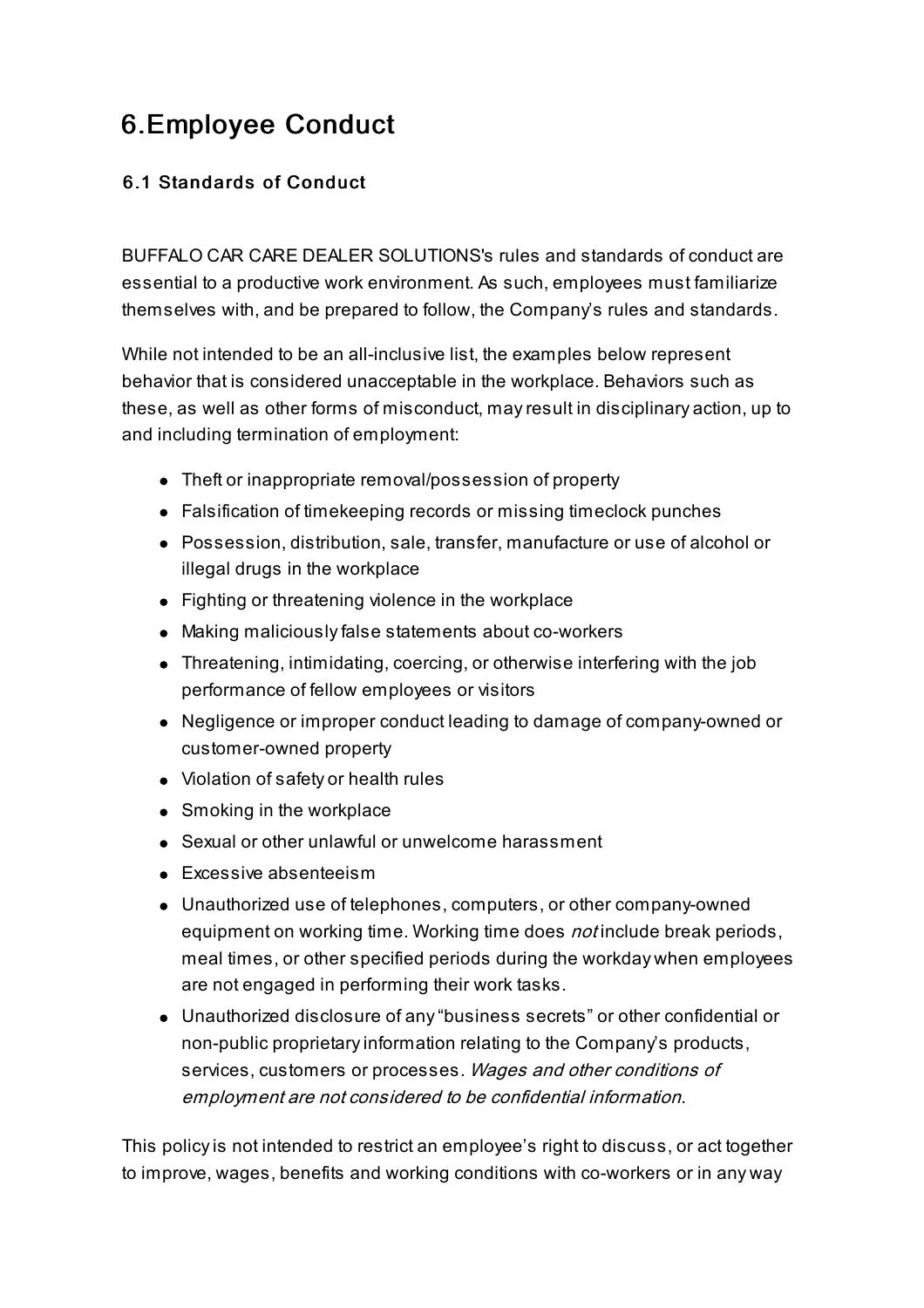restrict employees' rights under the National Labor Relations Act.

Other forms of misconduct not listed above may also result in disciplinary action, up to and including termination of employment. If you have questions regarding BUFFALO CAR CARE DEALER SOLUTIONS's standards of conduct, please direct them to your supervisor or the Human Resource Manager.

## 6.2 Disciplinary Action

Disciplinary action at BUFFALO CAR CARE DEALER SOLUTIONS is intended to fairly and impartially correct behavior and performance problems early on and to prevent reoccurrence.

Disciplinary action mayinvolve any of the following: verbal warning, written warning, suspension with or without pay, and termination of employment, depending on the severity of the problem and the frequency of occurrence. BUFFALO CAR CARE DEALER SOLUTIONS reserves the right to administer disciplinary action at its discretion and based upon the circumstances.

BUFFALO CAR CARE DEALER SOLUTIONS recognizes that certain types of employee behavior are serious enough to justifytermination of employment, without observing other disciplinary action first.

These violations include but are not limited to:

- Workplace violence
- Harassment
- Theft of any kind
- Insubordinate behavior
- Vandalism or destruction of company property
- Presence on company property during non-business hours
- Use of company equipment and/or company vehicles without prior authorization
- Use of companytransporter plates for unofficial use
- Use of customer vehicles for non approved use
- Damage of customer vehicles including but not limited to: crashing vehicles, scratching vehicles, removing parts, any damage that occurs if employee deviates from standard operating procedures, intentional acts, unintentional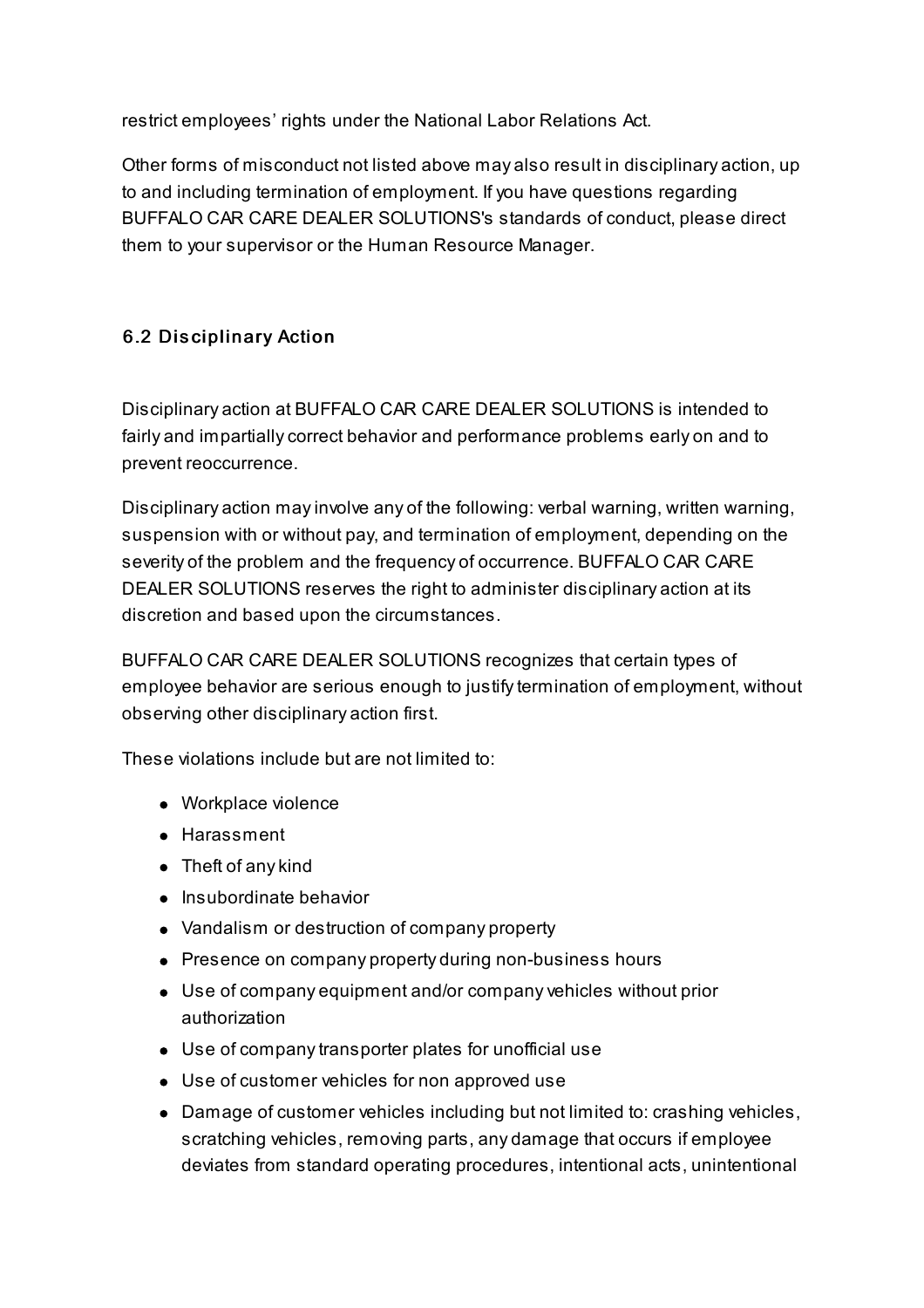accidents, etc.

- Indiscretion regarding personal work history, skills, or training
- Divulging BUFFALO CAR CARE DEALER SOLUTIONS business practices or any other confidential information
- Any misrepresentation of BUFFALO CAR CARE DEALER SOLUTIONS to a customer, a prospective customer, the general public, or an employee

## 6.3 Confidentiality

BUFFALO CAR CARE DEALER SOLUTIONS takes the protection of Confidential Information veryseriously. "Confidential Information" includes, but is not limited to, computer processes, computer programs and codes, customer lists, customer preferences, customers' personal information, companyfinancial data, marketing strategies, proprietary production processes, research and development strategies, pricing information, business and marketing plans, vendor information, software, databases, and information concerning the creation, acquisition or disposition of products and services.

Confidential Information also includes the Company's intellectual property and information that is not otherwise public. Intellectual propertyincludes, but is not limited to, trade secrets, ideas, discoveries, writings, trademarks, and inventions developed through the course of your employment with BUFFALO CAR CARE DEALER SOLUTIONS and as a direct result of your job responsibilities with BUFFALO CAR CARE DEALER SOLUTIONS. Wages and other conditions of employment are not considered to be Confidential Information.

To protect such information, employees may not disclose anyconfidential or nonpublic proprietaryinformation about the Companyto any unauthorized individual. If you receive a request for Confidential Information, you should immediatelyrefer the request to your supervisor.

The unauthorized disclosure of Confidential Information belonging to the Company, and not otherwise available to persons or companies outside of BUFFALO CAR CARE DEALER SOLUTIONS, mayresult in disciplinary action, up to and including termination of employment. If you leave the Company, you may not disclose or misuse any Confidential Information.

This policyis not intended to restrict an employee's right to discuss, or act together to improve, wages, benefits and working conditions with co-workers or in any way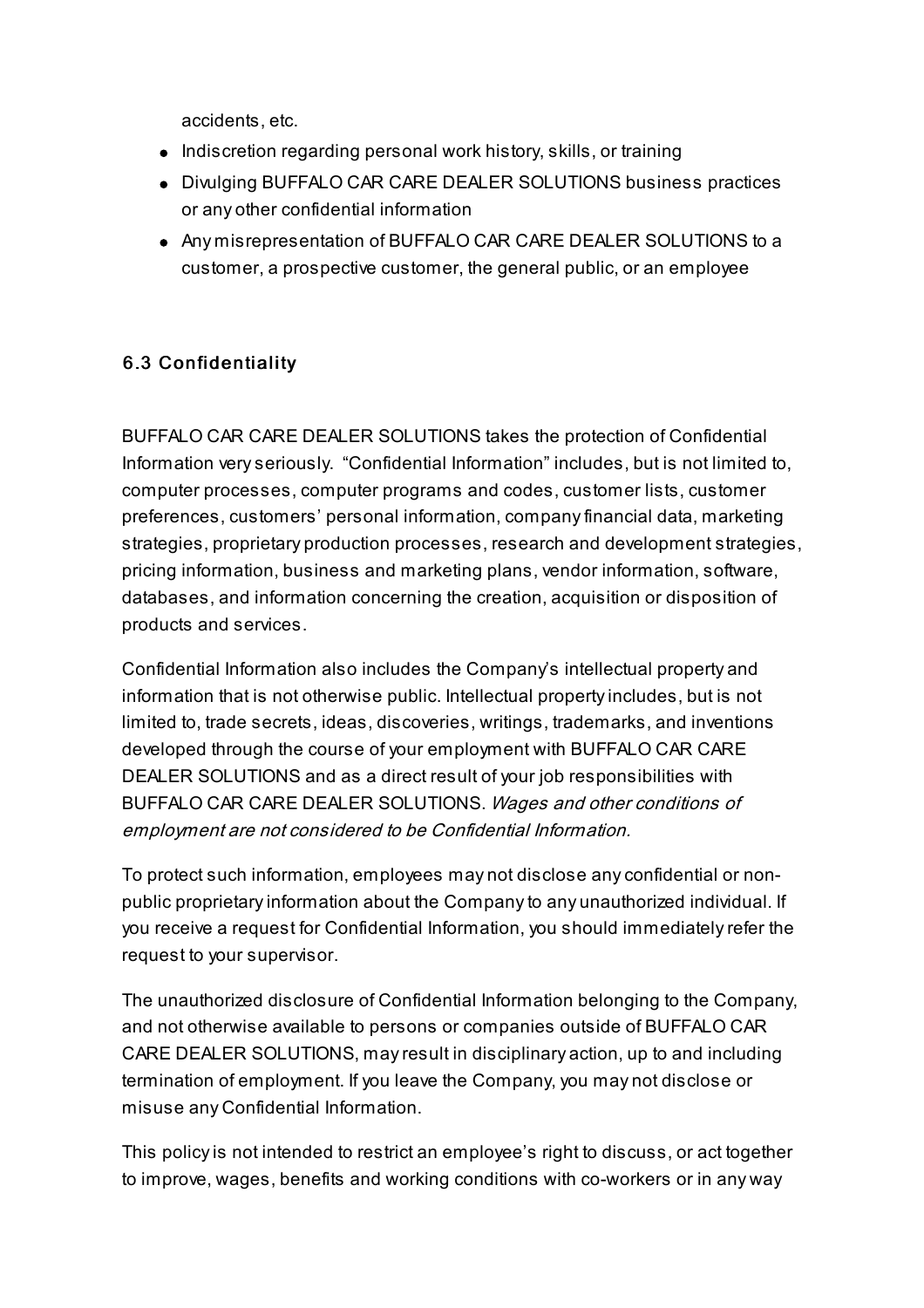restrict employees' rights under the National Labor Relations Act.

Questions regarding this policyshould be directed to the Human Resource Manager.

#### 6.4 Pers onal Appearance

The purpose of BUFFALO CAR CARE DEALER SOLUTIONS's personal appearance policyis to ensure a safe and sanitary workplace for all employees. BUFFALO CAR CARE DEALER SOLUTIONS strives to maintain a professional working environment that promotes efficiency, positive employee morale and promotes a professional image. During business hours or when representing BUFFALO CAR CARE DEALER SOLUTIONS, employees are expected to use common sense and good judgment in order to meet the goals of this policy.

Generally, employees should wear appropriate clothing, observe high standards of personal hygiene, and dress and groom themselves according to the requirements of their positions. While not intended to be an all-inclusive list, the examples below are considered appropriate workplace attire:

#### Company approved uniforms

If management designates "casual days," an employee's casual dress must still be clean, neat and project a professional image.

Generally, employees should maintain a clean and neat appearance and should refrain from wearing stained, wrinkled, frayed, or revealing clothing to the workplace. Employees are urged to use their discretion when determining what is appropriate to wear to work. Employees who wear inappropriate attire to work may be sent home to change their clothing.

BUFFALO CAR CARE DEALER SOLUTIONS understands that in certain situations, the Company may need to make exceptions to this policy based on an employee's religion, disability, or other characteristic protected under federal, state or local law. In accordance with all applicable laws, the Company will make every effort to provide reasonable accommodation as necessary unless doing so would cause an undue hardship on BUFFALO CAR CARE DEALER SOLUTIONS.

Questions regarding appropriate workplace attire should be directed to your supervisor or the Human Resource Manager.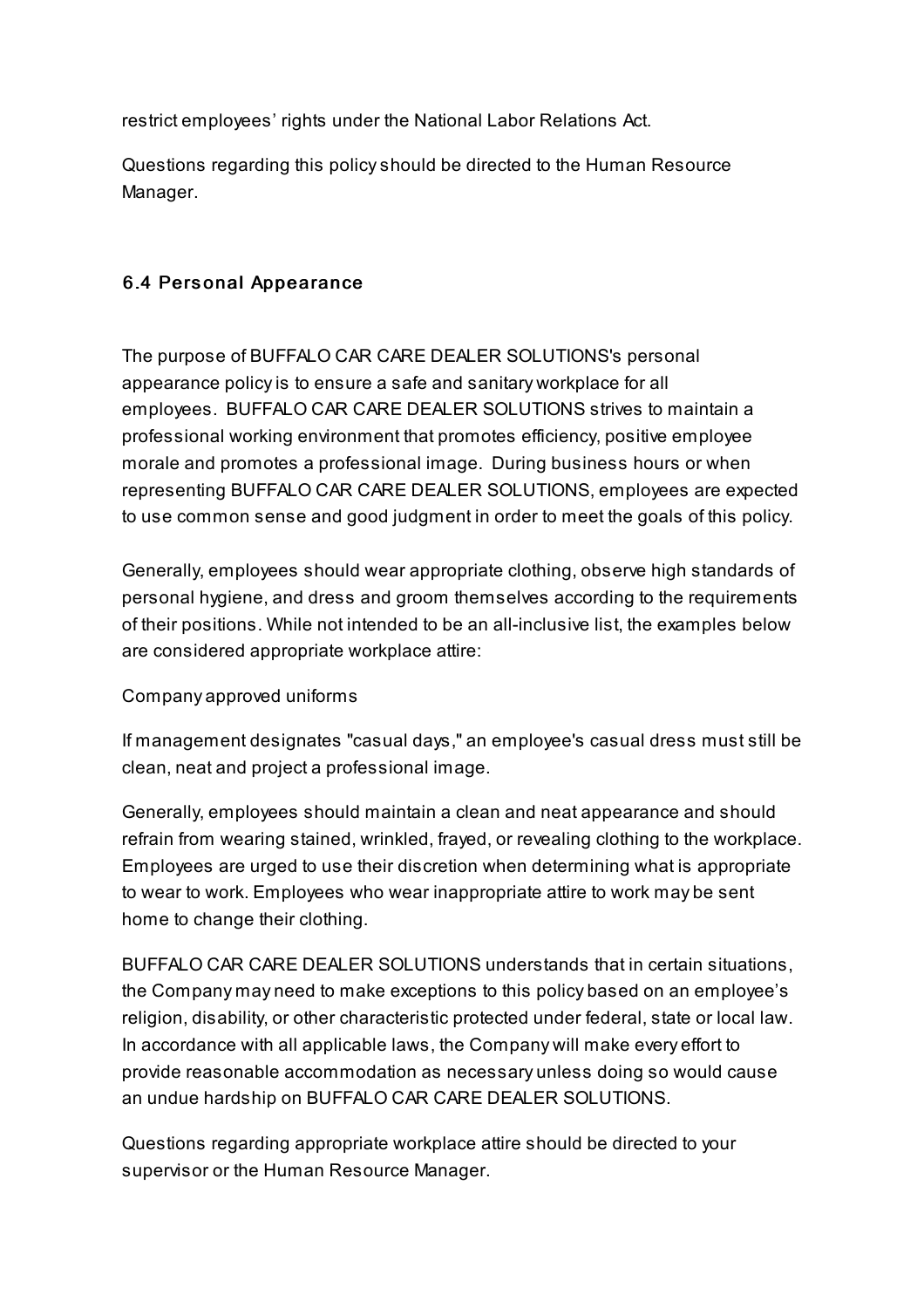#### 6.5 Workplace Violence

BUFFALO CAR CARE DEALER SOLUTIONS strictly prohibits workplace violence, including any act of intimidation, threat, harassment, physical violence, verbal abuse, aggression or coercion against a coworker, vendor, customer, or visitor.

Prohibited actions, include, but are not limited to the following examples:

- Physically injuring another person
- Threatening to injure another person
- Engaging in behavior that subjects another person to emotional distress
- Using obscene, abusive or threatening language or gestures
- Bringing an unauthorized firearm or other weapon onto company property
- Threatening to use or using a weapon while on company premises, on company-related business, or during job-related functions
- $\bullet$  Intentionally damaging property

All threats or acts of violence should be reported immediatelyto your supervisor or security personnel. Employees should warn their supervisors or security personnel of anysuspicious workplace activitythat they observe or that appears problematic. Employee reports made pursuant to this policy will be investigated promptly and will be kept confidential to the maximum extent possible. BUFFALO CAR CARE DEALER SOLUTIONS will not tolerate anyform of retaliation against any employee for making a report under this policy.

BUFFALO CAR CARE DEALER SOLUTIONS will take prompt remedial action, up to and including immediate termination, against any employee found to have engaged in threatening behavior or acts of violence.

## 6.6 Drug & Alcohol Us e

BUFFALO CAR CARE DEALER SOLUTIONS is committed to maintaining a workplace free of substance abuse. No employee or individual who performs work for BUFFALO CAR CARE DEALER SOLUTIONS is allowed to consume, possess, sell, purchase, or be impaired by alcohol or illegal drugs, as defined under federal and/or state law, on any property owned by or leased on behalf of BUFFALO CAR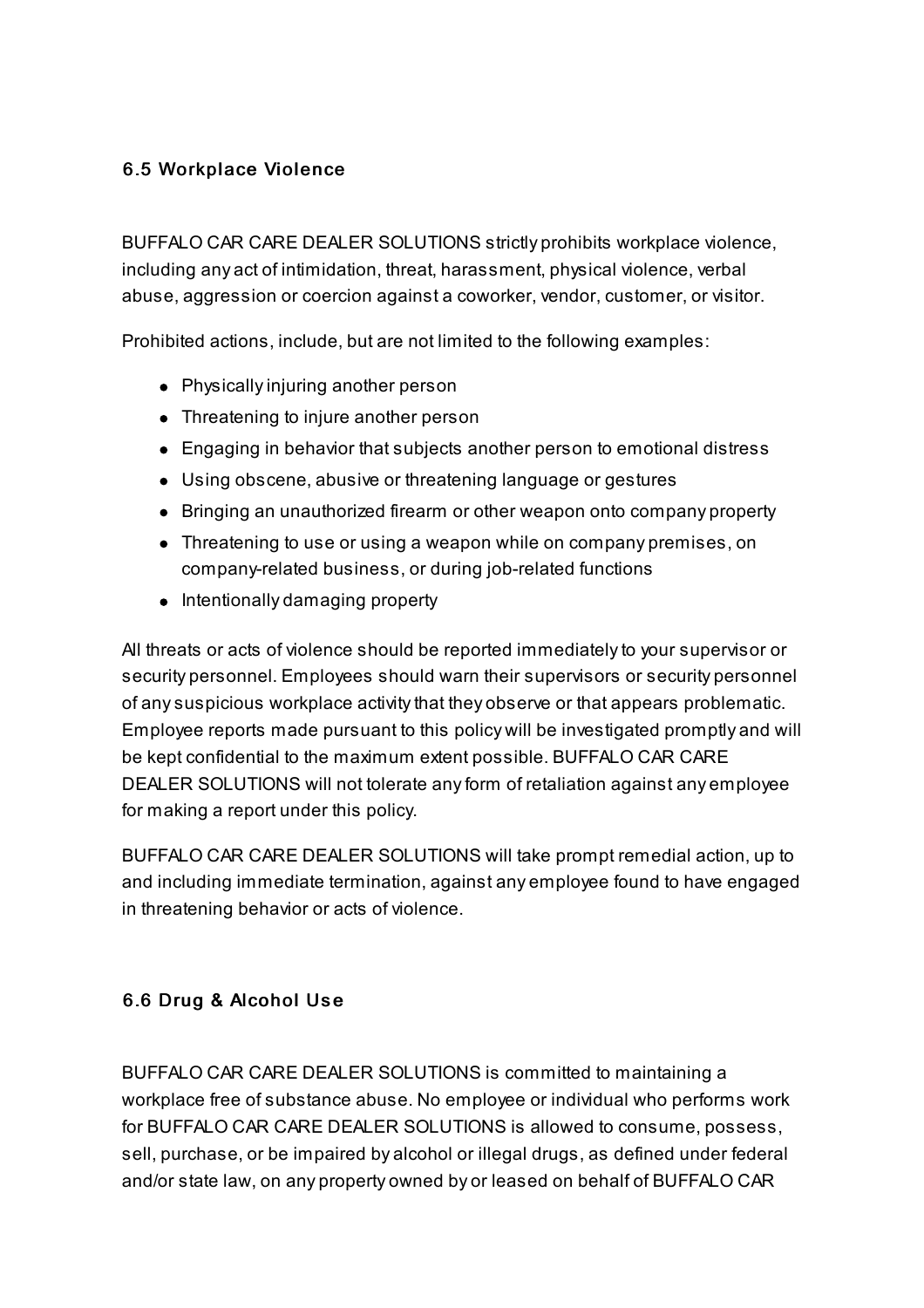CARE DEALER SOLUTIONS, or in anyvehicle owned or leased on behalf of BUFFALO CAR CARE DEALER SOLUTIONS or while on Company business.

The use of over-the-counter drugs and legally prescribed drugs is permitted as long as they are used in the manner for which they were prescribed and provided that such use does not hinder an employee's abilityto safely perform their job. Employees should inform their supervisor if they believe their medication will impair their job performance, safety or the safety of others, or if they believe they need a reasonable accommodation when using such medication.

BUFFALO CAR CARE DEALER SOLUTIONS will not tolerate employees who report for duty while impaired bythe use of alcohol or drugs. All employees should report evidence of alcohol or drug abuse to their supervisor or the Human Resource Manager immediately. In cases in which the use of alcohol or drugs creates an imminent threat to the safety of persons or property, employees are required to report the violation. Failure to do so mayresult in disciplinary action, up to and including termination of employment.

As a part of our effort to maintain a workplace free of substance abuse, BUFFALO CAR CARE DEALER SOLUTIONS employees may be asked to submit to a medical examination and/or clinical testing for the presence of alcohol and/or drugs. Within the limits of federal, state, and local laws, BUFFALO CAR CARE DEALER SOLUTIONS reserves the right to examine and test for drugs and alcohol at our discretion.

As a condition of your employment with BUFFALO CAR CARE DEALER SOLUTIONS, employees must comply with this Drug & Alcohol Use Policy. Be advised that no part of the Drug & Alcohol Use Policyshall be construed to alter or amend the at-will employment relationship between BUFFALO CAR CARE DEALER SOLUTIONS and its employees.

Employees found in violation of this policy may be subject to disciplinary action, up to and including termination of employment.

## 6.7 Sexual & Other Unlawful Harass m ent

BUFFALO CAR CARE DEALER SOLUTIONS is committed to a work environment in which all individuals are treated with respect. BUFFALO CAR CARE DEALER SOLUTIONS expressly prohibits discrimination and all forms of employee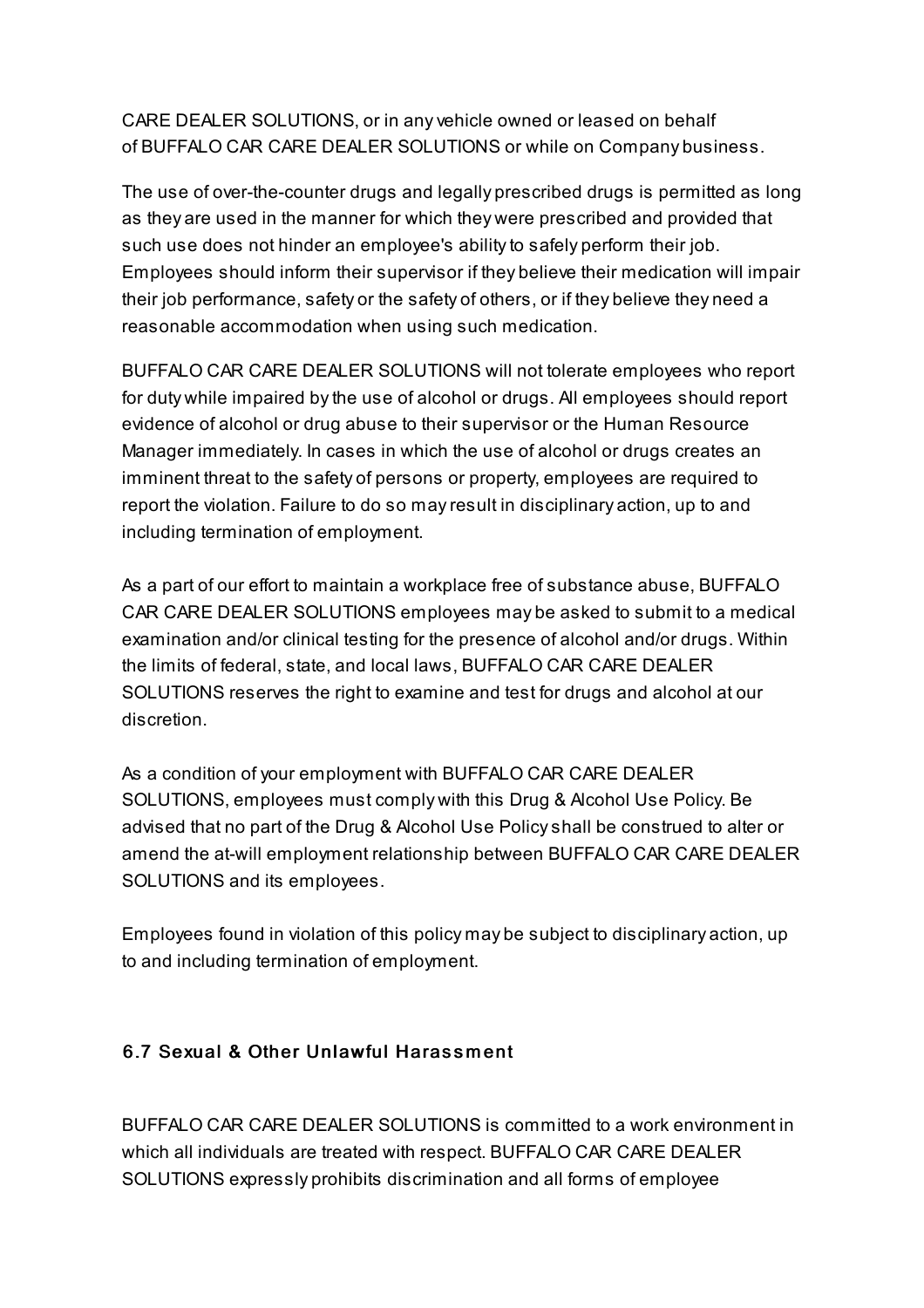harassment based on race, color, religion, sex, pregnancy, national origin, age, disability, military or veteran status, or status in any group protected bystate or local law.

Sexual harassment is a form of discrimination and is prohibited bylaw. For purposes of this policysexual harassment is defined as unwelcome sexual advances, requests for sexual favors, and other verbal or physical conduct of a sexual nature when this conduct explicitly or implicitly affects an individual's employment, unreasonablyinterferes with an individual's work performance, or creates an intimidating, hostile, or offensive work environment. Unwelcome sexual advances (either verbal or physical), requests for sexual favors, and other verbal or physical conduct of a sexual nature constitute sexual harassment when: (1) submission to such conduct is made either explicitly or implicitly a term or condition of employment; (2) submission or rejection of the conduct is used as a basis for making employment decisions; or, (3) the conduct has the purpose or effect of interfering with work performance or creating an intimidating, hostile, or offensive work environment.

Sexual and unlawful harassment mayinclude a range of behaviors and mayinvolve individuals of the same or different gender. These behaviors include, but are not limited to:

- Unwanted sexual advances or requests for sexual favors.
- Sexual or derogatoryjokes, comments, or innuendo
- Unwelcomed physical interaction
- Insulting or obscene comments or gestures
- Offensive email, voicemail, or text messages
- Suggestive or sexually explicit posters, calendars, photographs, graffiti, or cartoons
- Making or threatening reprisals after a negative response to sexual advances
- Visual conduct that includes leering, making sexual gestures, or displaying of sexuallysuggestive objects or pictures, cartoons or posters
- Verbal sexual advances or propositions
- Physical conduct that includes touching, assaulting, or impeding or blocking movements
- Abusive or malicious conduct that a reasonable person would find hostile, offensive, and unrelated to the Company's legitimate business interests
- Any other visual, verbal, or physical conduct or behavior deemed inappropriate bythe Company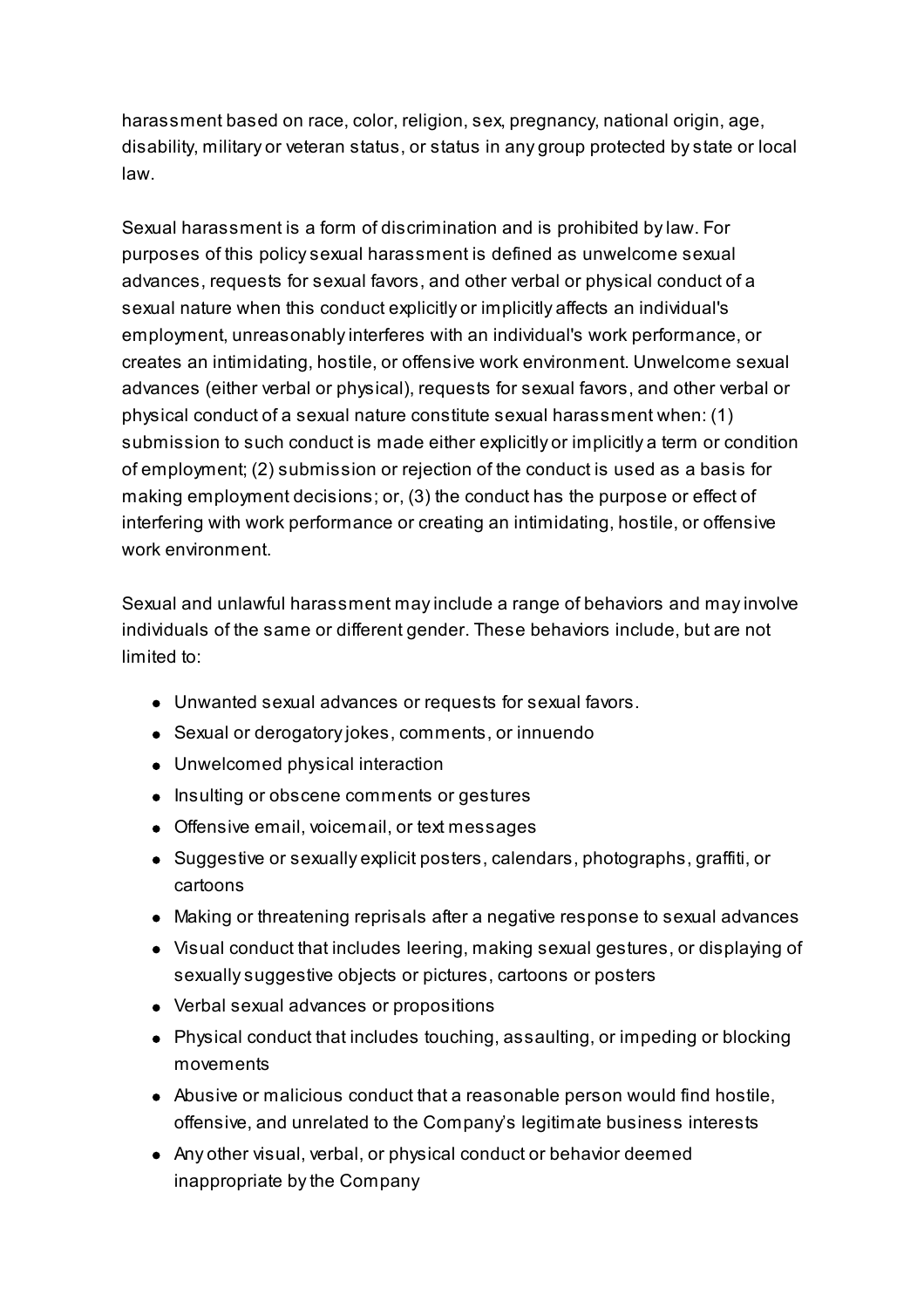Harassment on the basis of any other protected characteristic is also strictly prohibited.

## Com plaint Procedure:

BUFFALO CAR CARE DEALER SOLUTIONS strongly encourages the reporting of all instances of discrimination, harassment, or retaliation. If you believe you have experienced or witnessed harassment or discrimination based on sex, race, national origin, disability, or another factor, promptlyreport the incident to your supervisor. If you believe it would be inappropriate to discuss the matter with your supervisor, you may bypass your supervisor and report it directly to:

John Schmidt 8214 Main Street, Williamsville, NY 14221 7162288989

Anyreported allegations of harassment or discrimination will be investigated promptly, thoroughly, and impartially.

Any employee found to be engaged in anyform of sexual or other unlawful harassment may be subject to disciplinary action, up to and including termination of employment.

#### **Retaliation Prohibited:**

BUFFALO CAR CARE DEALER SOLUTIONS expressly prohibits retaliation against anyindividual who reports discrimination or harassment, or assists in investigating such charges. Anyform of retaliation is considered a direct violation of this policy and, like discrimination or harassment itself, will be subject to disciplinary action, up to and including termination of employment.

#### 6.8 Telephone Us age

BUFFALO CAR CARE DEALER SOLUTIONS telephones are intended for the sole use of conducting company business. Personal use of the Company's telephones and individually owned cell phones during business hours should be kept to a minimum or for emergency purposes only. We ask that personal calls only be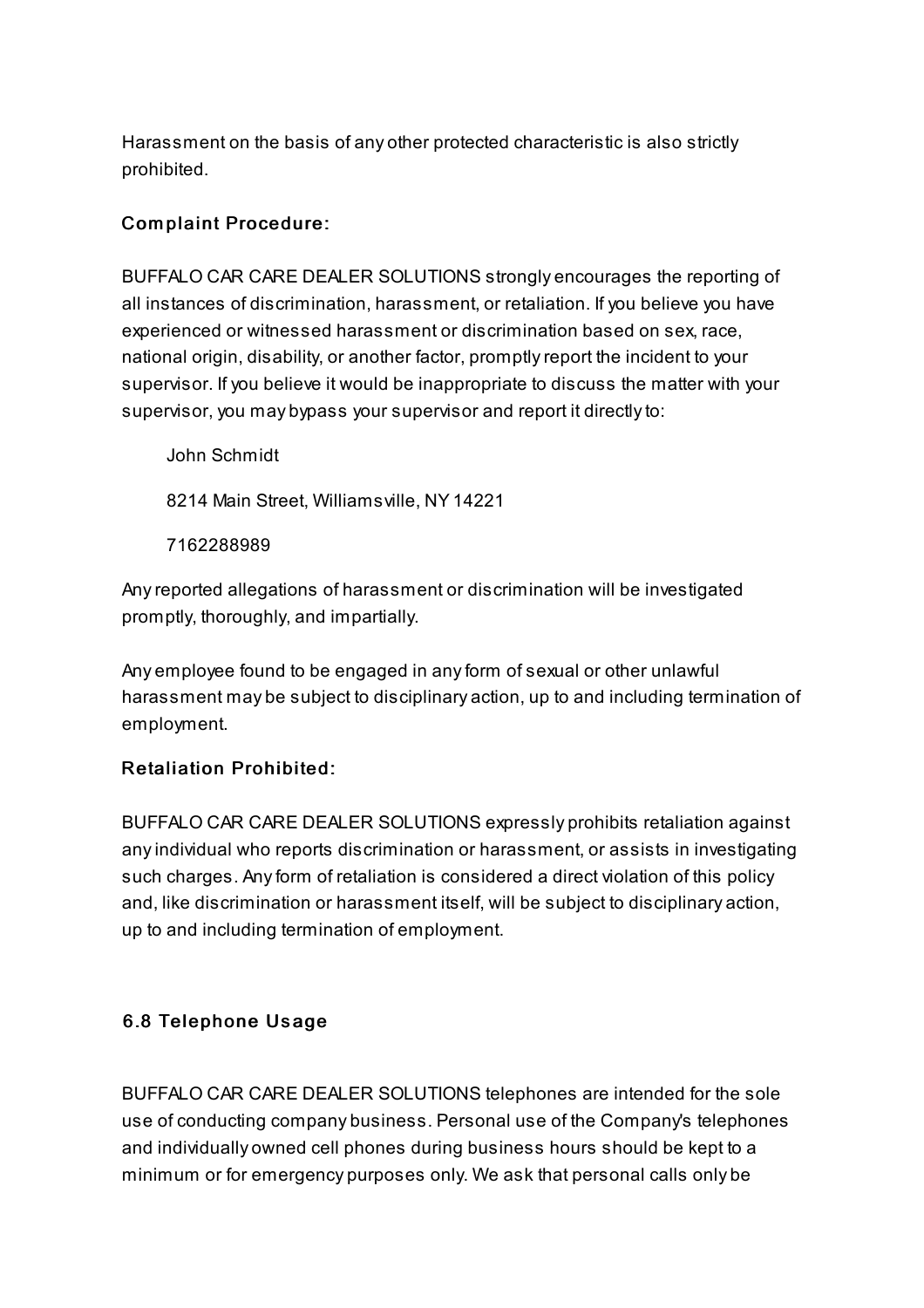made or received outside of working hours, including during lunch or break time. Long distance phone calls which are not strictly business-related are expressly prohibited.

Any employee found in violation of this policy will be subject to disciplinary action, up to and including termination of employment.

## 6.9 Pers onal Property

Employees should use their discretion when bringing personal propertyinto the workplace. BUFFALO CAR CARE DEALER SOLUTIONS assumes no risk for any loss or damage to personal property.

Additionally, employees may not possess or display any property that may be viewed as inappropriate or offensive on BUFFALO CAR CARE DEALER SOLUTIONS premises.

## 6.10 Use of Company Property

Company property refers to anything owned by the company: physical, electronic, intellectual, or otherwise. The use of company propertyis for business necessity only.

When materials or equipment are assigned to an employee for business, it is the employee's responsibilityto see that the equipment is used properly and cared for properly. However, at all times, equipment assigned to the employee remains the property of the Company, and is subject to reassignment and/or use bythe Company without prior notice or approval of the employee. This includes, but is not limited to, computer equipment and data stored thereon, voicemail, records, and employee files.

BUFFALO CAR CARE DEALER SOLUTIONS has created specific guidelines regarding the use of company equipment. Below is a list of employee responsibilities and limitations with regards to company property.

#### Personal use of company property: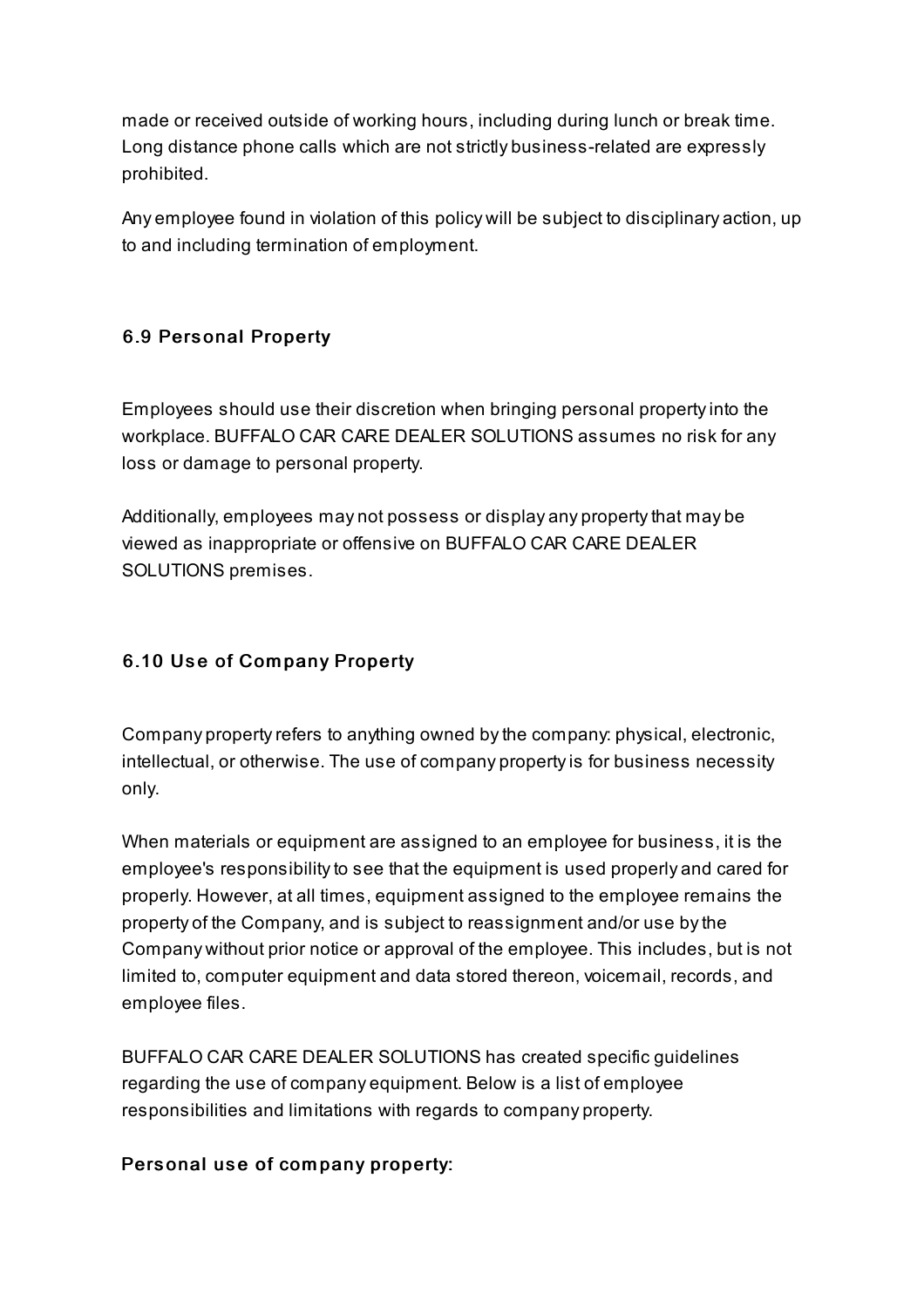Company propertyis not permitted to be taken from the premises without proper written authority from company management.

## Com pany Tools:

All necessarytools are furnished to employees in order to assist them in their required duties. Each employee is, in turn, responsible for these tools. Tools damaged or stolen as a result of an employee's negligence will, to the extent permitted byfederal, state and local law, be charged to the employee.

## Care of Company Property:

Office areas should be kept neat and orderly and all equipment should be wellmaintained. The theft, misappropriation, or unauthorized removal, possession, or use of company property or equipment is expressly prohibited.

Any action in contradiction to the guidelines set herein mayresult in disciplinary action, up to and including termination of employment.

#### 6.11 Sm oking

BUFFALO CAR CARE DEALER SOLUTIONS provides a smoke-free environment for its employees, customers, and visitors. Smoking, including the use of e-cigarettes and vaporizers, is prohibited throughout the workplace. We have adopted this policy because we have a sincere interest in the health of our employees and in maintaining pleasant working conditions.

#### 6.12 Visitors in the Workplace

To ensure the safety and security of BUFFALO CAR CARE DEALER SOLUTIONS and its employees, only authorized visitors are permitted on Company premises and in Companyfacilities.

All visitors must enter through the main reception area and sign in and out at the front desk. All visitors are also required to wear a "visitor" badge while on BUFFALO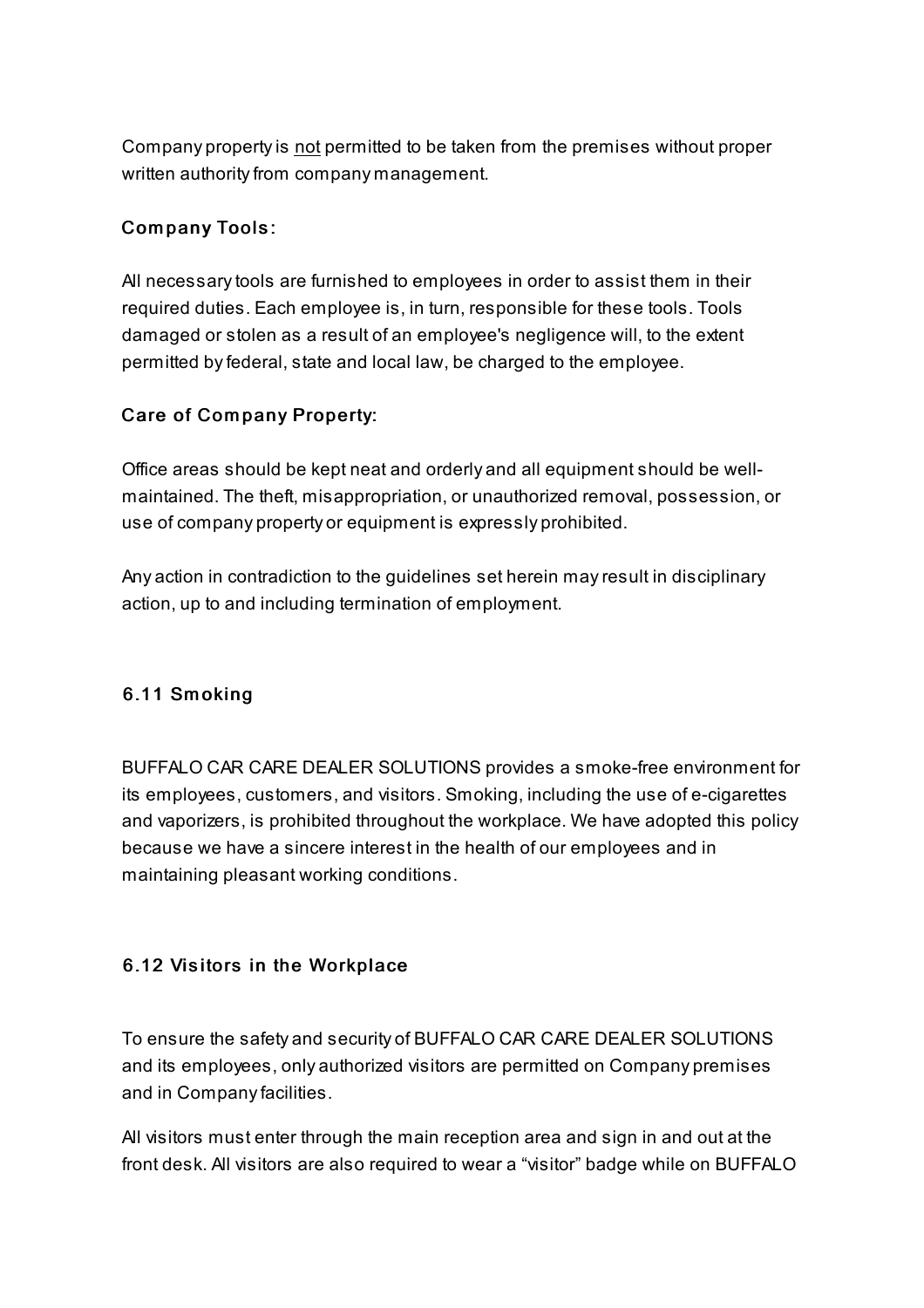CAR CARE DEALER SOLUTIONS premises. Authorized visitors will be escorted to their destination and must be accompanied by a representative of the Company at all times.

## 6.13 Computer, Email & Internet Usage

Computers, email, and the Internet allow BUFFALO CAR CARE DEALER SOLUTIONS employees to be more productive. However, it is important that all employees use good business judgment when using BUFFALO CAR CARE DEALER SOLUTIONS's electronic communications systems (ECS).

## Standards of Conduct and ECS

BUFFALO CAR CARE DEALER SOLUTIONS strives to maintain a workplace free of discrimination and harassment. Therefore, BUFFALO CAR CARE DEALER SOLUTIONS prohibits the use of the Company's ECS for bullying, harassing, discriminating, or engaging in other unlawful misconduct, in violation of the Company's policy against discrimination and harassment.

## Copyright and other Intellectual Property

Respect all copyright and other intellectual propertylaws. For the Company's protection as well as your own, it is critical that you show proper respect for the laws governing copyright, fair use of copyrighted material owned by others, trademarks and other intellectual property, including the Company's own copyrights, trademarks and brands. Employees are also responsible for ensuring that, when sending any material over the Internet, they have the appropriate distribution rights.

BUFFALO CAR CARE DEALER SOLUTIONS purchases and licenses the use of various computer software for business purposes and does not own the copyright to this software or its related documentation. Unless authorized bythe software developer, BUFFALO CAR CARE DEALER SOLUTIONS does not have the right to reproduce such software for use on more than one computer. Employees may only use software according to the software license agreement. BUFFALO CAR CARE DEALER SOLUTIONS prohibits the illegal duplication of software and its related documentation.

#### **ECS Guidelines**

The following behaviors are examples of previouslystated or additional actions and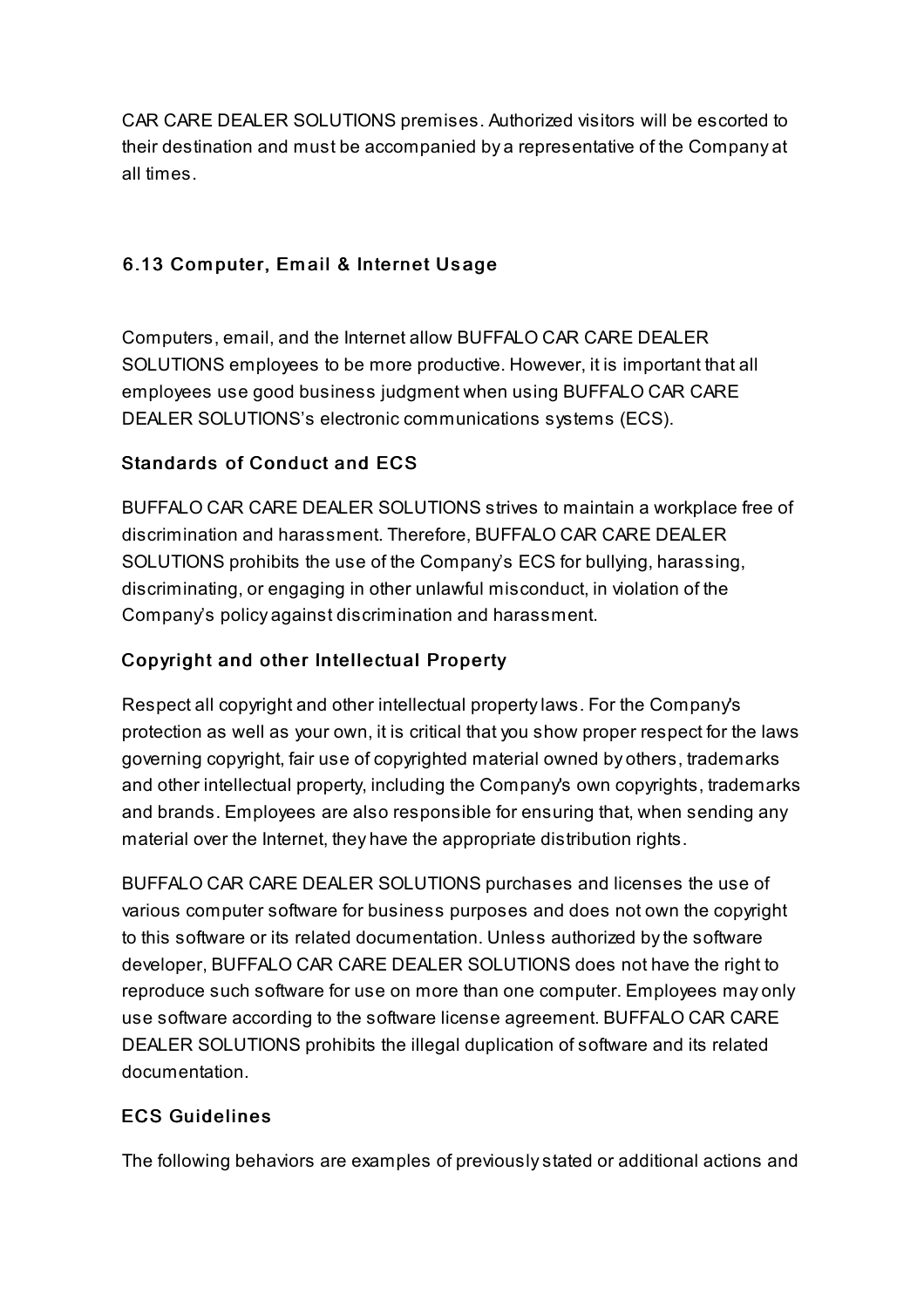activities under this policy that are prohibited:

- Sending or posting discriminatory, harassing, or threatening messages or images about coworkers, supervisors or the Companythat violate the Company's policy against discrimination and harassment.
- Stealing, using, or disclosing someone else's code or password without authorization.
- Pirating or downloading Company-owned software without permission.
- Sending or posting the Company's confidential material, trade secrets, or non-public proprietary information outside of the Company. Wages and other conditions of employment are not considered confidential material.
- Violating copyright laws and failing to observe licensing agreements.
- Participating in the viewing or exchange of pornography or obscene materials.
- Sending or posting messages that threaten, intimidate, coerce, or otherwise interfere with the job performance of fellow employees.
- Attempting to break into the computer system of another organization or person.
- Refusing to cooperate with a security investigation.
- Using the Internet for gambling or anyillegal activities.
- Sending or posting messages that disparage another organization's products or services.
- Passing off personal views as representing those of BUFFALO CAR CARE DEALER SOLUTIONS.

## Privacy and Monitoring

Computer hardware, software, email, Internet connections, and all other computer, data storage or ECS provided by BUFFALO CAR CARE DEALER SOLUTIONS are the property of BUFFALO CAR CARE DEALER SOLUTIONS. Employees have no right of personal privacy when using BUFFALO CAR CARE DEALER SOLUTIONS's ECS. To ensure productivity of employees, compliance with this policy and with all applicable laws, including harassment and anti-discrimination laws, computer, email and Internet usage may be monitored.

This policyis not intended to restrict an employee's right to discuss, or act together to improve, wages, benefits and working conditions with co-workers or in any way restrict employees' rights under the National Labor Relations Act.

Violations of this policy mayresult in disciplinary action, up to and including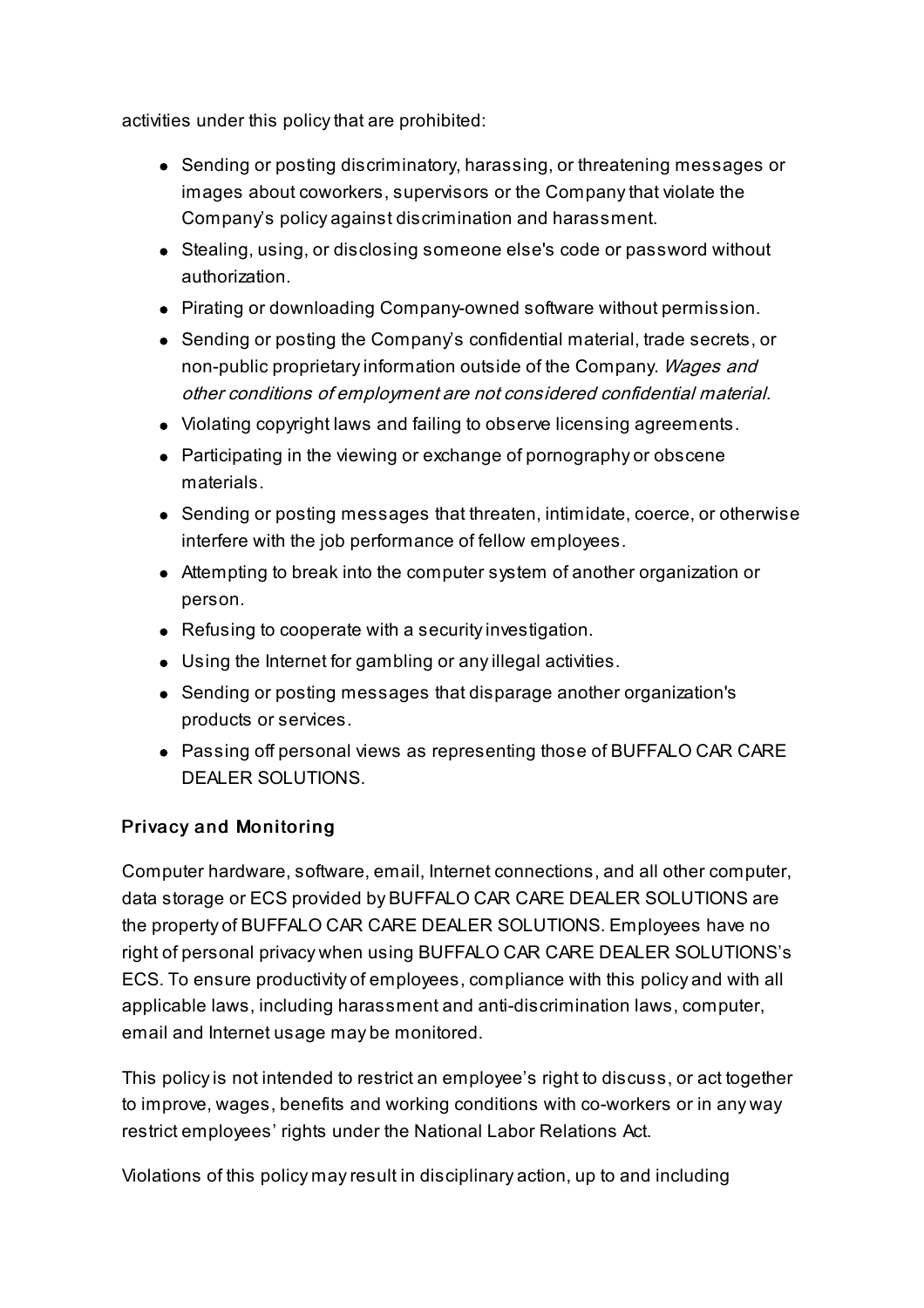termination of employment. Questions or concerns related this policyshould be directed to your supervisor or the Human Resource Manager.

#### 6.14 Company Supplies

Only authorized persons may purchase supplies in the name of BUFFALO CAR CARE DEALER SOLUTIONS. No employee whose regular duties do not include purchasing shall incur any expense on behalf of BUFFALO CAR CARE DEALER SOLUTIONS or bind BUFFALO CAR CARE DEALER SOLUTIONS by any promise or representation without express written approval.

## 6.15 Sexual and Other Unlawful Harass m ent and Discrim ination Prevention (New York Em ployees)

BUFFALO CAR CARE DEALER SOLUTIONS is committed to maintaining a workplace free from all forms of harassment and discrimination,\* including sexual harassment and discrimination. All employees are required to work in a manner that prevents harassment and discrimination in the workplace. Harassment and discrimination will not be tolerated. Any employee or individual covered bythis policy who engages in harassment, discrimination or retaliation will be subject to remedial and/or disciplinary action, up to and including termination.

This policyis one component of BUFFALO CAR CARE DEALER SOLUTIONS's commitment to a discrimination-free work environment. Harassment and discrimination are against the law, and all employees have a legal right to a workplace free from harassment and discrimination. Employees are urged to report sexual or other types of harassment or discrimination byfiling a complaint internally with BUFFALO CAR CARE DEALER SOLUTIONS. Employees can also file a complaint with a government agency or in court under federal, state, or local antidiscrimination laws.

\* While this policyfocuses on sexual harassment, harassment because of and discrimination against workers based on age, race, creed, color, religion, national origin, sexual orientation (actual or perceived), militarystatus, sex, pregnancy or pregnancy related conditions, gender identity, gender expression, self-identified or perceived sex, transgender status, disability, predisposing genetic characteristics or genetic information, marital status, criminal history, domestic violence victim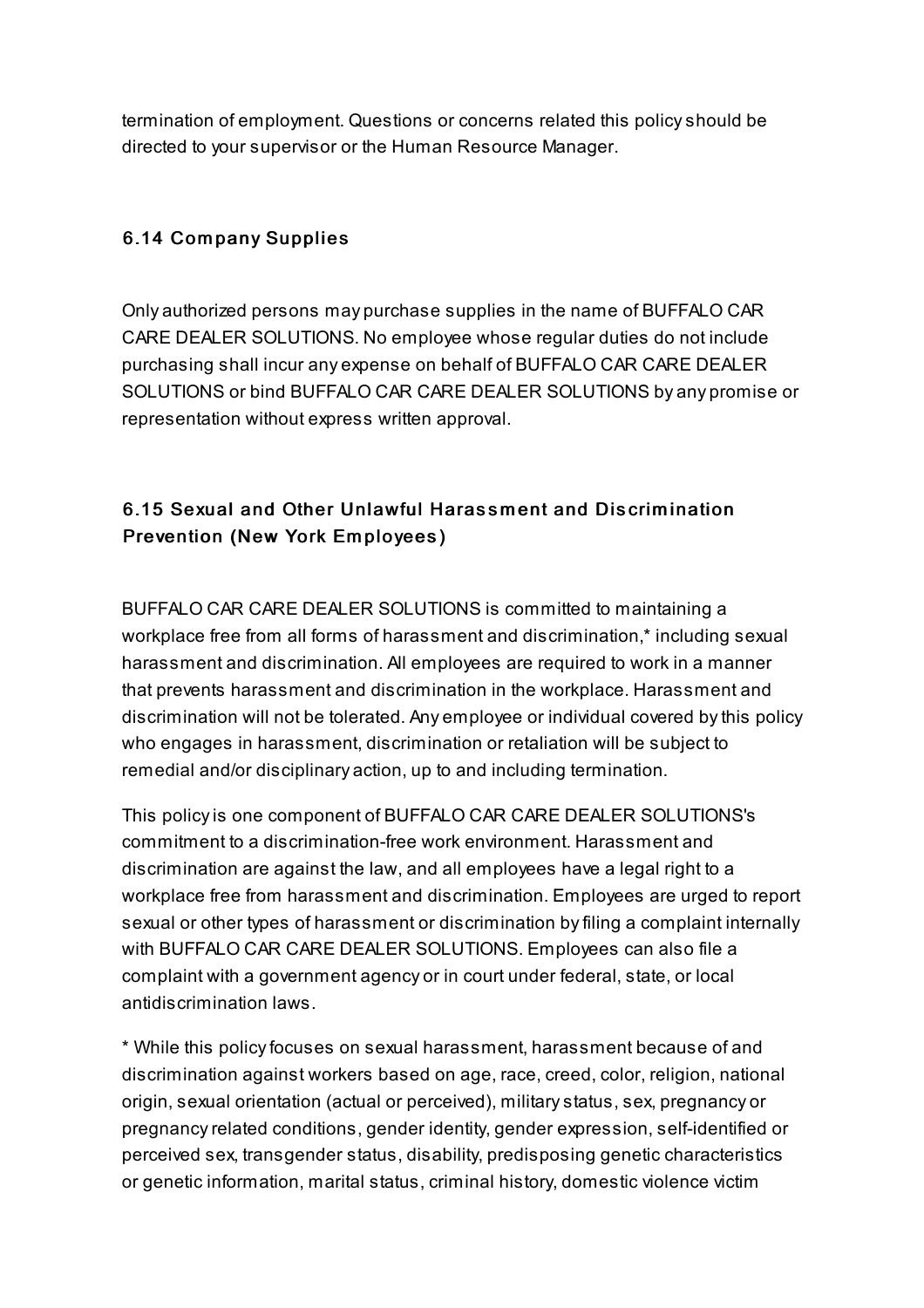status, or familial status, or any other protected class under applicable federal, state or local law, is strictly prohibited. In addition, in the State of New York, harassing or discriminating against an individual because of their known relationship or association with a member or members of any New York State Protected Class is also unlawful and therefore strictly prohibited by BUFFALO CAR CARE DEALER SOLUTIONS.

## What Is Sexual Harassment?

Sexual harassment is a form of sex discrimination and is unlawful under federal, state, and (where applicable) local law. Sexual harassment includes harassment on the basis of sex, sexual orientation, gender identity, gender expression, selfidentified or perceived sex, and transgender status. Sexual harassment includes unwelcome conduct which is either of a sexual nature, or is directed at an individual because of that individual's sex when:

- Such conduct has the purpose or effect of unreasonably interfering with an individual's work performance or creating an intimidating, hostile, or offensive work environment, even if the complaining individual is not the intended target of the sexual harassment;
- Such conduct is made either explicitly or implicitly a term or condition of employment; or
- Submission to or rejection of such conduct is used as the basis for employment decisions affecting an individual's employment.

A sexually harassing hostile work environment includes but is not limited to words, signs, jokes, pranks, intimidation, or physical violence which are of a sexual nature, or which are directed at an individual because of that individual's sex. Sexual harassment also consists of any unwanted verbal or physical advances, sexually explicit derogatory statements, or sexually discriminatory remarks made by someone which are offensive or objectionable to the recipient, which cause the recipient discomfort or humiliation, and which interfere with the recipient's job performance.

Sexual harassment also occurs when a person in authority tries to trade job benefits for sexual favors. This can include hiring, promotion, continued employment or any other terms, conditions, or privileges of employment. Any harassing conduct, even a single incident, should be reported.

#### Examples of Sexual Harassment: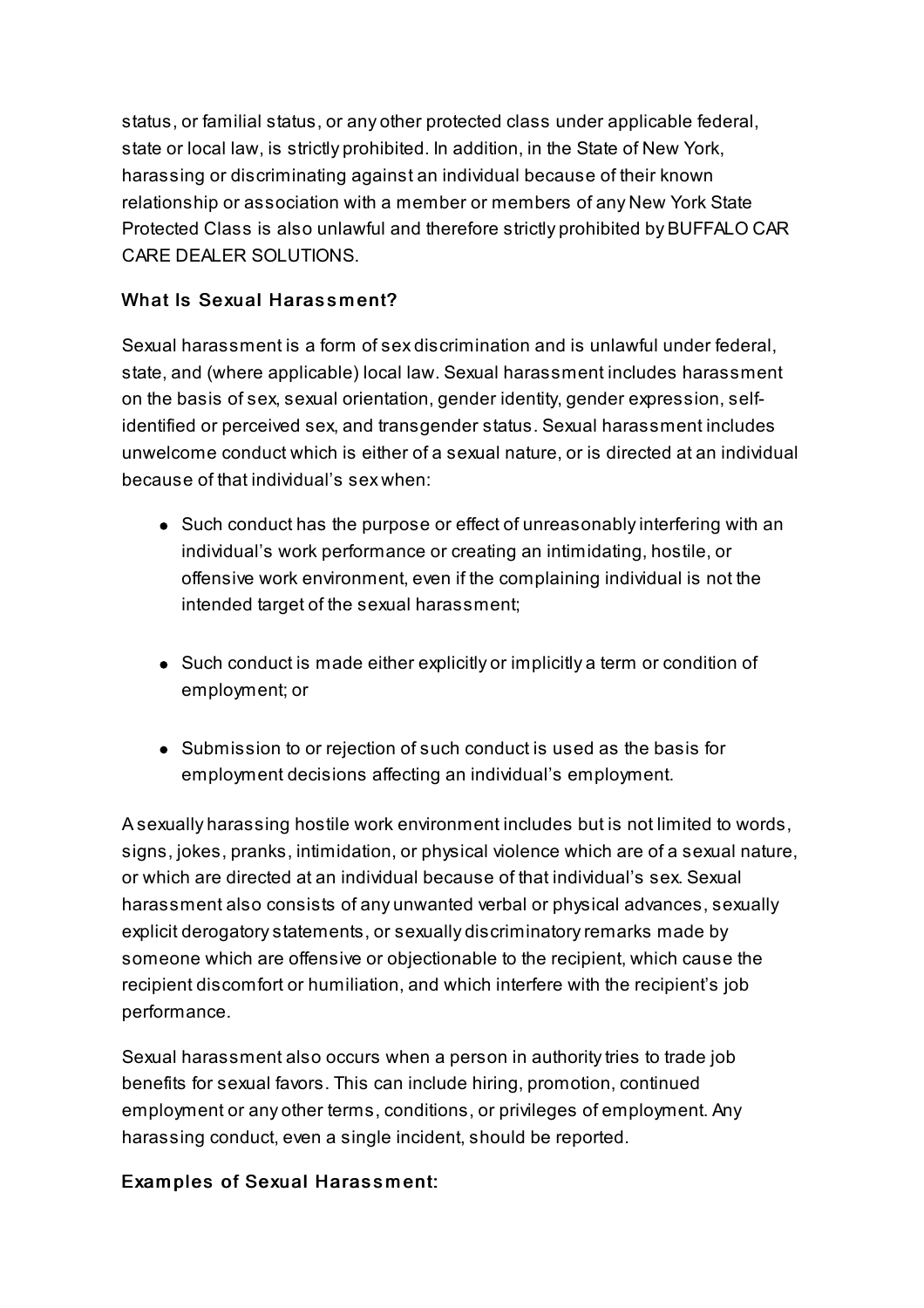The following describes *some* of the types of acts that may be unlawful sexual harassment and that are strictly prohibited:

- Physical assaults of a sexual nature, such as: touching, pinching, patting, grabbing, brushing against another employee's body, or poking another employee's body; rape, sexual battery, molestation, or attempts to commit such assaults.
- Unwanted sexual advances or propositions, such as: requests for sexual favors accompanied byimplied or overt threats concerning the victim's job performance evaluation, a promotion, or other job benefits or detriments; or subtle or obvious pressure for unwelcome sexual activities.
- Sexually oriented gestures, noises, remarks, jokes, or comments about a person's sexuality or sexual experience, which create a hostile work environment.
- Sex stereotyping occurs when conduct or personality traits are considered inappropriate simply because they may not conform to others' ideas or perceptions about how individuals of a particular sexshould act or look.
- Sexual or discriminatory displays or publications anywhere in the workplace, such as displaying pictures, posters, calendars, graffiti, objects, promotional material, reading materials, or other materials that are sexually demeaning or pornographic. This includes such sexual displays on workplace computers or cell phones and sharing such displays while in the workplace.
- Hostile actions taken against an individual because of their sex, sexual orientation, gender identity, or transgender status, such as: interfering with, destroying, or damaging a person's workstation, tools or equipment, or otherwise interfering with their abilityto perform the job; sabotaging an individual's work; bullying, yelling, or name-calling.

#### Who Can Be a Target of Harassment?

New York Law protects employees, paid or unpaid interns, and non-employees, including independent contractors, applicants for employment, and those employed bycompanies contracting to provide services in the workplace.\* Harassers can be a superior, a subordinate, a coworker, or anyone in the workplace including an independent contractor, contract worker, vendor, client, customer, or visitor. Sexual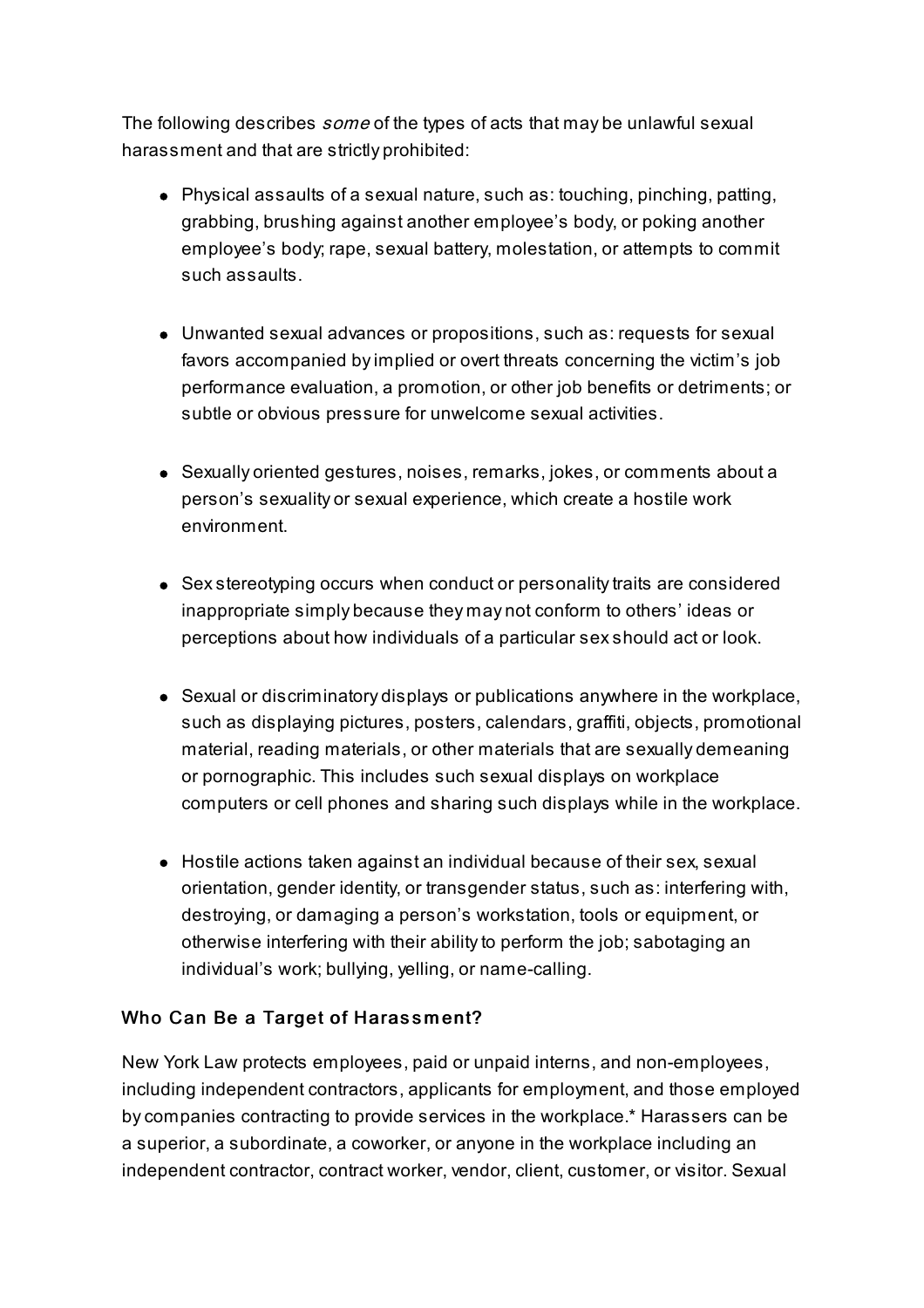harassment can occur between anyindividuals, regardless of their sex or gender.

\* While this policy applies to non-employees (such as independent contractors and persons conducting business with BUFFALO CAR CARE DEALER SOLUTIONS as well as employees, this policy doesn't (and shouldn't be construed to) create an employment relationship with non-employees.

## Where Can Harassment Occur?

Unlawful harassment is not limited to the physical workplace itself. It can occur while employees are traveling for business or at Companysponsored events or parties. Calls, texts, emails, and social media usage by employees can constitute unlawful workplace harassment, even if they occur awayfrom the workplace premises or during non-working hours.

## Anti-Retaliation:

BUFFALO CAR CARE DEALER SOLUTIONS will not tolerate retaliation against any person covered bythis policy because theyin good faith report an incident of suspected harassment or discrimination, provide information, or otherwise assist in anyinvestigation of a harassment or discrimination complaint. Any employee of BUFFALO CAR CARE DEALER SOLUTIONS who retaliates against anyone involved in a harassment or discrimination investigation will be subject to disciplinary action, up to and including termination.

## What Is Retaliation?

Unlawful retaliation can be any action that would keep a worker from coming forward to make or support a claim of sexual or other harassment or discrimination. Adverse action need not be job-related or occur in the workplace to constitute unlawful retaliation. Retaliation is unlawful under federal, state, and (where applicable) local law. The New York State Human Rights Law protects any individual who has engaged in "protected activity." Protected activity occurs when a person has:

- Made a complaint of harassment or discrimination, either internally or with any anti-discrimination agency;
- Testified or assisted in a proceeding involving harassment or discrimination under the Human Rights Law or other anti-discrimination law;
- Opposed harassment or discrimination by making a verbal or informal complaint to management, or bysimplyinforming a supervisor or manager of harassment or discrimination;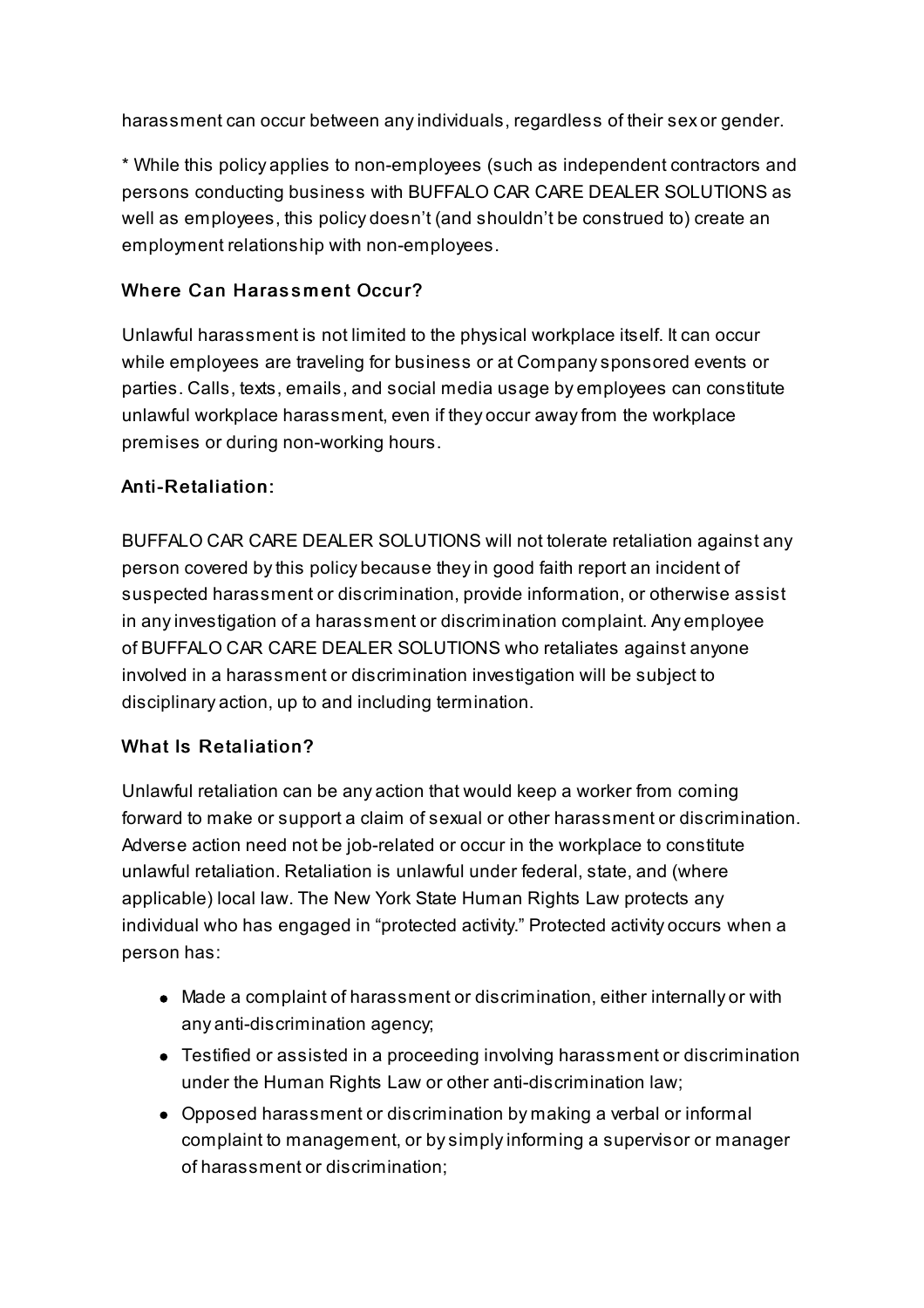- Reported that another employee has been harassed or discriminated against; or
- Encouraged a fellow employee to report harassment or discrimination.

Even if the alleged harassment or discrimination does not turn out to rise to the level of a violation of law, the individual is protected from retaliation if the person had a good faith belief that the practices were unlawful. However, the retaliation provision is not intended to protect persons making intentionallyfalse charges.

## Reporting Harassment or Discrimination:

Preventing harassment and discrimination is everyone's responsibility. BUFFALO CAR CARE DEALER SOLUTIONS cannot prevent or remedy harassment or discrimination unless it knows about it. Any employee, paid or unpaid intern, or nonemployee who has been subjected to behavior that mayconstitute harassment or discrimination is encouraged to report such behavior to a supervisor, manager, the Human Resource Manager, or John Schmidt. Anyone who witnesses or becomes aware of potential instances of harassment or discrimination should report such behavior to a supervisor, manager, or the Human Resource Manager.

Reports of harassment or discrimination may be made verbally or in writing. A form for submission of a written complaint is attached to this policy, and all employees are encouraged to use this complaint form. Employees who are reporting sexual or other harassment or discrimination on behalf of other employees should use the complaint form and note that it is on another employee's behalf.

## Supervisory Responsibilities:

All supervisors and managers who receive a complaint or information about suspected harassment or discrimination, observe what may be harassing or discriminatory behavior, or for anyreason suspect that harassment or discrimination is occurring are required to report it to the Human Resource Manager. In addition to being subject to discipline if they engaged in misconduct themselves, supervisors and managers will be subject to discipline for failing to report suspected harassment or discrimination or otherwise knowingly allowing such misconduct to continue. Supervisors and managers will also be subject to discipline for engaging in anyretaliation.

#### Investigations of Harassment or Discrimination:

All complaints or information about suspected harassment or discrimination will be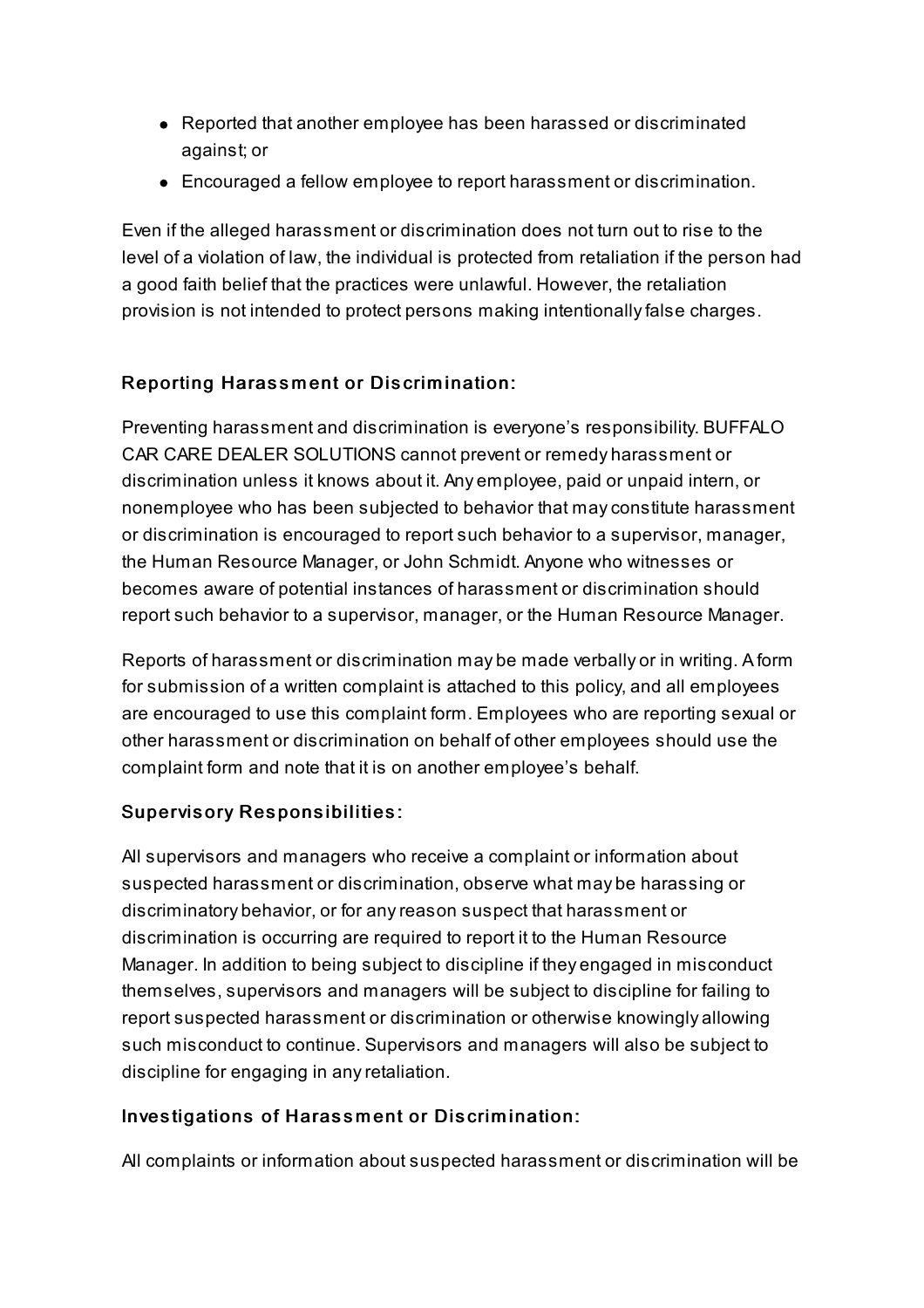investigated, whether that information was reported in verbal or written form. Investigations will be conducted in a timely manner, and will be confidential to the extent possible.

An investigation of anycomplaint, information, or knowledge of suspected sexual or other harassment or discrimination will be prompt and thorough, commenced immediately, and completed as soon as possible. All persons involved, including complainants, witnesses, and alleged harassers will be accorded due process to protect their rights to a fair and impartial investigation. Any employee may be required to cooperate as needed in an investigation of suspected harassment or discrimination. Employees who participate in anyinvestigation will not be retaliated against.

While the process may vary from case to case, investigations should be done in accordance with the following steps:

- Upon receiving a complaint, the Human Resource Manager will conduct an immediate review of the allegations, and take anyinterim actions (such as instructing the respondent to refrain from communications with the complainant), as appropriate. If the complaint is oral, the Human Resource Manager will ask the individual to complete the "Complaint Form" in writing. If theyrefuse, the Human Resource Manager will prepare a Complaint Form based on the oral reporting.
- If documents, emails, or phone records are relevant to the allegations, the Human Resource Manager or investigator will take steps to obtain and preserve them.
- The Human Resource Manager or investigator will request and review all relevant documents, including all electronic communications.
- The Human Resource Manager or investigator will interview all parties involved, including anyrelevant witnesses.
- The Human Resource Manager or investigator will create a written documentation of the investigation with:
	- A list of all documents reviewed, along with a detailed summary of relevant documents;
	- A list of names of those interviewed, along with a detailed summary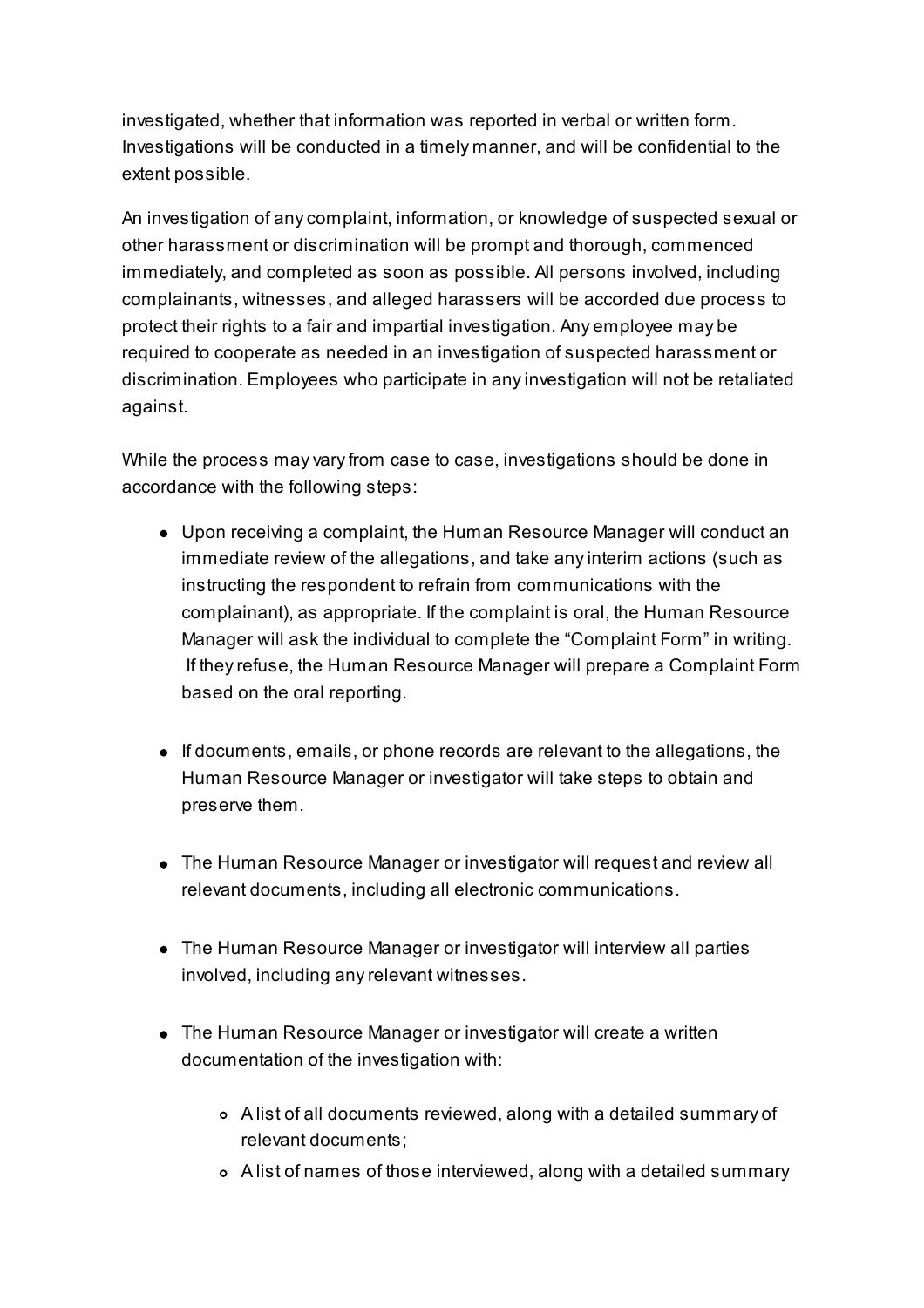of their statements;

- A timeline of events;
- A summary of prior relevant incidents, reported or unreported; and
- The basis for the decision and final resolution of the complaint, together with anycorrective action(s).

Following the investigation, the Human Resource Manager will:

- Keep the written documentation and associated documents in a secure and confidential location;
- Promptly notify the individual who reported and the individual(s) about whom the complaint was made of the final determination and implement any corrective actions identified in the written document;
- Inform the individual who reported of the right to file a complaint or charge externally as outlined in the next section.

## Legal Protections and External Remedies:

Sexual and other harassment and discrimination are not only prohibited by BUFFALO CAR CARE DEALER SOLUTIONS but is also prohibited bystate, federal, and, where applicable, local law. Aside from the internal process at BUFFALO CAR CARE DEALER SOLUTIONS, employees may also choose to pursue legal remedies with the following governmental entities.

While a private attorney is not required to file a complaint with a governmental agency, you mayseek the legal advice of an attorney. In addition to those outlined below, employees in certain industries may have additional legal protections.

#### New York State Division of Human Rights (DHR):

The Human Rights Law (HRL), codified as N.Y. Executive Law, art. 15, § 290 et seq., applies to all employers in New York State with regard to sexual or other harassment and discrimination, and protects employees, paid or unpaid interns, and non-employees regardless of immigration status. A complaint alleging violation of the Human Rights Law may be filed either with DHR or in New York State Supreme Court. Complaints with DHR may be filed anytime within one year of the misconduct. If an individual did not file at DHR, theycan sue directlyin state court under the HRL within three years of the alleged harassment or discrimination. An individual may not file with DHR if they have alreadyfiled a HRL complaint in state court.

Complaining internallyto BUFFALO CAR CARE DEALER SOLUTIONS does not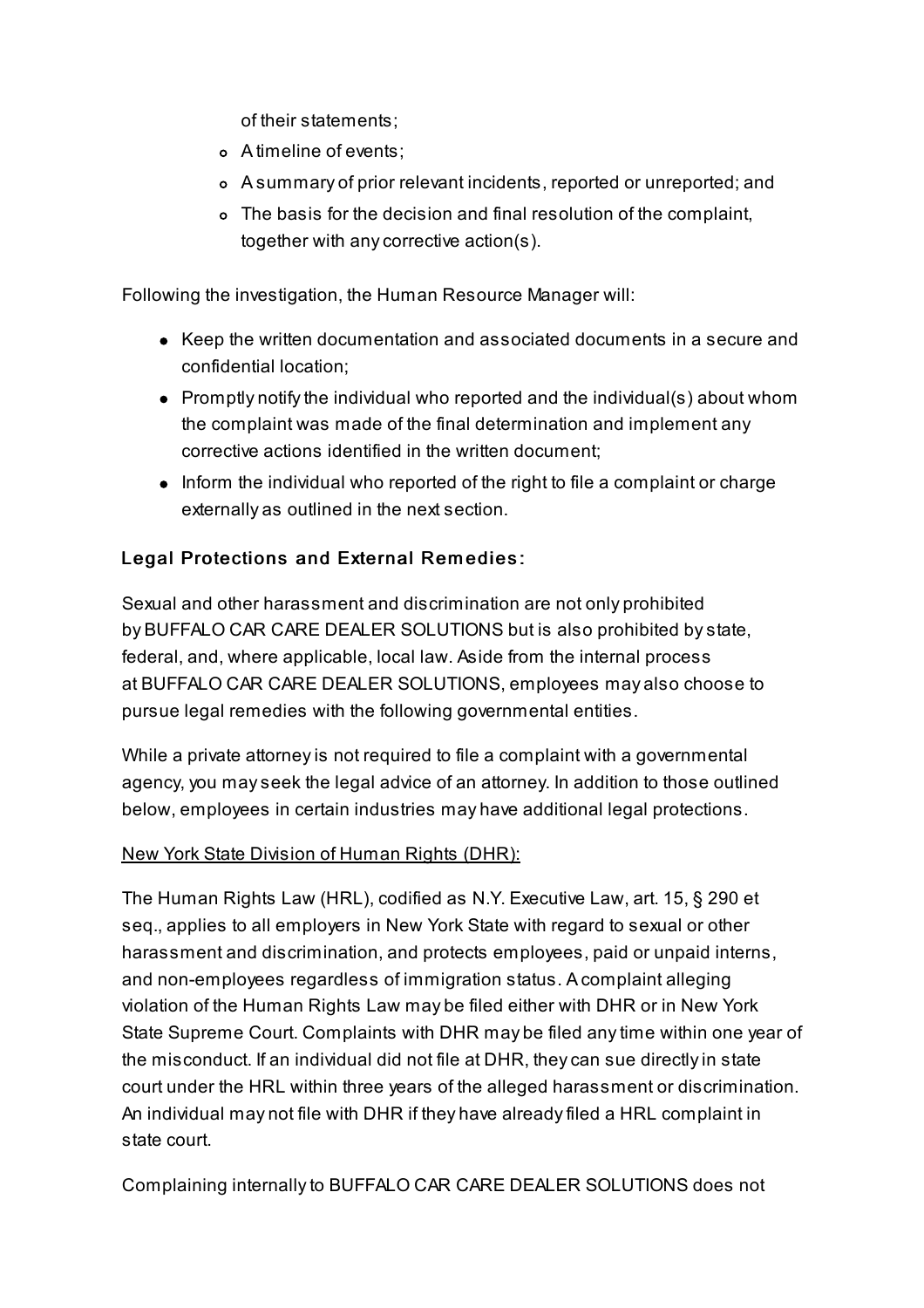extend your time to file with DHR or in court. The one year or three years is counted from the date of the most recent incident of harassment or discrimination. You do not need an attorney to file a complaint with DHR, and there is no cost to file with DHR. DHR will investigate your complaint and determine whether there is probable cause to believe that harassment or discrimination has occurred. Probable cause cases are forwarded to a public hearing before an administrative law judge. If misconduct is found after a hearing, DHR has the power to award relief, which varies but mayinclude requiring the employer to take action to stop the misconduct or redress the damage caused, including paying monetary damages, attorney's fees, and civil fines.

DHR's main office contact information is: NYS Division of Human Rights, One Fordham Plaza, Fourth Floor, Bronx, New York 10458, (718) 741-8400, www.dhr.ny.gov

Contact DHR at (888) 392-3644 or visit dhr.ny.gov/complaint for more information about filing a complaint. The website has a complaint form that can be downloaded, filled out, notarized, and mailed to DHR. The website also contains contact information for DHR's regional offices across New York State.

#### United States Equal Employment Opportunity Commission (EEOC):

The EEOC enforces federal anti-discrimination laws, including Title VII of the 1964 federal Civil Rights Act (codified as 42 U.S.C. § 2000e et seq.). An individual can file a complaint with the EEOC anytime within 300 days from the harassment or discrimination. There is no cost to file a complaint with the EEOC. The EEOC will investigate the complaint, and determine whether there is reasonable cause to believe that discrimination has occurred, at which point the EEOC will issue a Right to Sue letter permitting the individual to file a complaint in federal court.

The EEOC does not hold hearings or award relief, but maytake other action including pursuing cases in federal court on behalf of complaining parties. Federal courts may award remedies if discrimination is found to have occurred. In general, employers must have at least 15 employees to come within the EEOC's jurisdiction. If an employee believes that he/she has been discriminated against at work, he/she can file a "Charge of Discrimination." The EEOC has district, area, and field offices where complaints can be filed. Contact the EEOC bycalling 1-800-669- 4000 (1-800-669-6820 (TTY)), visiting their website at www.eeoc.gov or via email at info@eeoc.gov.

If an individual filed an administrative complaint with DHR, DHR will file the complaint with the EEOC to preserve the right to proceed in federal court.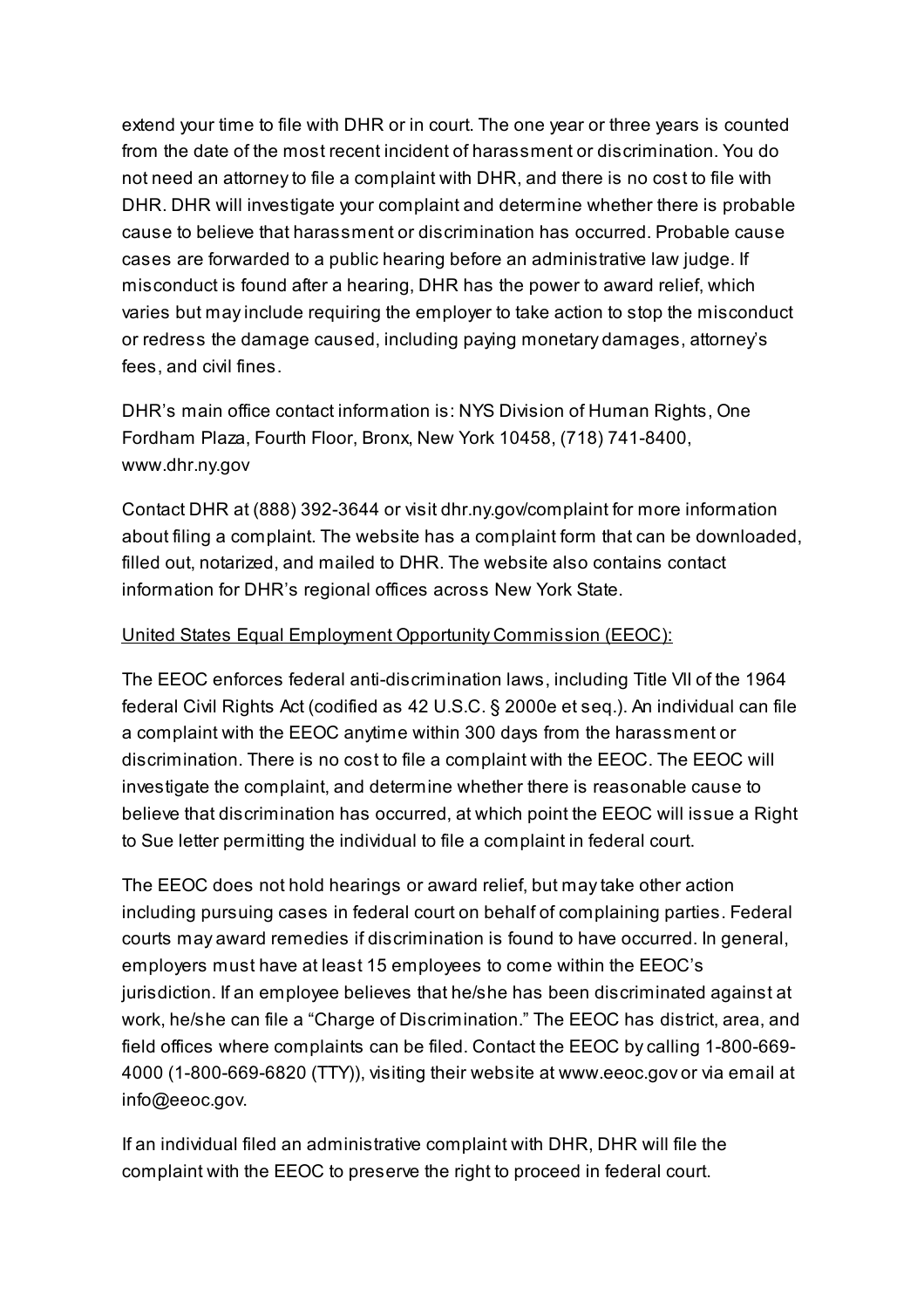#### Local Protections:

Manylocalities enforce laws protecting individuals from sexual or other harassment and discrimination. An individual should contact the county, city, or town in which theylive to find out if such a law exists. For example, employees who work in New York City mayfile complaints of sexual harassment with the New York City Commission on Human Rights. Contact their main office at Law Enforcement Bureau of the NYC Commission on Human Rights, 40 Rector Street, 10th Floor, New York, New York; call 311 or (212) 306-7450; or visit [www.nyc.gov/html/cchr/html/home/home.shtml](http://www.nyc.gov/html/cchr/html/home/home.shtml).

If the harassment involves unwanted physical touching, coerced physical confinement or coerced sex acts, the conduct mayconstitute a crime. Contact the local police department.

## BUFFALO CAR CARE DEALER SOLUTIONS

## Complaint Form for Reporting Harassment or Discrimination:

New York State Labor Law requires all employers to adopt a sexual harassment prevention policy that includes a complaint form for employees to report alleged incidents of sexual harassment. If you believe that you have been subjected to sexual harassment or any other type of harassment or discrimination, you are encouraged to complete this form and submit it to the Human Resource Manager. You will not be retaliated against for filing a complaint.

If you are more comfortable reporting orally or in another manner, BUFFALO CAR CARE DEALER SOLUTIONS will complete this form, provide you with a copy, and follow our harassment and discrimination prevention policy byinvestigating the claims as outlined at the end of this form.

For additional resources, visit: ny.gov/programs/combating-sexual-harassmentworkplace

#### COMPLAINANT INFORMATION

Name:

Work Address:

Work Phone: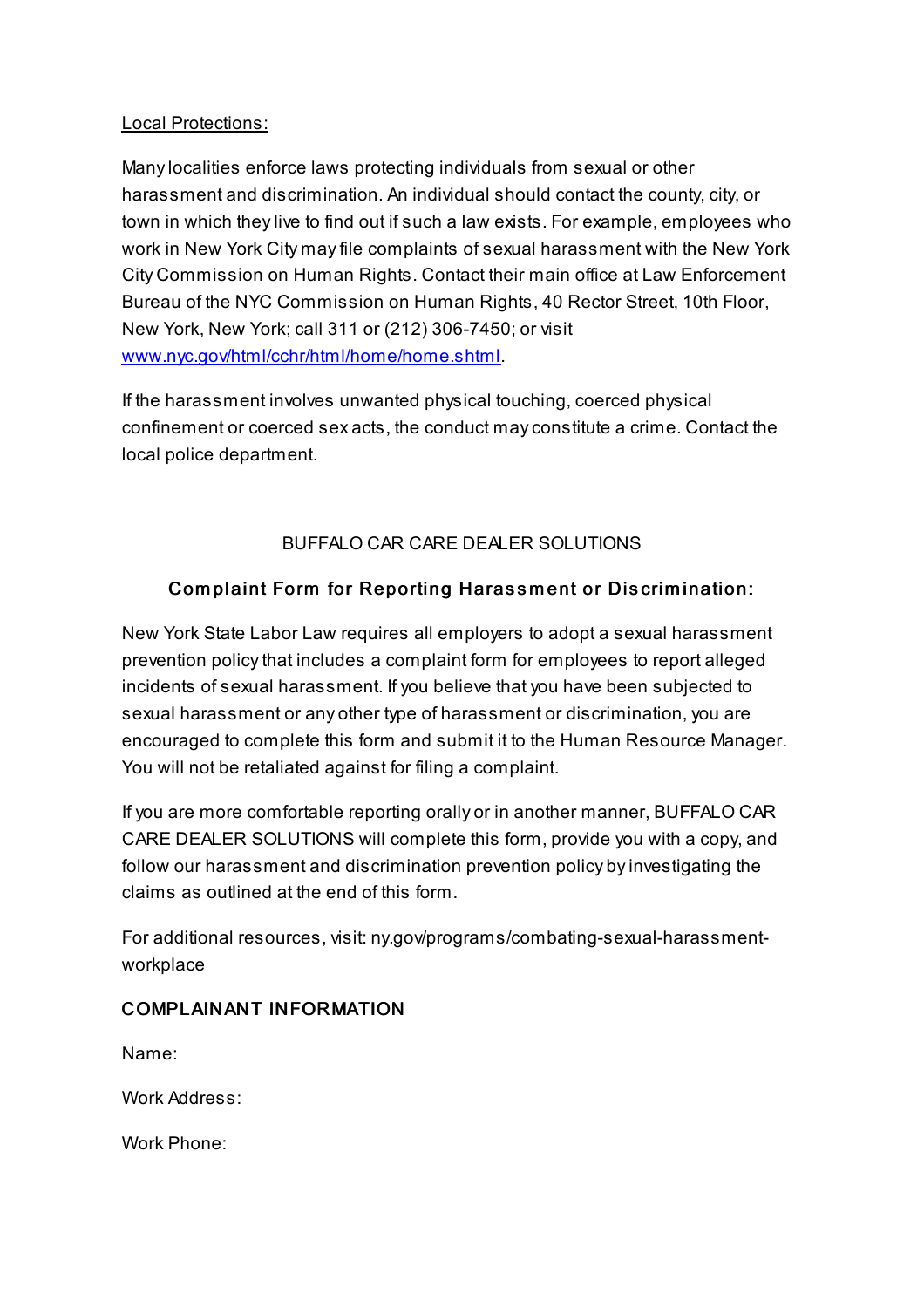Job Title:

Email:

Select Preferred Communication Method: (please select one): Email Phone In person

#### SUPERVISOR INFORMATION

Immediate Supervisor's Name:

Title:

Work Phone:

Work Address:

#### COMPLAINT INFORMATION

1. Your complaint of Harassment/Discrimination is made about:

Name:

Title:

Work Address:

Work Phone

Relationship to you: Supervisor Subordinate Co-Worker Other

2. Please describe what happened and how it is affecting you and your work. Please use additional sheets of paper if necessary and attach anyrelevant documents or evidence.

3. Date(s) harassment/discrimination occurred:

Is the harassment/discrimination continuing? Yes No

4. Please list the name and contact information of any witnesses or individuals that may have information related to your complaint: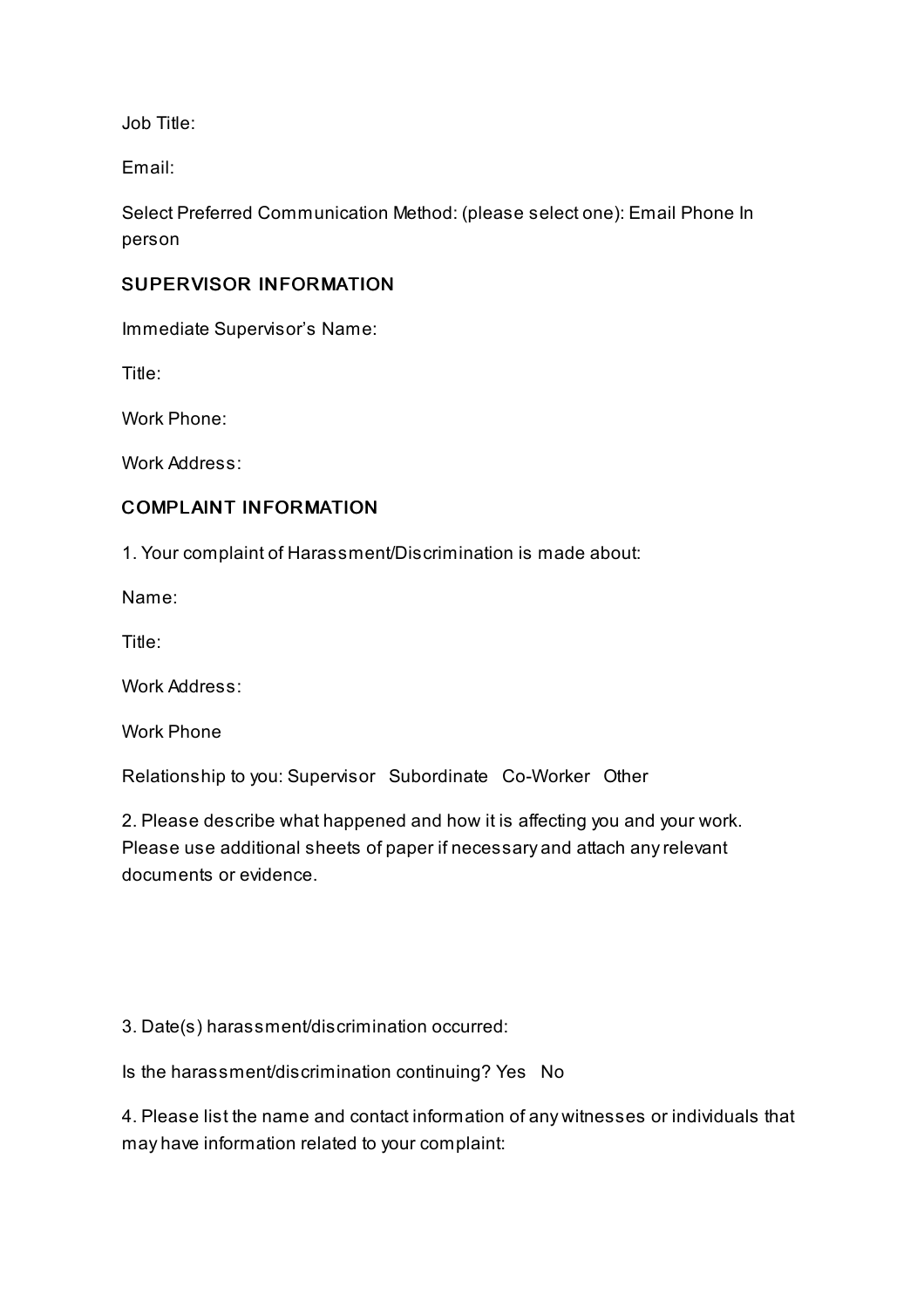The last question is optional, but may help facilitate the investigation.

5. Have you previouslycomplained or provided information (verbal or written) about related incidents? If yes, when and to whom did you complain or provide information?

If you have retained legal counsel and would like us to work with them, please provide their contact information.

I request that BUFFALO CAR CARE DEALER SOLUTIONS investigate this complaint of harassment/discrimination in a timely and confidential manner to the extent possible, and advise me of the results of the investigation.

| Signature: |       |
|------------|-------|
|            | late. |
|            |       |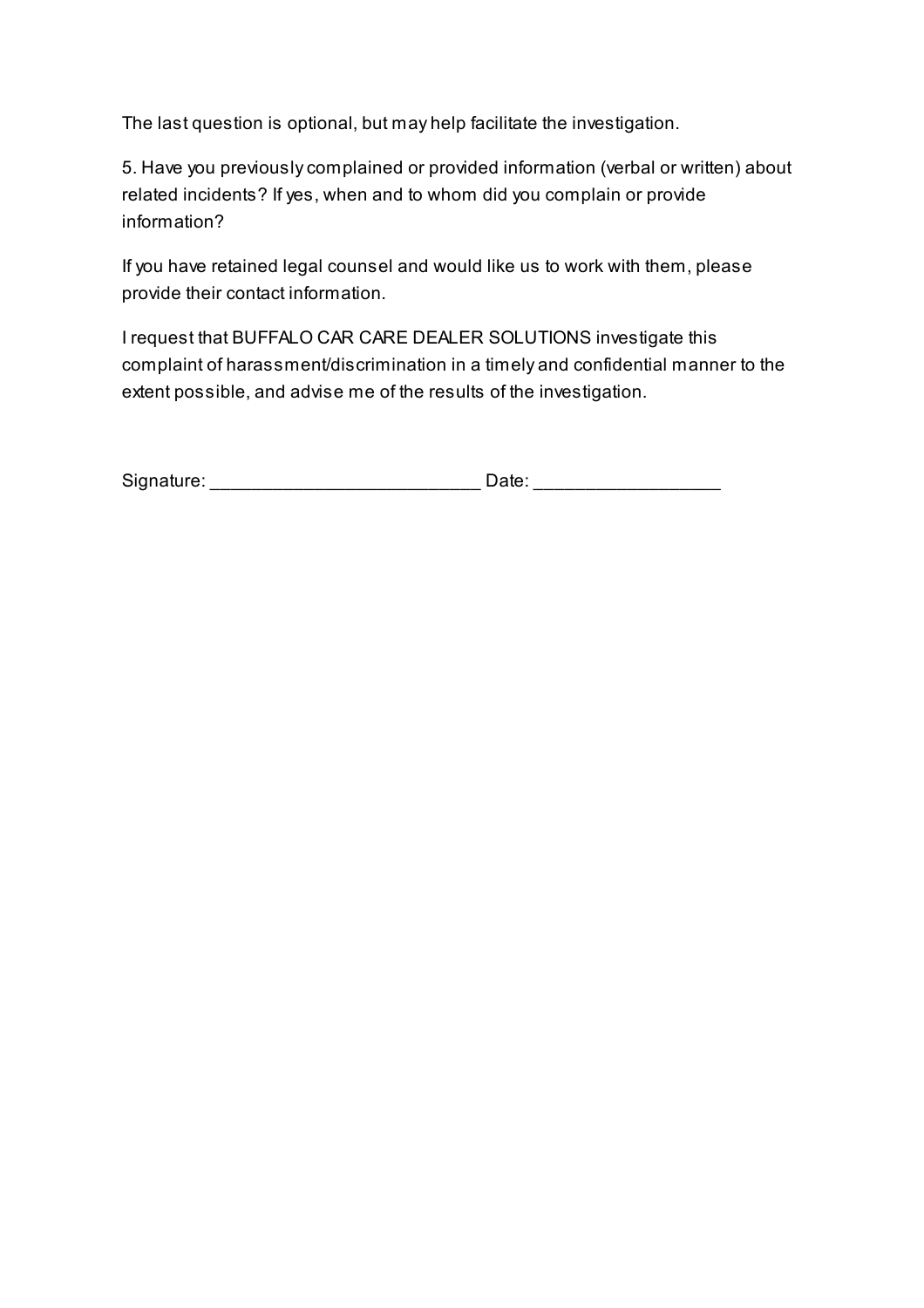## 7.Timekeeping & Payroll

## 7.1 Attendance & Punctuality

Absenteeism and tardiness place an undue burden on other employees and on the Company. BUFFALO CAR CARE DEALER SOLUTIONS expects regular attendance and punctuality from all employees. This means being in the workplace, ready to work, at your scheduled start time each day and completing your entire shift. Employees are also expected to return from scheduled meal and break periods on time.

All time off must be requested in writing, in advance, as outlined in the Company's Paid Time Off (PTO) policy. If an employee is unexpectedly unable to report for work for anyreason, he or she must directly notifytheir supervisor as early as possible, and preferably prior to their scheduled starting time. It is not acceptable to leave a voicemail message with a supervisor, except in extreme emergencies. In cases that warrant leaving a voicemail message or when an employee's direct supervisor is unavailable, a follow-up call must be made later that day.

If an illness or emergency occurs during work hours, employees should notifytheir supervisor as soon as possible.

Employees, who are going to be absent for more than one day, should contact their supervisor on each day of their absence. BUFFALO CAR CARE DEALER SOLUTIONS reserves the right to ask for a physician's statement in the event of a long-term illness (three consecutive days), or multiple illnesses or injuries.

If an employee fails to notify their supervisor after three consecutive days of absence, BUFFALO CAR CARE DEALER SOLUTIONS will presume that the employee has voluntarily resigned. BUFFALO CAR CARE DEALER SOLUTIONS will review any extenuating circumstances that may have prevented him or her from calling in before the employee is removed from payroll.

Should undue or recurrent absence and tardiness become apparent, the employee will be subject to disciplinary action, up to and including termination of employment.

This policyis not intended to restrict an employee's right to discuss, or act together to improve, wages, benefits and working conditions with co-workers or in any way restrict employees' rights under the National Labor Relations Act.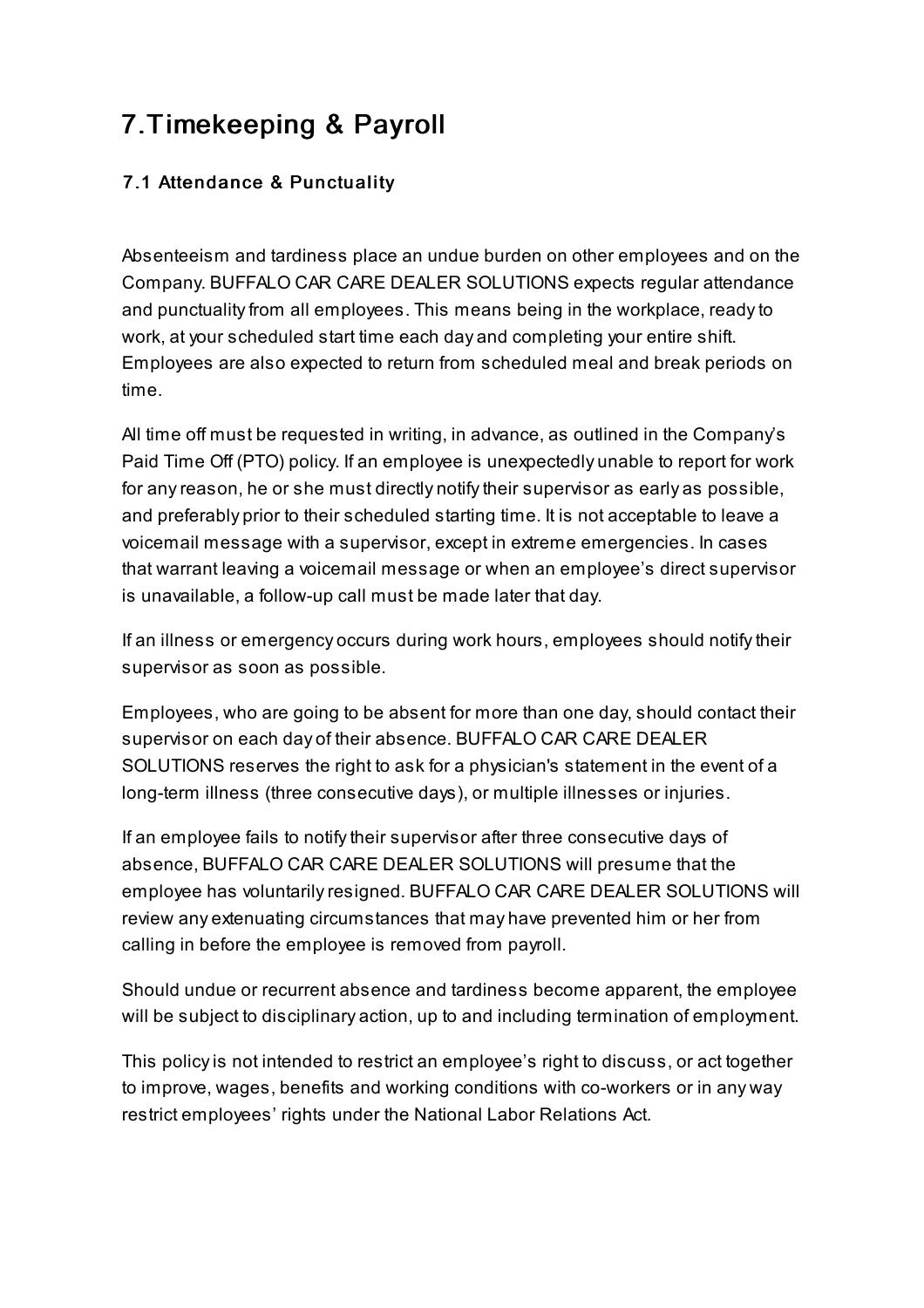#### 7.2 Tim ekeeping

It is the Company's policy to comply with applicable laws that require records to be maintained of the hours worked by our employees. Every employee is responsible for accurately recording time worked.

In addition to recording arrival and departure time, non-exempt employees are required to accurately record the start and end of each meal period as well as any departure for non-work related reasons. Any errors in time records, must be immediately reported to your supervisor.

Absent prior authorization, non-exempt employees are not permitted to start work until their scheduled starting time or work past their scheduled ending time.

BUFFALO CAR CARE DEALER SOLUTIONS strictly prohibits non-exempt employees from working off the clock for anyreason. All time spent working must be logged and accounted for; this includes time spent using electronic devices for work-related purposes.

Vacation days, sick days, holidays, and absences for jury duty, funeral leave or military training must be specifically recorded by all employees.

It is the responsibility of all employees to submit and approve their time records each week through reguraly clocking in and out. Any missing timeclock punches or errors must be addressed with management in writing. All claims of inaccurate timeclock reporting must be addressed in writing with Human Resources. Note that anyclaims will take up to 2 weeks to be corrected and subject to investigation by each store manager on a case bycase basis.

Altering, falsifying, tampering with time records, or recording time on another employee's time record mayresult in disciplinary action up to and including termination of employment.

#### 7.3 Paydays

BUFFALO CAR CARE DEALER SOLUTIONS employees are paid on a Weekly basis. In the event that a regularlyscheduled paydayfalls on a holiday, employees